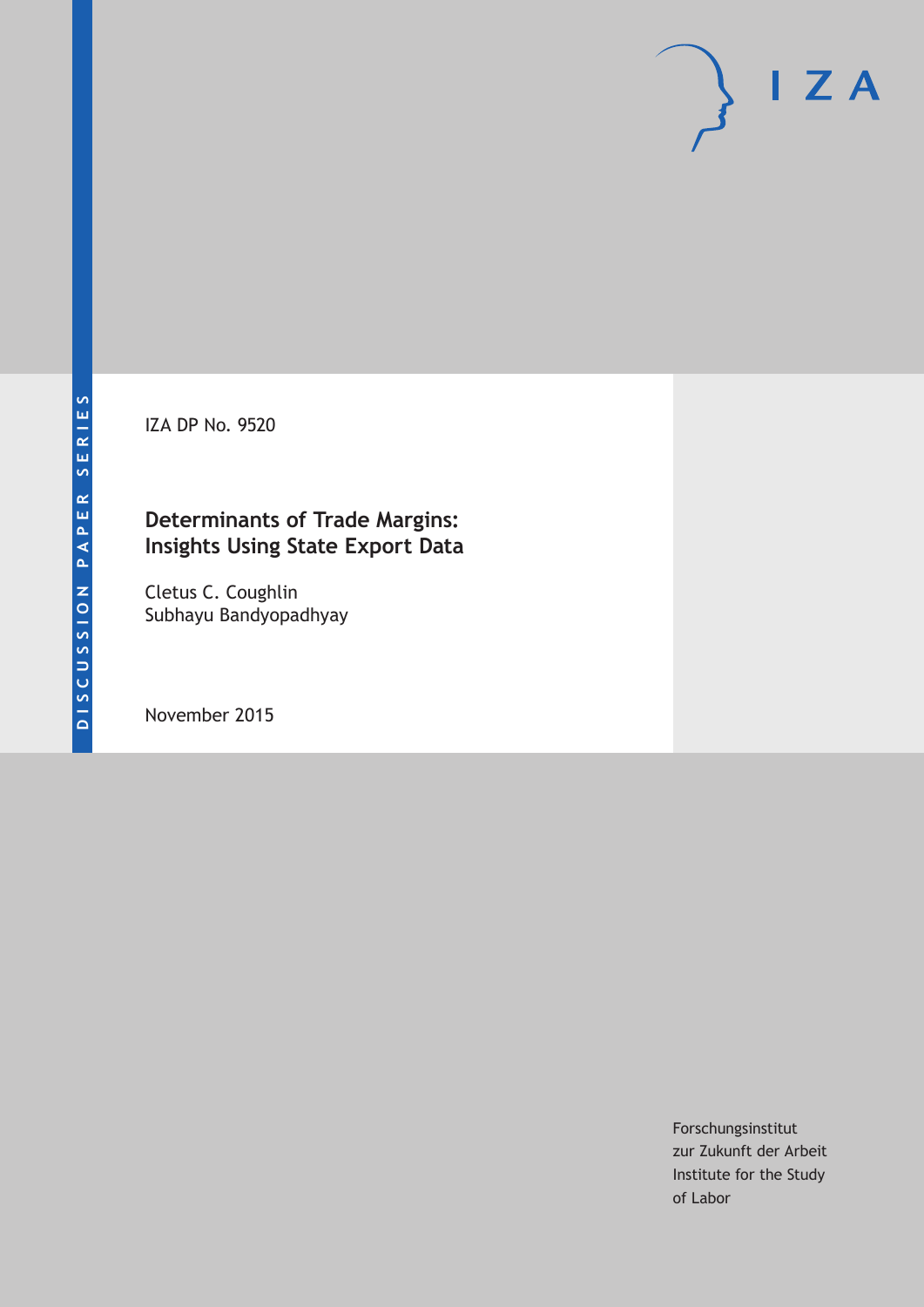# **Determinants of Trade Margins: Insights Using State Export Data**

### **Cletus C. Coughlin**

*Federal Reserve Bank of St. Louis and University of Nottingham* 

### **Subhayu Bandyopadhyay**

*Federal Reserve Bank of St. Louis and IZA* 

Discussion Paper No. 9520 November 2015

IZA

P.O. Box 7240 53072 Bonn Germany

Phone: +49-228-3894-0 Fax: +49-228-3894-180 E-mail: iza@iza.org

Any opinions expressed here are those of the author(s) and not those of IZA. Research published in this series may include views on policy, but the institute itself takes no institutional policy positions. The IZA research network is committed to the IZA Guiding Principles of Research Integrity.

The Institute for the Study of Labor (IZA) in Bonn is a local and virtual international research center and a place of communication between science, politics and business. IZA is an independent nonprofit organization supported by Deutsche Post Foundation. The center is associated with the University of Bonn and offers a stimulating research environment through its international network, workshops and conferences, data service, project support, research visits and doctoral program. IZA engages in (i) original and internationally competitive research in all fields of labor economics, (ii) development of policy concepts, and (iii) dissemination of research results and concepts to the interested public.

IZA Discussion Papers often represent preliminary work and are circulated to encourage discussion. Citation of such a paper should account for its provisional character. A revised version may be available directly from the author.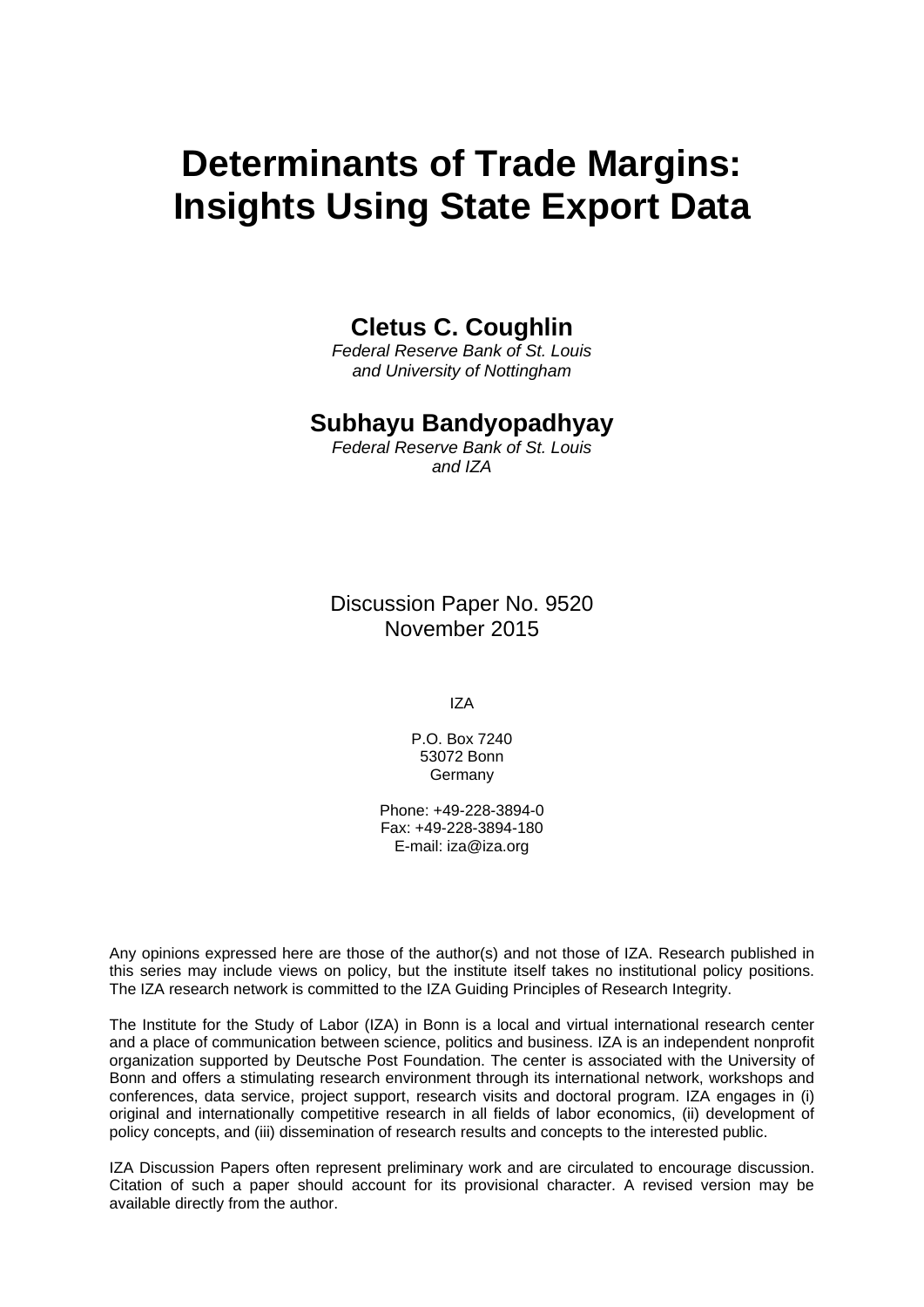IZA Discussion Paper No. 9520 November 2015

## **ABSTRACT**

## **Determinants of Trade Margins: Insights Using State Export Data\***

We adapt the heterogeneous firm trade models of Helpman, Melitz, and Rubinstein (2008) and Lawless (2010) to analyze extensive and intensive trade margins using state-level exports to foreign nations. Our theoretical analysis provides definitive predictions for the effects of changes in fixed costs, variable costs, and foreign income on the extensive margin, while for the intensive margin the predictions regarding changes in fixed costs are definitive, but the effects of changes in variable costs and foreign income are not. The number of exporting firms of a state is used to measure the extensive margin, while the intensive margin is approximated by the average firm exports of a state. Various count-data models, such as the standard negative binomial and its hurdle extension, are used to address non-trading pairs and overdispersion in the extensive trade estimations, while a Heckman correction is examined to handle sample selection issues in the intensive margin estimations. As the theory predicts, we find more consistent and statistically significant effects of changes in costrelated variables on the extensive than on the intensive margin of trade. Unlike Lawless (2010), but consistent with a truncated Pareto distribution, empirical findings suggest that variable costs reduce average exports. A noteworthy finding is that U.S. foreign direct investment has a positive effect on both margins.

JEL Classification: F10, R10

Keywords: state exports, extensive margin, intensive margin, negative binomial, hurdle model, Heckman correction

Corresponding author:

 $\overline{a}$ 

Subhayu Bandyopadhyay Research Division Federal Reserve Bank of St. Louis PO Box 442 St. Louis, MO 63166-0442 USA E-mail: Subhayu.Bandyopadhyay@stls.frb.org

<sup>\*</sup> The views expressed are those of the authors and do not necessarily represent official positions of the Federal Reserve Bank of St. Louis or the Federal Reserve System. The authors thank Diana A. Cooke, Jonas Crews, Rodrigo J. Guerrero, and David A. Lopez, for excellent research assistance, and Andrew Cassey, John Conlon, John Gardner, Martina Lawless, Andrew McCallum, and Nida Çakir Melek, for their comments.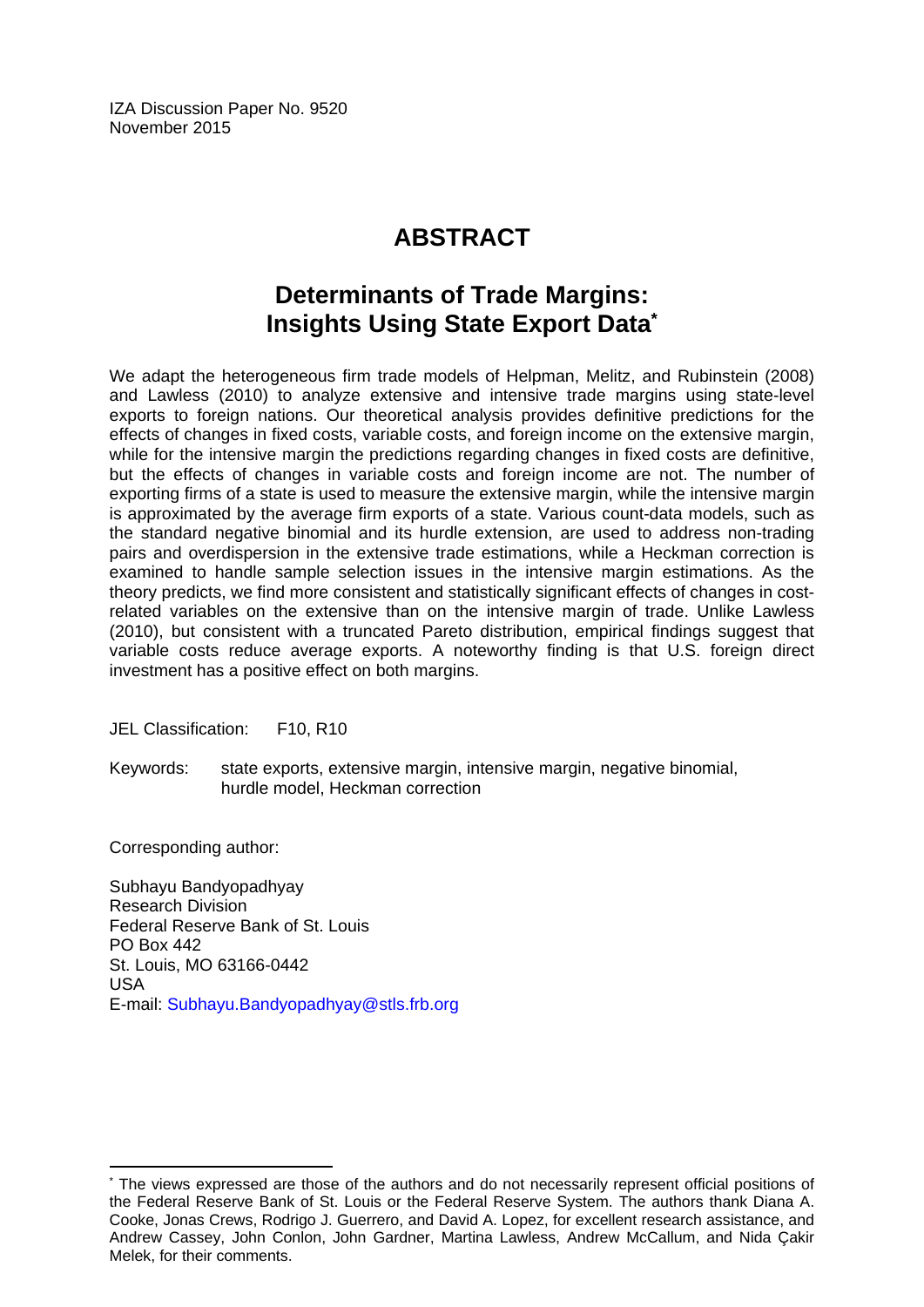#### **1. Introduction**

Relatively few firms export and these firms usually export to a small number of markets.<sup>[1](#page-3-0)</sup> Not surprisingly, these exporting firms possess productivity advantages over non-exporting firms. The theoretical foundations for these results can be found in models of firm behavior, most notably in Melitz (2003), based on firm heterogeneity in productivity and on the costs of exporting. One implication is that a productivity threshold must be exceeded for a firm to export to a particular country. Moreover, this productivity threshold affects extensive (i.e., number of firms) and intensive (i.e., average exports per firm) trade margins. Interest in these margins, especially in the context of trade liberalization, is growing rapidly.<sup>[2](#page-3-1)</sup>

Most of the literature on exports of heterogeneous firms has focused on the national level. The departure point of this paper is to recognize that states within a nation offer different environments to firms, which can have differential effects on exports from that state. First, we adapt the models of Helpman, Melitz, and Rubinstein (2008, we henceforth refer to this paper as HMR), and Lawless (2010), to the context of individual states' exporting to foreign nations to derive predictions for changes in parameters on exports. Then, we use state-level data to examine the potential determinants of how many firms in a state export to a specific country (i.e., the extensive margin of state exports) and the average sales of those firms to that country (an approximation for the intensive margin of a firm's exports).<sup>[3](#page-3-2)</sup> Among other results, as the theory predicts, we find relatively more statistically significant effects of changes in cost-related variables on the extensive margin compared to the effects on the intensive margin of state exports. A notable theoretical departure of this paper is to extend our analysis to consider the truncated Pareto distribution of firm productivity levels as a special case of truncated distributions, which, following HMR, we analyze first. The truncated Pareto distribution leads to a dependence of average firm exports on variable costs - a result that contrasts with Lawless (2010). This result is supported empirically, when we find that fees associated with crossing the border have a negative effect on the intensive margin.

By examining trade margins at the level of individual states, we add to existing knowledge in various ways. First, state-level data allows for more accurate measurement of the

<sup>&</sup>lt;sup>1</sup> Bernard, Jensen, Redding, and Schott (2007) found that 4 percent of 5.5 million U.S. firms in 2000 were exporters.

<span id="page-3-1"></span><span id="page-3-0"></span><sup>&</sup>lt;sup>2</sup> See Lawless (2010), Markusen (2010), Kehoe and Ruhl (2009), and Berthou and Fontagné (2008). <sup>3</sup> See Cassey (2011) for a summary of the state export literature.

<span id="page-3-2"></span>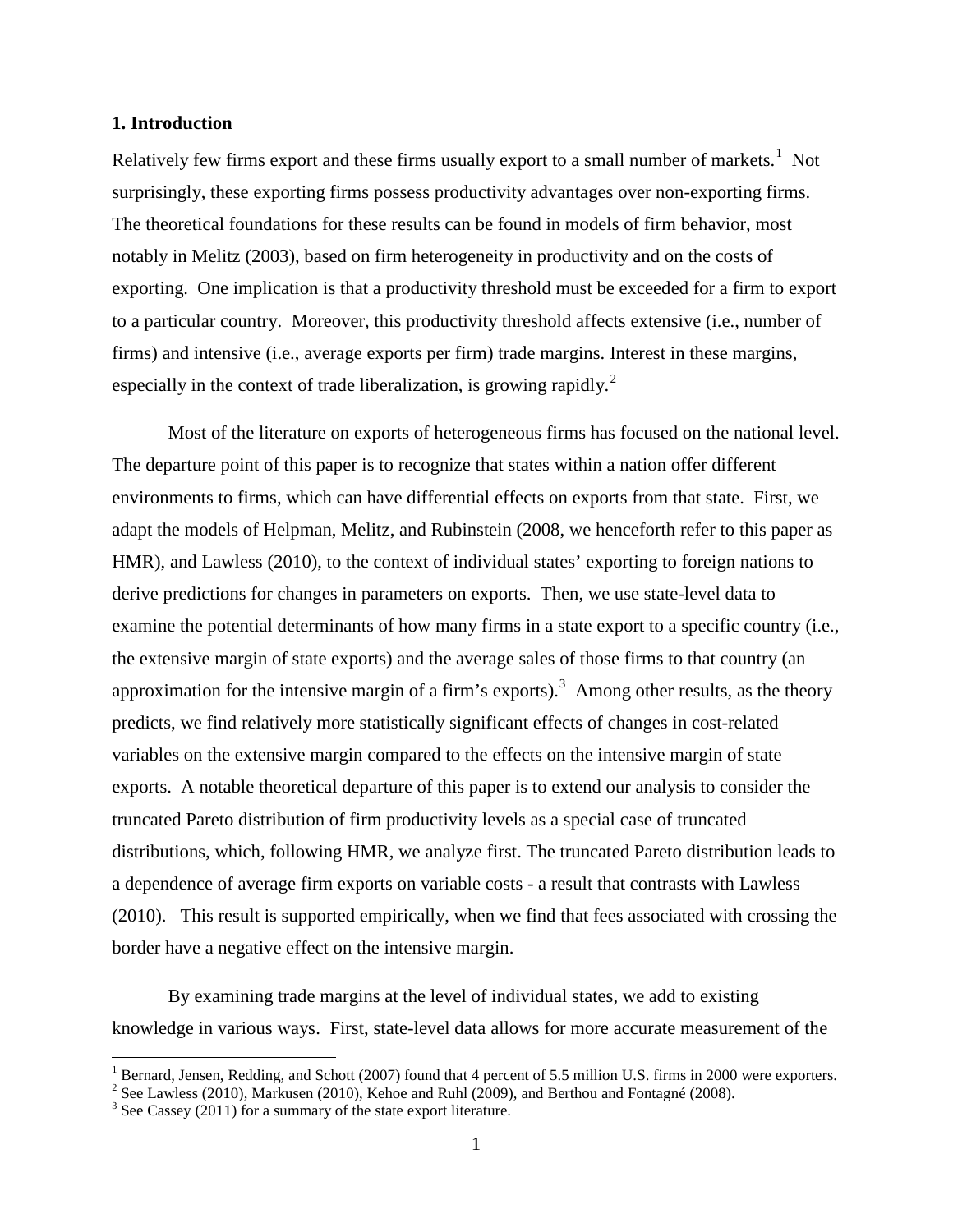impact of distance. For a large geographic area, such as the United States, the location from which to measure distance is unclear. State-level data shrinks the range of possibilities and the likely extent of measurement error. Second, we show the heterogeneity across states in terms of determinants and their quantitative effects. These results can be useful for state policymakers and likely produce additional questions about comparative advantage across states and the role of location. Third, we provide additional insights on Lawless' (2010) findings, especially whether trade costs have a systematic impact on the intensive margin for some states. It is possible that trade costs have little effect on average exports per firm at the national level, but could be important for a subset of states. Fourth, by examining numerous variables, we take an admittedly small step advocated by Head and Thierry (2013) toward measuring variables other than size, distance, and borders that potentially affect trade flows.

An important estimation issue in analyzing trade margins arises because frequently no firms in a state export to a specific destination. As stressed by Santos Silva and Tenreyro (2006) and HMR, disregarding and misusing the information associated with non-trading pairs can cause biased estimates.<sup>[4](#page-4-0)</sup> For the extensive margin, non-trading pairs produce zeros, with the number of zeros being larger for smaller states.<sup>[5](#page-4-1)</sup> Thus, count data models, such as the hurdle negative binomial model, are used to account for the multitude of zeros. The extensive-margin zeros result in missing values for their counterparts on the intensive margin. As a result, a Heckman correction is examined for the intensive trade estimations to handle the possible sample selection bias.

This paper is complementary to recent papers by Hillberry and Hummels (2008), Santos Silva and Tenreyro (2006), HMR, Lawless (2010), and Coughlin (2014). The first paper examines firm-level trade flows within the United States, while we examine U.S. international trade flows at the state level. Hillberry and Hummels (2008) find that the number of unique establishment/destination pairs declines sharply for distances up to 200 miles, with little decline thereafter. They also find that the average value of a shipment declines with distance, but the

<span id="page-4-0"></span> $^4$  Armenter and Koren's (2014) "balls-and-bins" model is another of a recent analysis that focuses on zeros.  $^5$  Zeros are of particular interest because the percentage of zeros is often too high to be consistent with

<span id="page-4-1"></span>count data models and zeros often reflect corner solutions. The process generating zeros might depend on other driving forces (or respond differently to the same forces) than the process for strictly positive outcomes.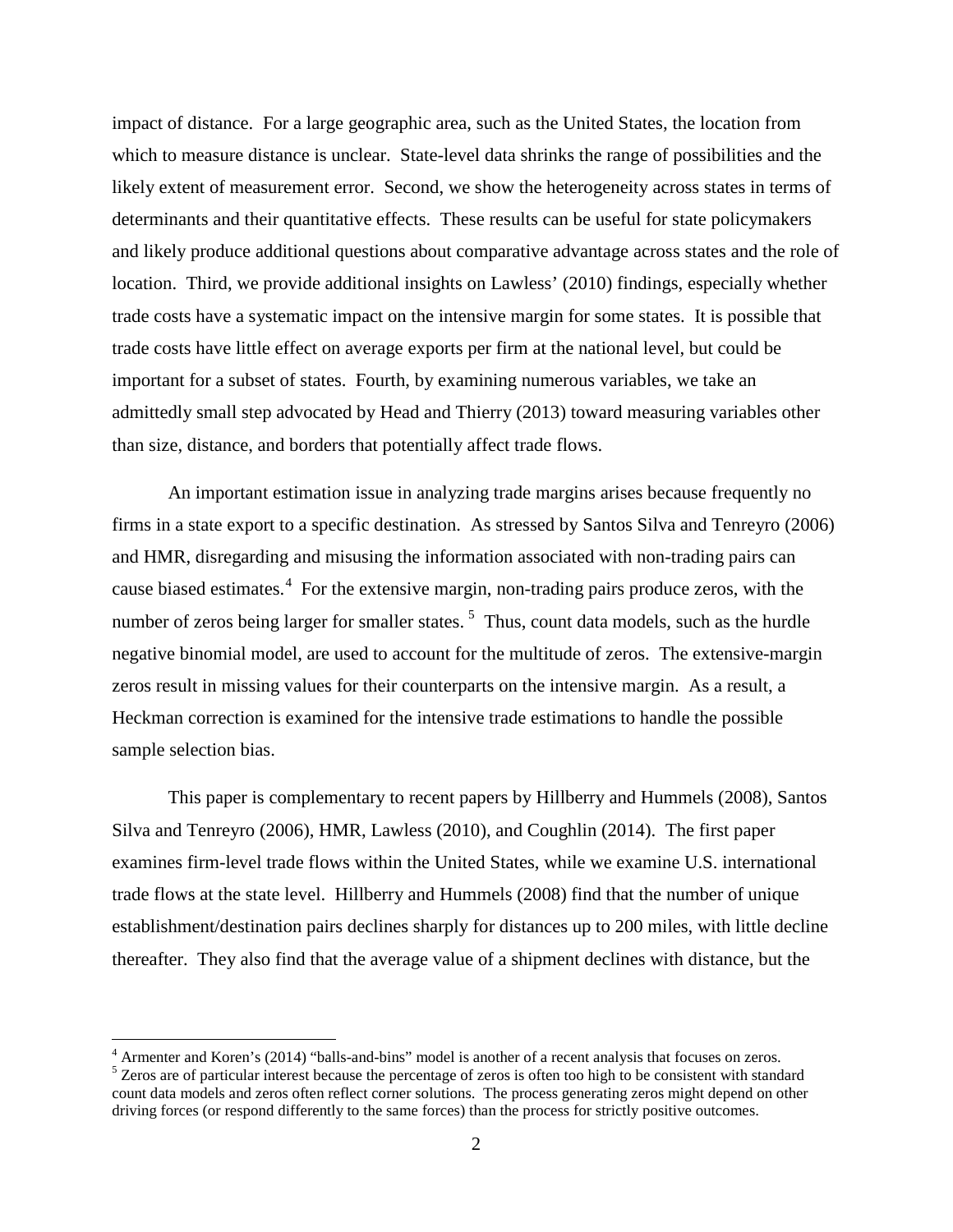decline over (ever-longer) short distances is minimal and then the decline becomes only slightly more pronounced over longer distances.

Lawless (2010) examines the number of U.S. firms exporting to 156 countries in 2006 as a function of country size and distance. Following Eaton, Kortum, and Kramarz (2004), she decomposes exports to each country into the number of firms exporting (i.e., the extensive margin) and average export sales per firm (i.e., the intensive margin). With respect to country size, she finds a positive, statistically significant effect on both margins, with the magnitude larger for the extensive margin. For distance, she finds a negative, statistically significant impact on both margins, with the (absolute) magnitude larger for the extensive margin. She also finds that most proxies for trade costs affect only the extensive margin. Similar to Lawless (2010), we estimate basic and extended gravity models using data from 2006. In addition to estimating pooled models, we estimate separate regressions for each state and for each trade margin using foreign destination size, the distance from state to the destination, and other variables capturing trade costs. These other variables include language, infrastructure variables, geographic variables, ease of trading across borders, the destination's legal environment, and the existence of both formal and informal networks. The impact of foreign direct investment on the extensive and intensive trade margins is examined as well. The pooled estimation also generates insights concerning the role of state size.

Coughlin (2014) explores changes in state-level trade during the Great Trade Collapse and the subsequent rebound. He found that adjustments on the intensive margin occurred to a much greater extent than on the extensive margin during both the collapse and the rebound. In other words, for the majority of states, relatively larger changes in exports per firm than in the number of exporting firms were observed.

The remainder of the paper is arranged as follows. Section 2 presents the theoretical model underlying the empirical analysis. Section 3 describes the data used in the empirical analysis. Section 4 discusses the estimated models and the results. Section 5 completes the paper with a summary of the key contributions of the analysis.

3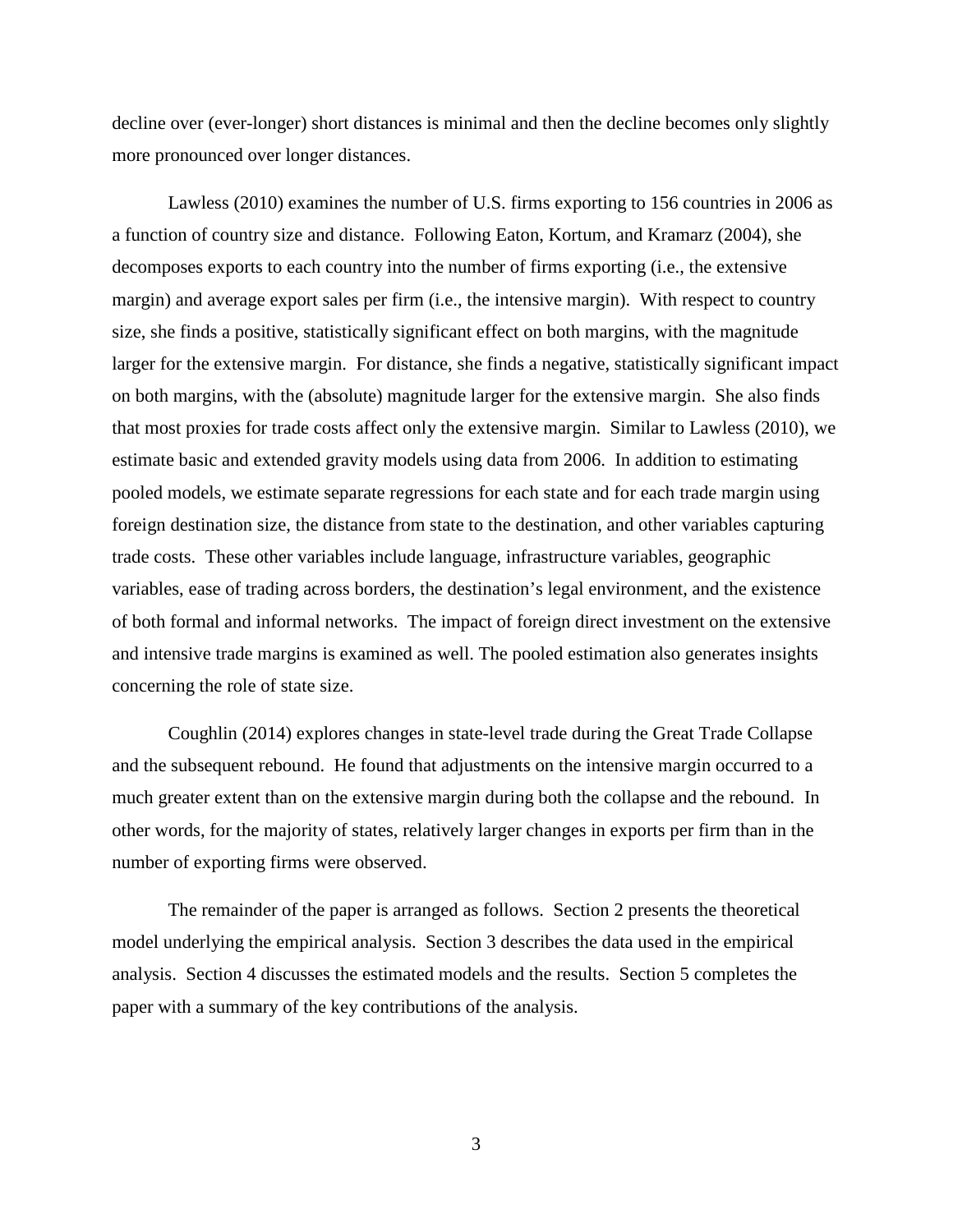#### **2. Theory: Heterogeneous Firms, Trade Costs, and State Exports**

We adapt the model of HMR to the context of state exports, and also follow Lawless (2010) in terms of the theoretical developments.<sup>[6](#page-6-0)</sup> The origins of these models can be found in Melitz (2003) and in Chaney (2008). Key factors driving the results are that firms differ in their productivity and, to export, must incur fixed as well as variable export costs. As a result, not all (empirically few) domestic producers are also exporters and, in fact, trade flows between potential origins and destinations are often zero.

In the tradition of the recent trade literature, we consider heterogeneous monopolistically competitive firms producing different varieties within an industry. US states are indexed by *i*  $(i=1, 2...50)$ , and foreign nations by  $j$  ( $j=1,2,...M$ ). Following HMR, we assume that consumers in nation *j* consume a continuum of products indexed by*k* , where the set of products available for consumption in that nation is  $B_i$ . The standard utility function characterizing consumer preferences in the foreign nation is

$$
U_j = \left[ \int_{k \in B_j} x_j \left( k \right)^{\frac{\varepsilon - 1}{\varepsilon}} dk \right]^{\frac{\varepsilon}{\varepsilon - 1}}, \quad \varepsilon > 1, \tag{1}
$$

where  $\varepsilon$  is a constant elasticity of substitution between products. Utility maximization subject to budget constraint yields the following demand function for product *k* in nation *j*

$$
x_j(k) = \frac{p_j(k)^{-\varepsilon} Y_j}{P_j^{1-\varepsilon}},
$$
\n(2)

where  $Y_i$  is nation *j*'s total expenditure (given exogenously), and  $P_i$  is its Dixit-Stiglitz aggregate price index, such that:

<span id="page-6-0"></span> $6$  The key difference of the following analysis from Lawless (2010) is that along the lines of HMR, we consider a truncated probability distribution characterizing firm productivities. Accordingly, although the qualitative results of the analysis are generally similar to Lawless (2010), some important differences emerge in the special case of the truncated Pareto distribution that we consider in the last part of this section.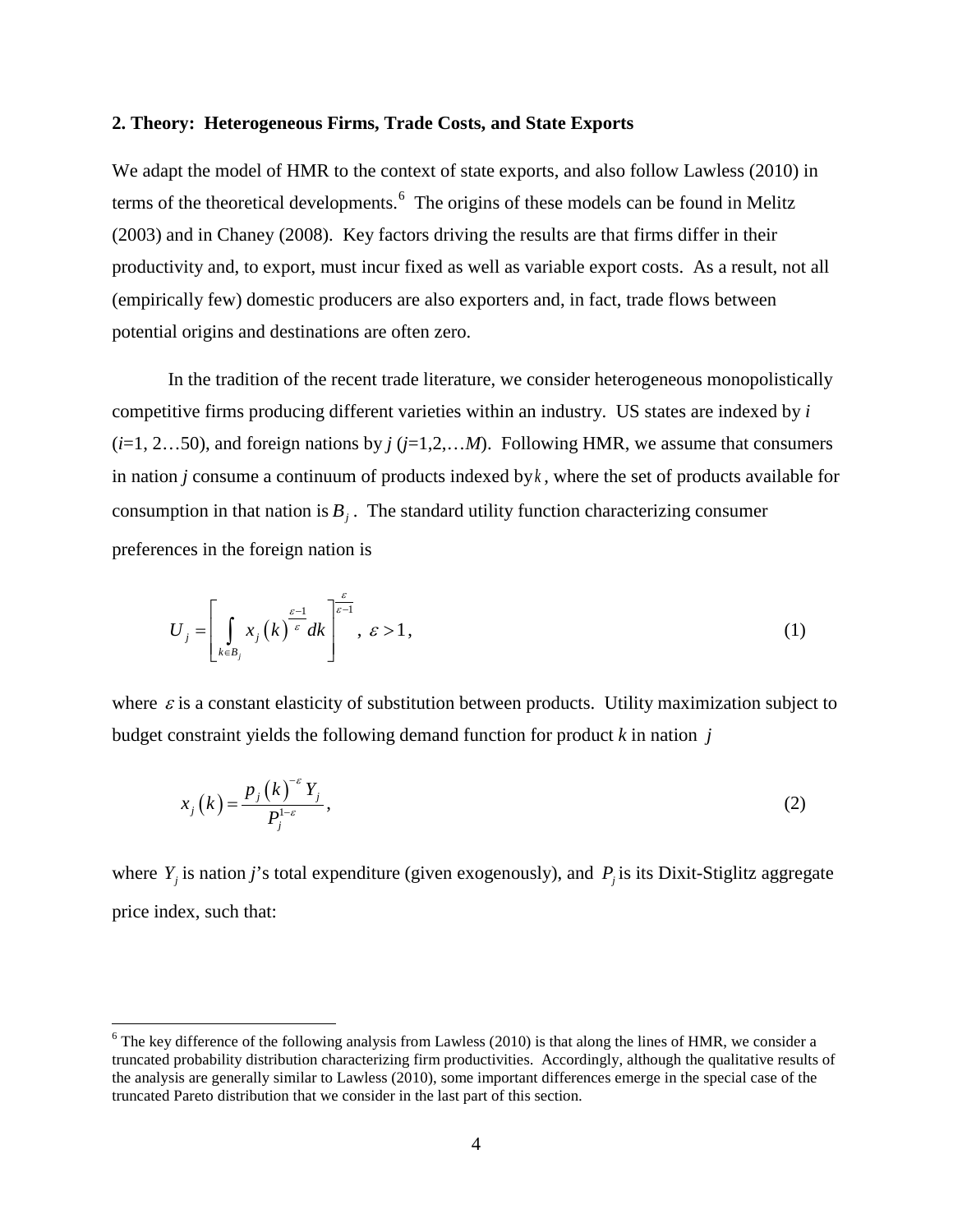$$
P_j = \left[ \int\limits_{k \in B_j} p_j(k)^{1-\varepsilon} dk \right]^{1-\varepsilon} . \tag{3}
$$

We assume that the mass of firms in the industry in state *i* is given exogenously at  $\overline{N}_i$ , and that there is no fixed cost in producing for the domestic market.<sup>[7](#page-7-0)</sup> We assume that the marginal input cost of any product produced by a state  $i$  firm is a constant  $c_i$ , which is not necessarily equal across different U.S. states. Also, assume that a state *i* producer of product *k* has a productivity level  $a(k)$ , such that its marginal cost of production is  $c_i/a(k)$ .

For this firm to export its product to nation *j*, in addition to the standard variable cost, it has to incur two additional costs. First, there is an iceberg type tariff/transportation cost, such that for each unit reaching the foreign market, the firm needs to produce  $t_{ij}$  (>1) units, where  $t_{ij}$  −1 units melt away between production and delivery in the export market. There is a fixed cost  $F_{ii}$  faced by all firms of state *i* in order to export their product to nation *j*. Limiting our focus to exporting firms, the profit from exports to nation *j* of firm *k* is:

$$
\pi_{ij}(k) = p_{ij}(k)x_{ij}(k) - \frac{c_i}{a(k)}t_{ij}x_{ij}(k) - F_{ij},
$$
\n(4)

where  $x_{ij}(k)$  is the level of exports to nation *j* of firm *k* of state *i*.

The demand function in Equation (2) implies that this firm perceives its price elasticity of demand in the export market as  $\varepsilon$ , which follows from the fact that for a sufficiently large set of consumption goods in the foreign nation, this firm's effect on the aggregate price level of the foreign nation is negligible. Using this fact, marginal revenue - marginal cost equalization yields the profit maximizing export and price levels for the firm as:

$$
p_{ij}(k)\left(1-\frac{1}{\varepsilon}\right) = \frac{c_i}{a(k)}t_{ij} \Rightarrow p_{ij}(k) = \frac{\varepsilon\tau_{ij}}{(\varepsilon-1)a(k)}, \tau_{ij} = t_{ij}c_i.
$$
 (5)

<span id="page-7-0"></span> $<sup>7</sup>$  This follows HMR, and, as in their paper, this immediately implies that all domestic firms produce for the</sup> domestic market because the monopolistically competitive domestic price includes a markup over marginal cost, and, in addition, there is no fixed cost for domestic sales.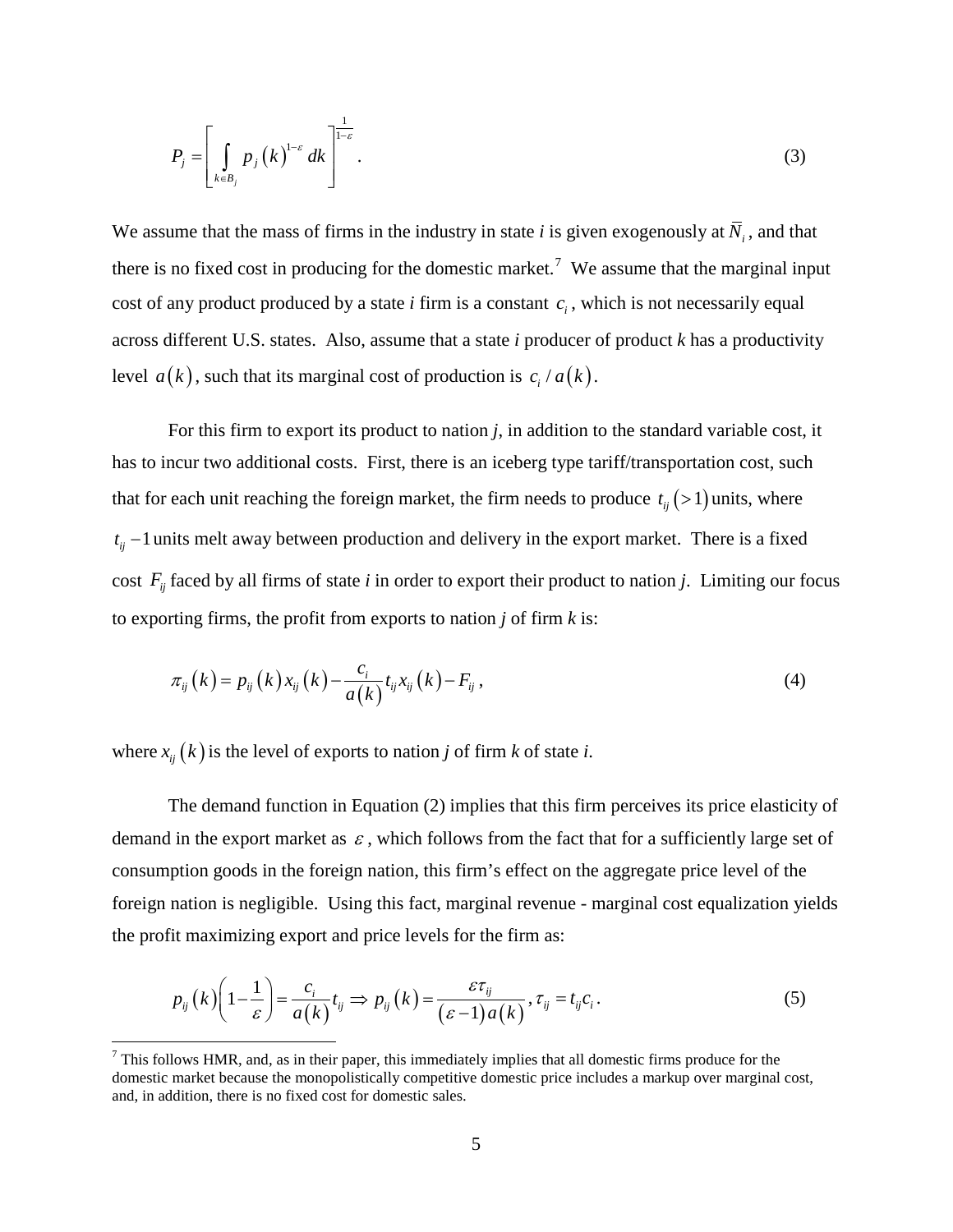Plugging the price level obtained from Equation (5) into Equation (4), and using Equation (2), we get the firm's (optimized) profit from exports as:

$$
\pi_{ij}(k) = \left(\frac{\tau_{ij}}{a(k)}\right)^{1-\varepsilon} \frac{\mu Y_j}{P_j^{1-\varepsilon}} - F_{ij}, \text{ where } \mu = \varepsilon^{-\varepsilon} \left(\varepsilon - 1\right)^{\varepsilon - 1}.
$$
 (6)

Using Equation (6), we find that positive (or zero) export profit (i.e.,  $\pi_{ii}(k) \ge 0$ ) can be obtained if and only if:<sup>[8](#page-8-0)</sup>

$$
a(k) \ge \tilde{a}_{ij} = \frac{\tau_{ij}}{P_j} \left( \frac{F_{ij}}{\mu Y_j} \right)^{\frac{1}{\varepsilon - 1}} \Rightarrow \frac{\partial \tilde{a}_{ij}}{\partial \tau_{ij}} > 0, \text{ and, } \frac{\partial \tilde{a}_{ij}}{\partial F_{ij}} > 0,
$$
\n(7)

where  $\tilde{a}_{ii}$  is the minimum (or threshold) productivity level required for a firm from state *i* to profitably export to nation *j*. Now, the export revenue of a firm of state *i* from its exports to nation *j* is:

$$
s_{ij}(a(k)) = p_{ij}(k)x_{ij}(k) = \left[\frac{P_j(\varepsilon-1)a(k)}{\varepsilon\tau_{ij}}\right]^{\varepsilon-1} Y_j \Rightarrow \frac{\partial s_{ij}(a(k))}{\partial \tau_{ij}} < 0, \qquad (8)
$$

which means that as the variable costs of exporting from state *i* to nation *j* increase, the export revenue of a state *i* firm from its exports to nation *j* must fall.

We assume that the productivity level  $\alpha$  is distributed as a truncated probability distribution, characterized by a probability density function  $g(a)$ , with support  $(a<sub>L</sub>, a<sub>H</sub>)$ , where  $a_L < a_H$ .<sup>[9](#page-8-1)</sup> Let  $E_{ij}$  be the sum of export revenues from exports to nation *j* by firms of state *i*. Noting that only firms above the threshold productivity level  $\tilde{a}_{ii}$  export to nation *j*, and also that the mass of firms from state *i* is  $\overline{N}_i$ , state *i*'s aggregate export revenues are:

<span id="page-8-0"></span><sup>&</sup>lt;sup>8</sup> We assume that the foreign nation's price index includes prices of a large basket of goods from its own firms as well as from firms from nations other than the US, such that we can take this price level as given with respect to changes in  $\tau_{ii}$ .

<span id="page-8-1"></span> $9$  This distribution, as noted in HMR, presents a more realistic picture of heterogeneous firms, such that no infinitely productive firm needs to be assumed.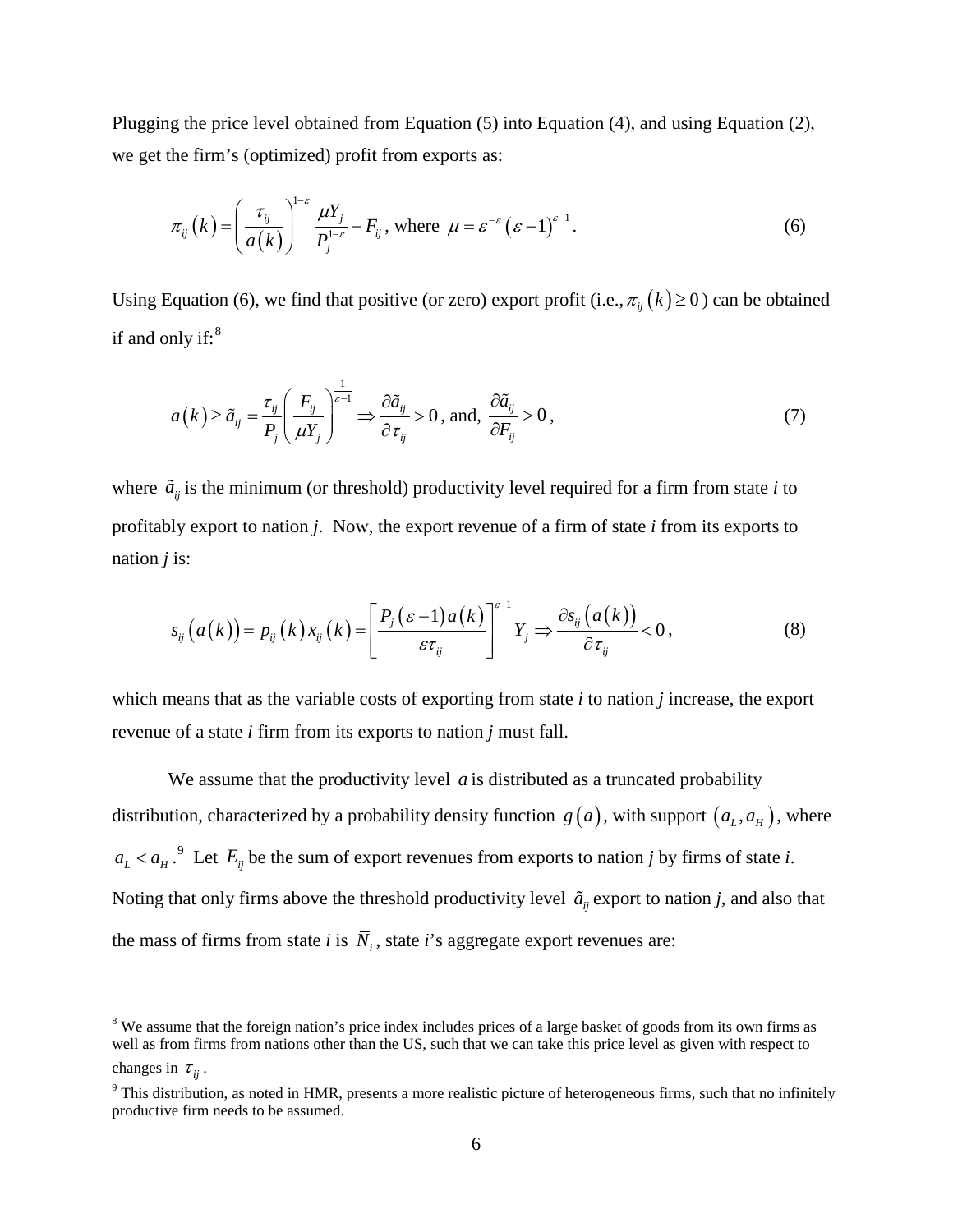$$
E_{ij} = \int_{\tilde{a}_{ij}}^{a_H} s_{ij}(a) \overline{N}_i g(a) da
$$
, for  $\tilde{a}_{ij} < a_H$ ;  $E_{ij} = 0$ , otherwise. (9)

Analogously, the total number of firms from state *i* exporting to nation *j* is:

$$
N_{ij} = \overline{N}_i \int_{\tilde{a}_{ij}}^{\tilde{a}_{ij}} g\left(a\right) da = \overline{N}_i \left[1 - G\left(\tilde{a}_{ij}\right)\right],\tag{10}
$$

Where  $G(a)$  is the cumulative density function associated with  $g(a)$ . In other words, 1−*G*( $\tilde{a}_{ij}$ ) represents the fraction of firms of state *i* who export to nation *j*.

Now, consider any parameter  $\theta$  that can affect the trading equilibrium. Also, let us focus on states that have non-zero exports before and after the change in this parameter. The change in the number of exporting firms can be obtained by differentiating Equation (10), to yield:

$$
\frac{\partial N_{ij}}{\partial \theta} = -\overline{N}_i g \left( \tilde{a}_{ij} \right) \frac{\partial \tilde{a}_{ij}}{\partial \theta} \,. \tag{11}
$$

Equation (11) shows that a change in  $\theta$  potentially alters the threshold productivity level  $\tilde{a}_{ij}$ , leading to a smaller (larger) equilibrium number of state *i* firms exporting to nation *j*, if the threshold is raised (lowered).

The change in aggregate export revenues of state *i*'s firms from exports to nation *j* is:

$$
\frac{\partial E_{ij}}{\partial \theta} = \overline{N}_i \int_{\tilde{a}_{ij}}^{a_{ij}} \frac{\partial s_{ij}}{\partial \theta} g\left(a\right) da - \overline{N}_i s_{ij} \left(\tilde{a}_{ij}\right) g\left(\tilde{a}_{ij}\right) \frac{\partial \tilde{a}_{ij}}{\partial \theta} \tag{12}
$$

The first term on the right-hand-side of Equation (12) is the change in exports of state *i* to nation *j* due to a change in the export revenues of an existing exporting firm, while the second term is the change in these exports due to the entry (or exit) of firms from state *i* from nation *j*'s market, because of a change in the relevant threshold productivity level.

Finally, consider average export revenue of firms from a state from their exports to nation *j*. This is given by  $E_{ii}/N_{ii}$ . The effect of a change in  $\theta$  on this average is: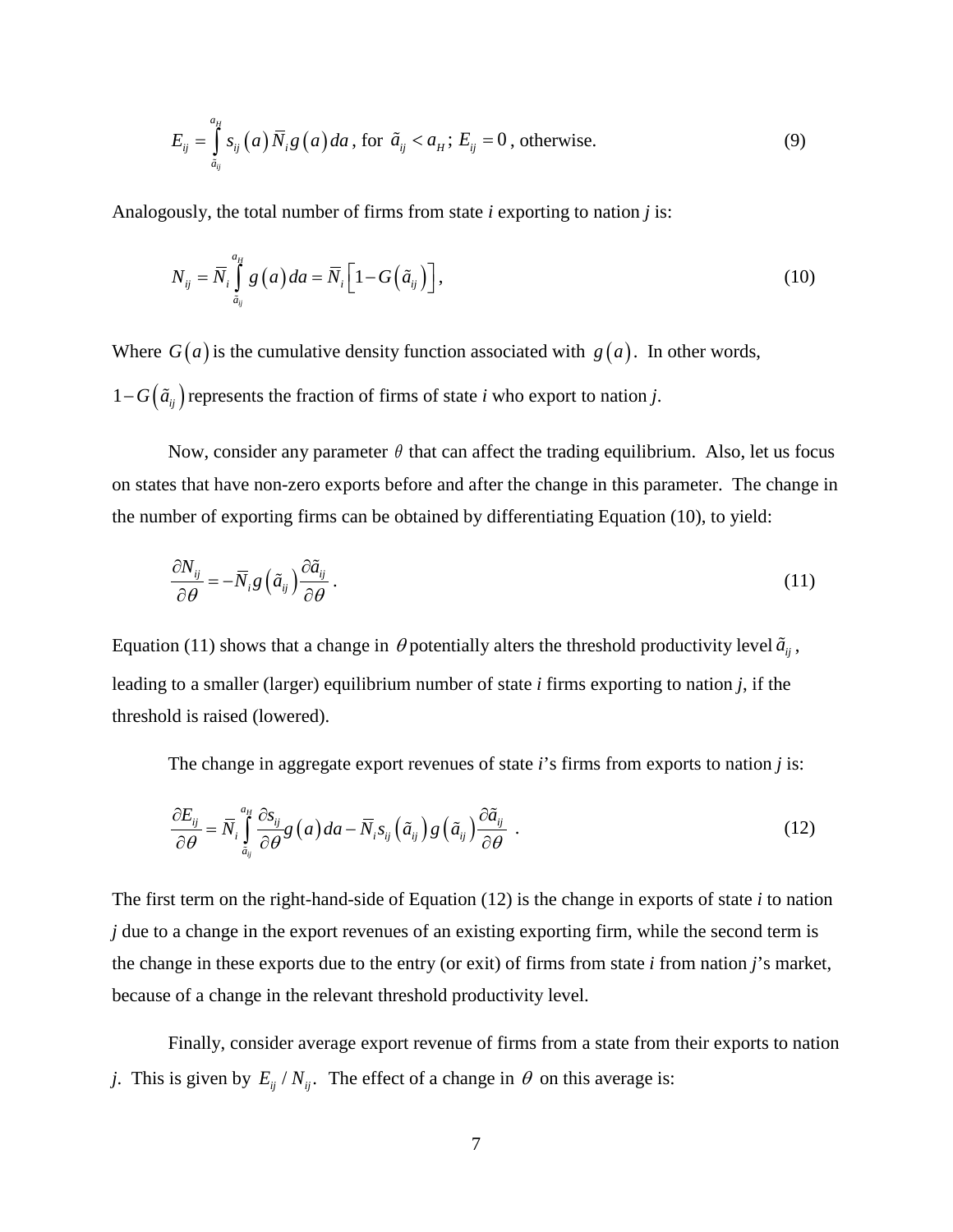$$
\frac{\partial (E_{ij} / N_{ij})}{\partial \theta} = \frac{N_{ij} \frac{\partial E_{ij}}{\partial \theta} - E_{ij} \frac{\partial N_{ij}}{\partial \theta}}{N_{ij}^2}.
$$
\n(13)

Using Equations (11) and (12) in Equation (13), we get:

$$
\frac{N_{ij}^2}{\overline{N}_i} \left[ \frac{\partial (E_{ij} / N_{ij})}{\partial \theta} \right] = N_{ij} \int_{\tilde{a}_{ij}}^{a_{ij}} \frac{\partial s_{ij}}{\partial \theta} g\left(a\right) da + \left[E_{ij} - N_{ij} s_{ij} \left(\tilde{a}_{ij}\right)\right] g\left(\tilde{a}_{ij}\right) \frac{\partial \tilde{a}_{ij}}{\partial \theta},\tag{14}
$$

where  $E_{ij} - N_{ij} s_{ij} (\tilde{a}_{ij}) > 0$ . This is because  $N_{ij} s_{ij} (\tilde{a}_{ij})$  is the export revenue of the least productive firm of state *i* scaled by the total number of the state's firms exporting to *j*, and hence must be lower than the aggregate state *i* export revenues from trade with nation *j* (*i.e.*,  $E_{ij}$ ). This is because  $E_{ij}$  also includes export revenues of firms whose productivities are above the cut-off level  $\tilde{a}_{ii}$ .

Now, let us consider three specific applications of the comparative statics implied by the analysis above. We first consider a change in the fixed cost  $F_{ii}$ , then turn to the effect of a change in the variable cost parameter  $\tau_{ij}$ , and finally consider the effect of a change in nation *j*'s income level  $Y_i$ .

# *Case 1: Change in fixed exporting cost*  $F_{ij}$  (*i.e., d* $\theta = dF_{ij}$ )

From Equation (8), we can see that  $\frac{0.6}{2.5} = 0$ *ij s*  $\frac{\partial s_{ij}}{\partial F_{ii}} =$ for all firms. Therefore, there is no change in exports due to the scale of operation of existing exporting firms. Effects of the change of the fixed cost on the extensive margin can be analyzed using Equations (11) and (12), which yield:

$$
\frac{\partial N_{ij}}{\partial F_{ij}} = -\overline{N}_i g\left(\tilde{a}_{ij}\right) \frac{\partial \tilde{a}_{ij}}{\partial F_{ij}} < 0, \text{ and, } \frac{\partial E_{ij}}{\partial F_{ij}} = -\overline{N}_i s_{ij} \left(\tilde{a}_{ij}\right) g\left(\tilde{a}_{ij}\right) \frac{\partial \tilde{a}_{ij}}{\partial F_{ij}} < 0.
$$
\n(15)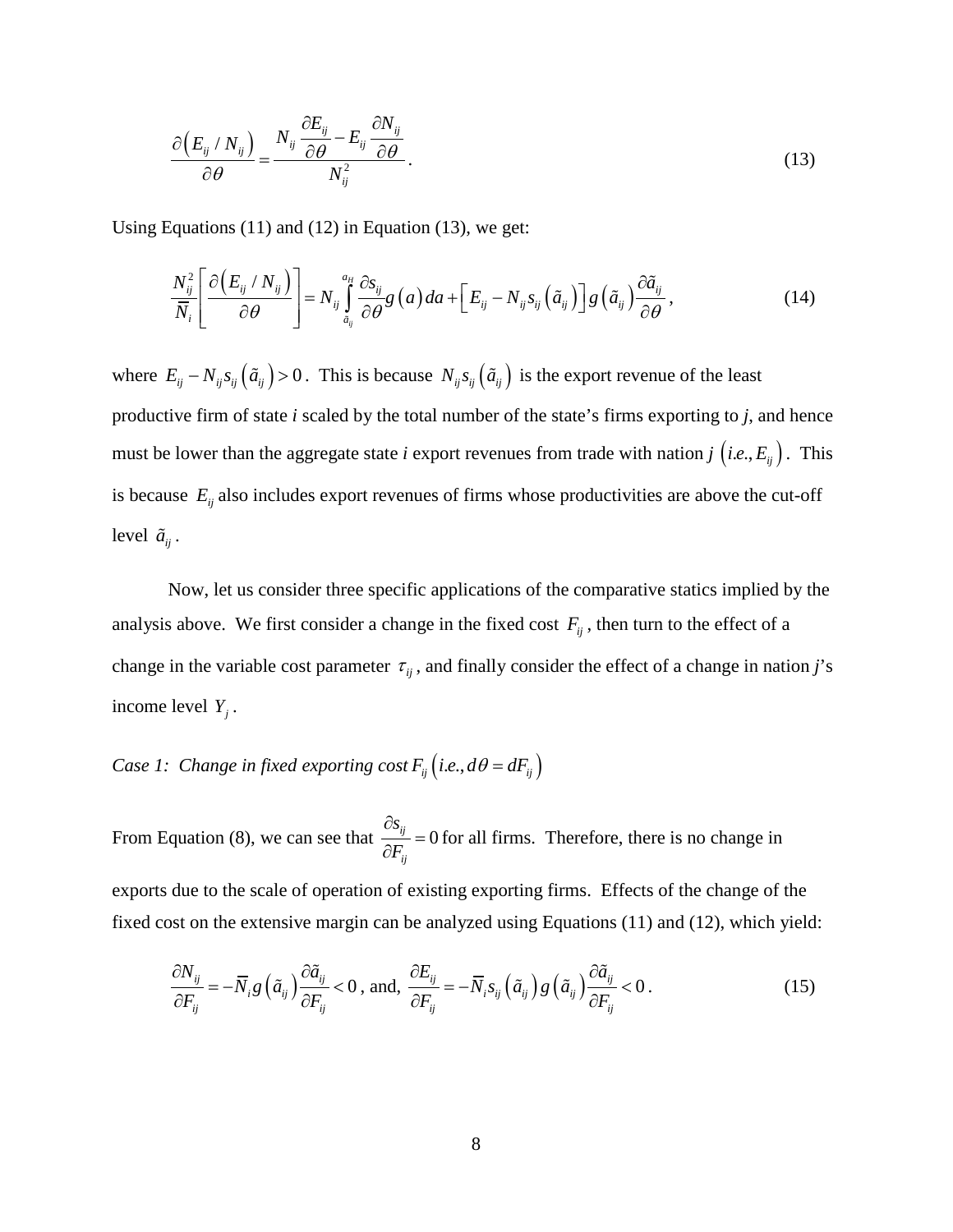Thus, the number of firms exporting from state *i* to nation *j*, as well as the state's aggregate export revenues from sales to nation *j* must fall in response to a rise in the fixed cost  $F_{ij}$ . Using Equation (14) we get:

$$
\frac{\partial (E_{ij} / N_{ij})}{\partial F_{ij}} = \frac{\overline{N}_i \left[E_{ij} - N_{ij} s_{ij} \left(\tilde{a}_{ij}\right)\right] g\left(\tilde{a}_{ij}\right) \frac{\partial \tilde{a}_{ij}}{\partial F_{ij}}}{N_{ij}^2} > 0, \tag{16}
$$

We summarize the empirically observable implications of this analysis as the following:

*A rise in the fixed exporting cost Fij should reduce state i's aggregate export revenues from sales to nation j, and reduce the number state i firms exporting to nation j, but increase the average export revenues from sales to nation j.* 

*Case 2: Change in variable exporting cost due to change in transportation cost*  $t_{ii}$  *or change in state level variable production cost (i.e.,*  $d\theta = d\tau_{ij}$ ; where  $d\tau_{ij} = t_{ij}dc_i$ , or  $d\tau_{ij} = c_i dt_{ij}$ ).

Using Equations (7) and (8) in Equations (11) and (12):

$$
\frac{\partial N_{ij}}{\partial \tau_{ij}} = -\overline{N}_i g\left(\tilde{a}_{ij}\right) \frac{\partial \tilde{a}_{ij}}{\partial \tau_{ij}} < 0, \text{ and } \frac{\partial E_{ij}}{\partial \tau_{ij}} = \overline{N}_i \int_{\tilde{a}_{ij}}^{\tilde{a}_{ij}} \frac{\partial s_{ij}}{\partial \tau_{ij}} g\left(a\right) da + s_{ij} \left(\tilde{a}_{ij}\right) \frac{\partial N_{ij}}{\partial \tau_{ij}} < 0. \tag{17}
$$

Thus, a rise in variable cost  $\tau_{ij}$  reduces both the number of state *i* firms exporting to nation *j*, and also the aggregate export revenues of the state from nation *j*. Using Eq. (14), the effect on average export revenue from sales to nation *j* is:

$$
\frac{N_{ij}^2}{\overline{N}_i} \left[ \frac{\partial \left( E_{ij} / N_{ij} \right)}{\partial \tau_{ij}} \right] = N_{ij} \int_{\tilde{a}_{ij}}^{a_{ij}} \frac{\partial s_{ij}}{\partial \tau_{ij}} g\left( a \right) da + \left[ E_{ij} - N_{ij} s_{ij} \left( \tilde{a}_{ij} \right) \right] g\left( \tilde{a}_{ij} \right) \frac{\partial \tilde{a}_{ij}}{\partial \tau_{ij}} . \tag{18}
$$

The first term on the right-hand side of Equation (18) is negative, reflecting shrinkage of the average scale of firm exports to nation *j* due to a reduction on the intensive margin of each firm. The last term in Equation (18) is positive, reflecting an expansion of the average scale due to exit of the least productive firms - which tends to raise average scale of surviving firms. The net effect of these two terms is ambiguous in general, but it may be possible to determine which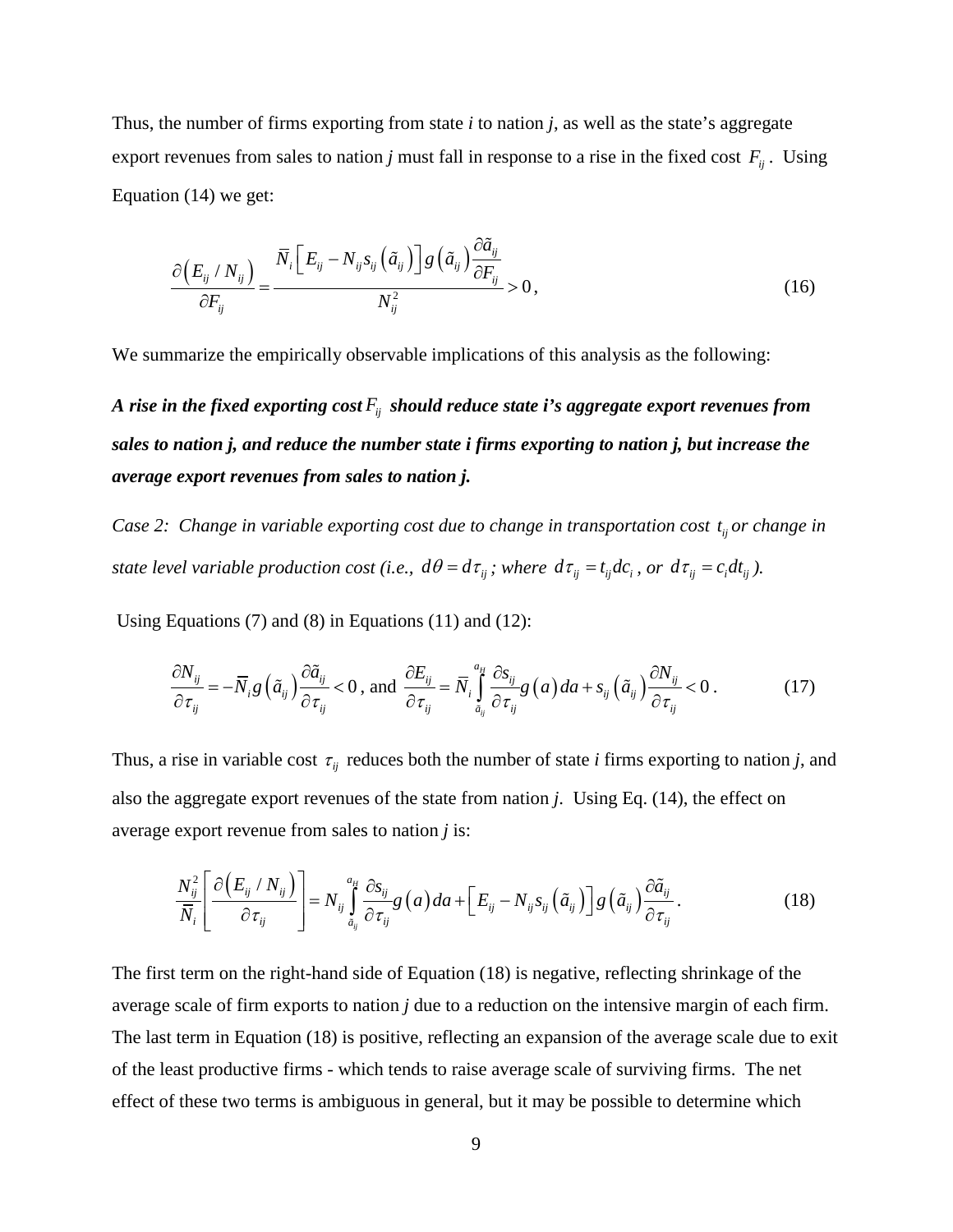effect dominates if we use some specific probability density functions, such as the one associated with the truncated Pareto distribution. We present that analysis at the end of this section. Empirically observable implications of this analysis are that:

*An increase of the variable cost parameter*  $\tau_{ij}$  *should reduce state i's export revenues from sales to nation j, and reduce the number of the state's firms exporting to nation j, while its effect on average export revenues from sales to nation j is ambiguous, in general.*

*Case 3: Change in foreign income (i.e.,*  $d\theta = dY_i$ *)* 

The analysis of this case is similar to Case 2, and hence we focus our discussion on the underlying intuition and results rather than providing the formal proof, which is available upon request. The first thing to notice is that the profit maximizing export price for each product sold to foreign nation *j* must be independent of foreign income  $Y_i$ . This is because, given  $\varepsilon$ , Eq. (5) ties down the export price of product *k* to a constant markup above the effective marginal cost of the exporting the marginal unit to nation *j*, which is  $\tau_{ij}$  /  $a(k)$ . Furthermore, Equation (2) shows that demand for each product rises proportionally with foreign income. Thus, a rise in  $Y_i$  must raise both the scale of exports and the export revenues of each existing domestic firm selling to foreign nation *j* (i.e., an increase on the *intensive margin*). In addition, Eq. (6) reveals that all domestic firms' (including previously non-exporting ones) potential profit from exporting to nation *j* must rise because price, marginal cost, and fixed cost do not change, but the scale of potential export to nation *j* (i.e.,  $x_{ij}$ ) increases. This rise in potential profit brings some previously non-exporting firms of each state into the market for exports to nation *j* (an increase on the *extensive margin*). However, analogous to the previous case explored, average exports  $E_{ij}$  /  $N_{ij}$  may or may not rise, because relaxation of the extensive margin introduces some less productive firms, which pulls average scale in the negative direction.

*A rise in foreign income Yj should increase each state's aggregate export revenues from sales to nation j, and increase the number of each state's firms who export to nation j, while the effect on a state's average export revenue from sales to nation j is ambiguous.*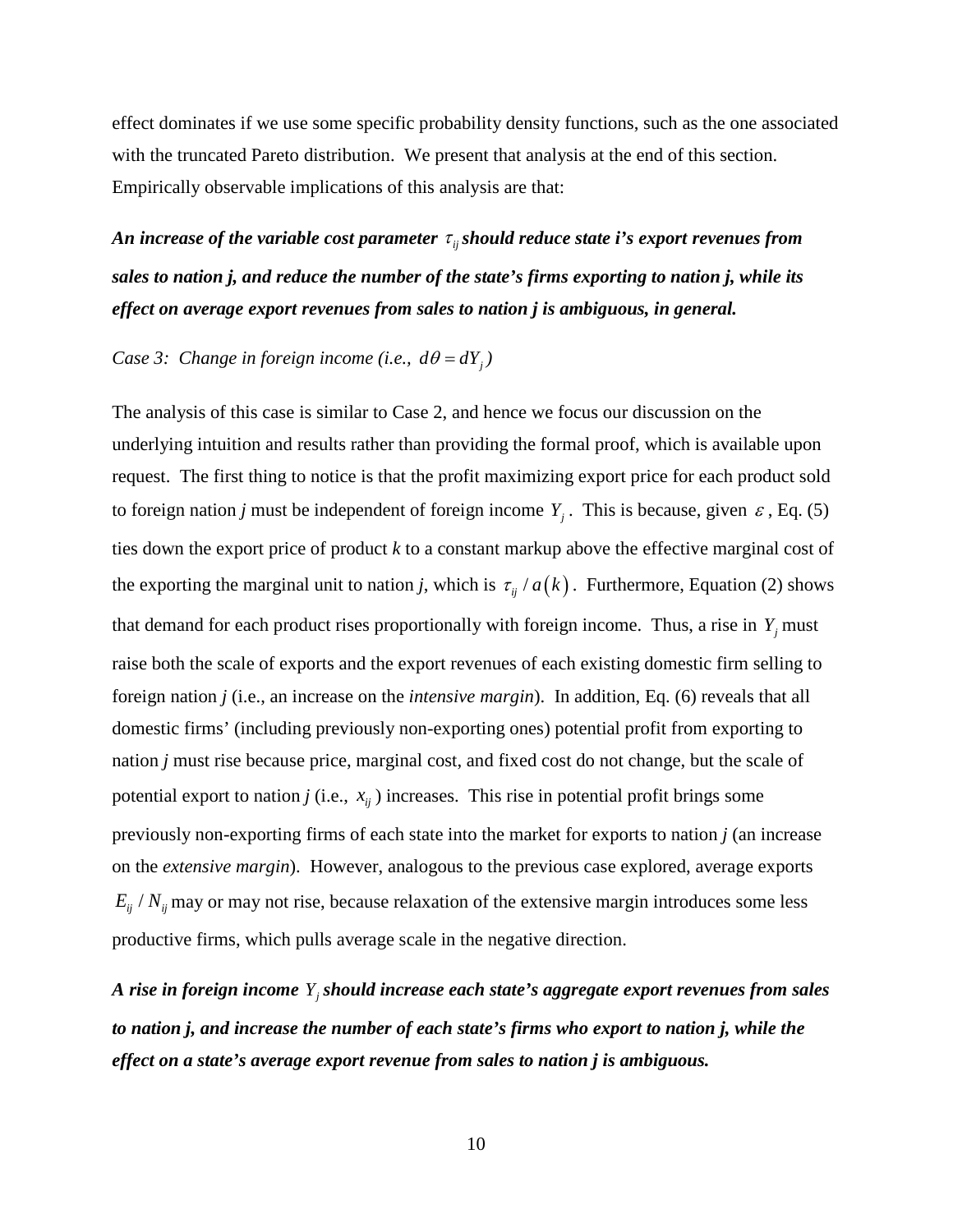The general truncated distribution used until this point yields unambiguous results for all cases except for the effect of variable cost parameter  $\tau_{ij}$  and of foreign income level  $Y_i$  on average export revenues  $E_{ij} / N_{ij}$ . To shed more light on this issue, we conclude this section by analyzing the special case of a truncated Pareto distribution (see HMR, who also use this distribution). Using this distribution, we show that the result obtained by Lawless (2010) that average export revenues are independent of the variable cost parameter (under Pareto) is a special case of the truncated Pareto distribution. This special case requires  $a_H$  (the highest productivity level associated with any probability mass) to tend to infinity. If this condition is not met, average export revenues are indeed dependent on the variable cost parameter as well as on the foreign income level  $Y_i$ .

#### *Truncated Pareto Distribution*

Consider a truncated Pareto distribution such that:

$$
g(a) = \frac{\phi a_L^{\phi} a_H^{\phi} a^{-\phi-1}}{a_H^{\phi} - a_L^{\phi}}; \text{ and } G(a) = \frac{a_H^{\phi} \left(1 - a_L^{\phi} a^{-\phi}\right)}{a_H^{\phi} - a_L^{\phi}}; \phi > 0.
$$
 (19)

Using Equations (9) and (10):

$$
\frac{E_{ij}}{N_{ij}} = \frac{\int_{\tilde{a}_{ij}}^{a_{ij}} s_{ij}(a) g(a) da}{1 - G(\tilde{a}_{ij})}
$$
\n(20)

Using Equation (19), Equation (20) can be reduced to:

$$
\frac{E_{ij}}{N_{ij}} = \frac{\phi \varepsilon F_{ij} \left[ 1 - \left( \tilde{a}_{ij} / a_H \right)^{1 + \phi - \varepsilon} \right]}{\left( 1 + \phi - \varepsilon \right) \left[ 1 - \left( \tilde{a}_{ij} / a_H \right)^{\phi} \right]}.
$$
\n(21)

As  $a_H \to \infty$ , for a finite  $\tilde{a}_{ij}$ ,  $\tilde{a}_{ij}/a_H \to 0$ , and we get  $\frac{a_{ij}}{N_{ij}} \to \frac{\varphi a_i}{1 + \varphi - \varphi}$ *ij*  $E_{ii}$   $\phi \varepsilon F_{ii}$ *N* φε  $\phi - \varepsilon$  $\rightarrow$  $+\phi -$ , which is the expression

obtained in Lawless (2010), where the average export revenue is independent of variable cost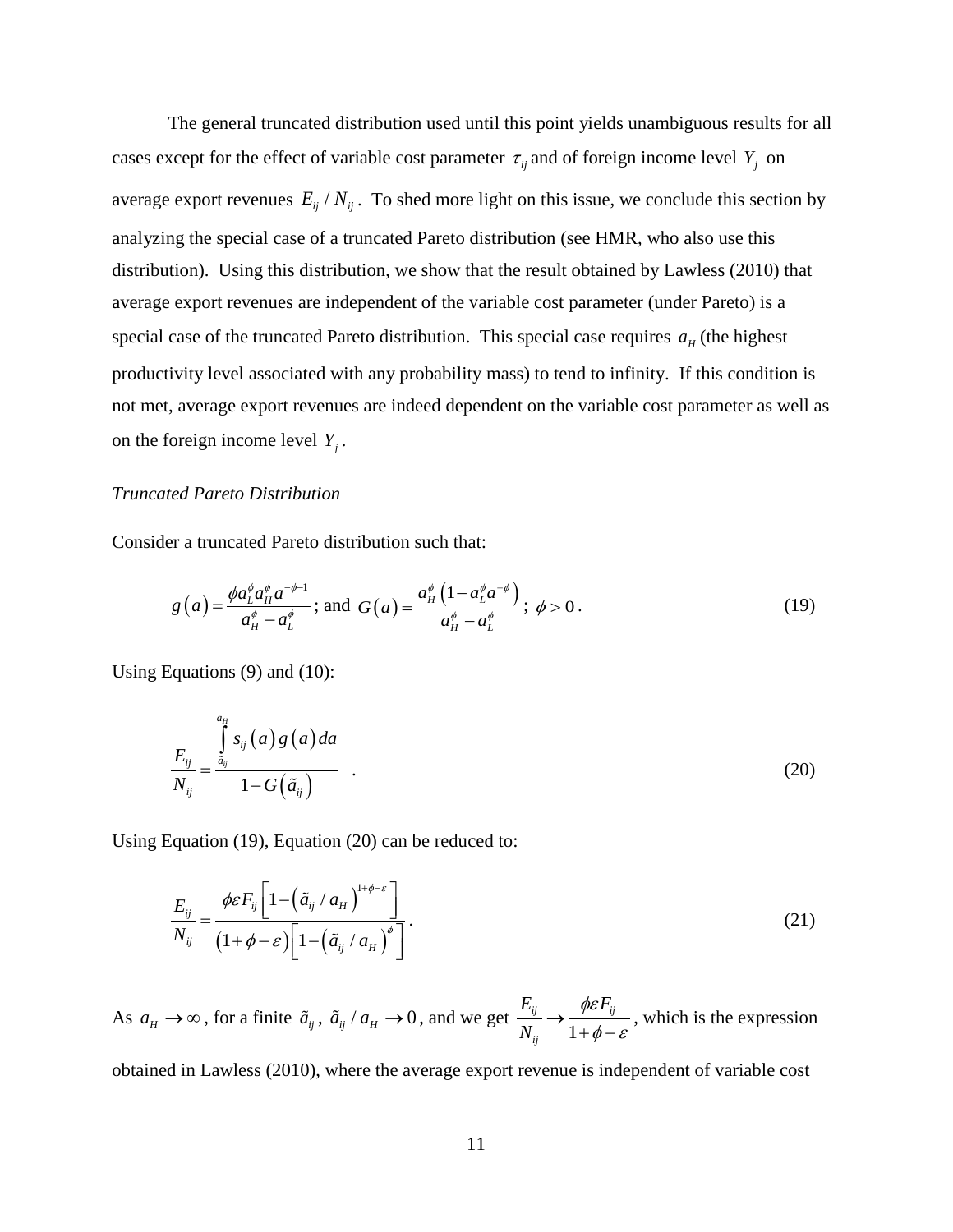parameter  $\tau_{ij}$  and the foreign income level  $Y_i$ . However, if  $a_{H}$  is finite, such that  $\tilde{a}_{ij}/a_{H}$  does not approach zero,  $\frac{L_{ij}}{l}$ *ij E*  $\frac{Z_{ij}}{N_{ij}}$  is a function of  $\tilde{a}_{ij}/a_{H}$ , which is, in turn, a function of  $\tau_{ij}$  and also of  $Y_{j}$ . This can be established easily by considering an example where  $\phi = \varepsilon = 2$ . Using these

parameters, Equation (21) yields:

$$
\frac{E_{ij}}{N_{ij}} = \frac{4F_{ij}}{1 + \left(\tilde{a}_{ij} / a_H\right)}.
$$
\n(22)

As  $\tau_{ij}$  rises,  $\tilde{a}_{ij}$  rises, and as  $Y_j$  rises,  $\tilde{a}_{ij}$  falls (see Equation 7). Given  $F_{ij}$  and  $a_H$ , Equation (22) implies that a rise in  $\tau_{ij}$  leads to a fall in  $\frac{L_{ij}}{N}$ *ij*  $\frac{E_{ij}}{N_{ij}}$ , while a rise in *Y<sub>j</sub>* must raise  $\frac{E_{ij}}{N_{ij}}$ *E*  $\frac{y}{N_{ii}}$ . This example proves that the independence result of Lawless (2010) does not carry over to the case of a truncated Pareto distribution where  $a_H$  does not tend toward infinity. Our empirical analysis throws more light on the directions of this dependence between variable costs and export revenues on the one hand, and between the foreign income level and export revenues on the other.

#### **3. Data**

The following analysis is focused on two dependent variables  $\sim$  one for the extensive margin and one for the intensive margin — and their relationships with numerous independent variables. Given 50 states and 187 countries in the sample, the maximum number of unique observations for a variable is 9350. However, the number of usable observations is generally less than 9350 because some variables are only available at the state or country level and some values for variables are withheld for confidentiality reasons. The variables, which pertain to 2006 unless otherwise indicated, are listed and defined in Table 1. Summary statistics in levels for these variables are contained in Table 2. All data using dollars are denominated in 2005 U.S. dollars.

For the dependent variables — the number of firms and their average export sales by country ─ the paper relies on the U.S. Census Bureau's *Profile of U.S. Exporting Companies*.

12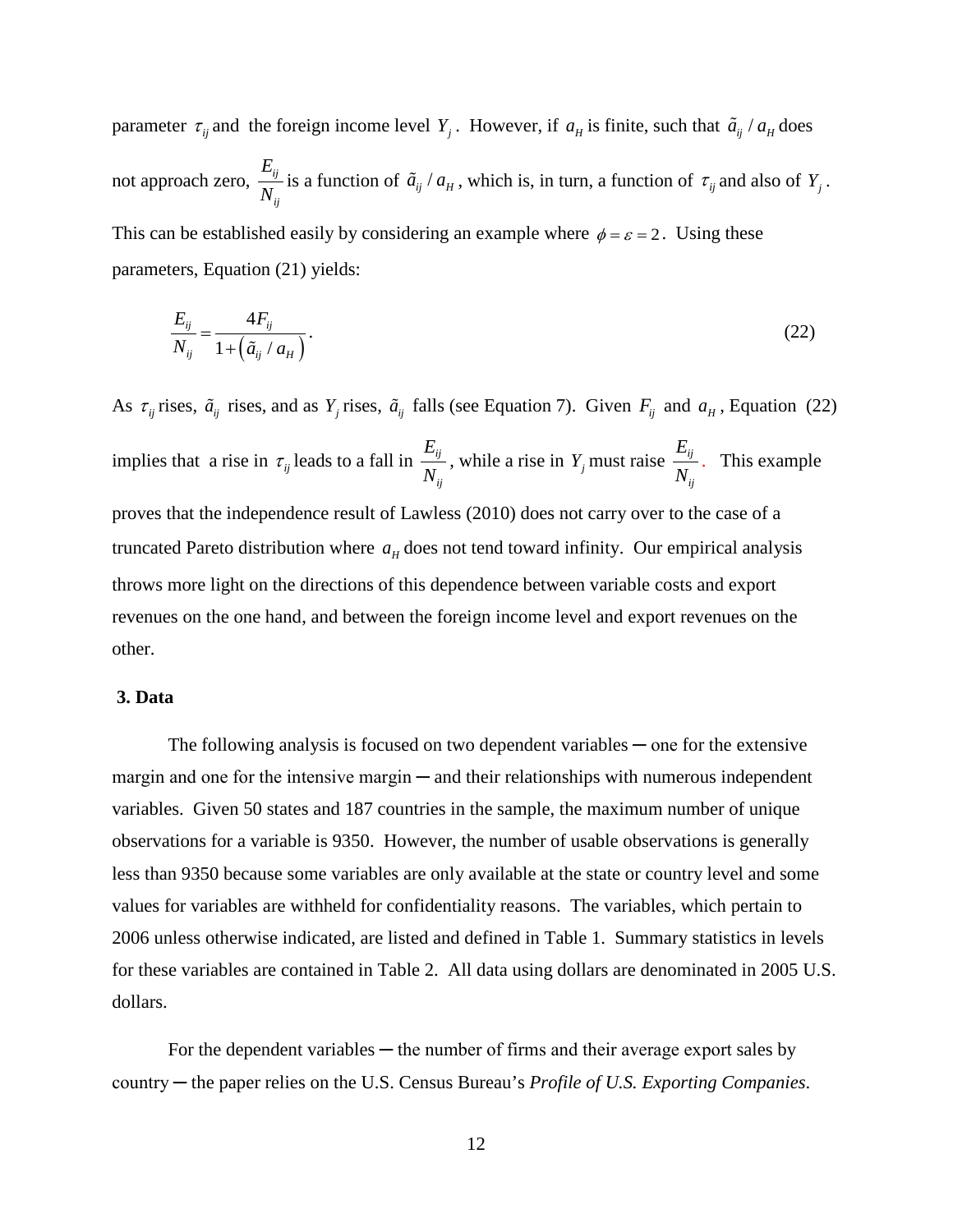Rather than the nation as a whole as the basic geographic unit, we use the number of firms in an individual state *s* exporting to a specific country *c*, *Firmss,c*, and the average exports of those firms to a specific country, *Exportsperfirms,c*. The state focus also produces numerous statecountry pairs (1598 in total) that have a value of zero for both margins. In addition, 2155 observations for total exports, *Exportss,c*, and average exports, *Exportsperfirms,c*, are withheld for confidentiality reasons when a small number of a state's firms export to a country.

Across states, the variation in *Firms* is much larger than in *Exportsperfirm*. For example, a comparison of the 5 largest states using gross state product with the 5 smallest states shows that the ratio of the average number of firms is nearly 40, while the ratio of average exports per firm is 1.3. Comparing the 25 largest with the 25 smallest states, the ratio of the average number of exports declines to 7.3, while the ratio of the average exports per firm declines to 1.1.

Turning to the independent variables, variables to capture demand and trade costs in export destinations are used. Based on the theoretical model, the impacts of these variables on the extensive margin are usually definitive, but their impacts on the intensive margin are usually ambiguous.

Starting with demand, the gross domestic product of the destination country for a state's exports, *GDPc*, is used as a proxy for market size. A second variable possibly affecting the demand for exports of U.S. producers relates to U.S. foreign direct investment in the destination market, *FDI<sub>c</sub>*. Through various demand and cost mechanisms, trade can be affected by the internal networks of multinational firms.<sup>10</sup> Whether this investment will affect trade flows measured at the state level and whether foreign direct investment complements or substitutes for trade flows is uncertain on theoretical grounds. Moreover, this uncertainty extends to the extensive margin as it is possible that increased foreign direct investment might be associated with a smaller number of exporting firms in a state.

All other independent variables can be viewed as proxies for trade costs. These proxies include measures associated with geography (i.e., natural trade frictions) and those that result from government policies (i.e., man-made trade frictions). In the following discussion we identify some independent variables that do not appear in the reported results, either because

<span id="page-15-0"></span> $10$  See Bernard, Jensen, Redding, and Schott (2010) for a discussion of intra-firm trade and product contractibility.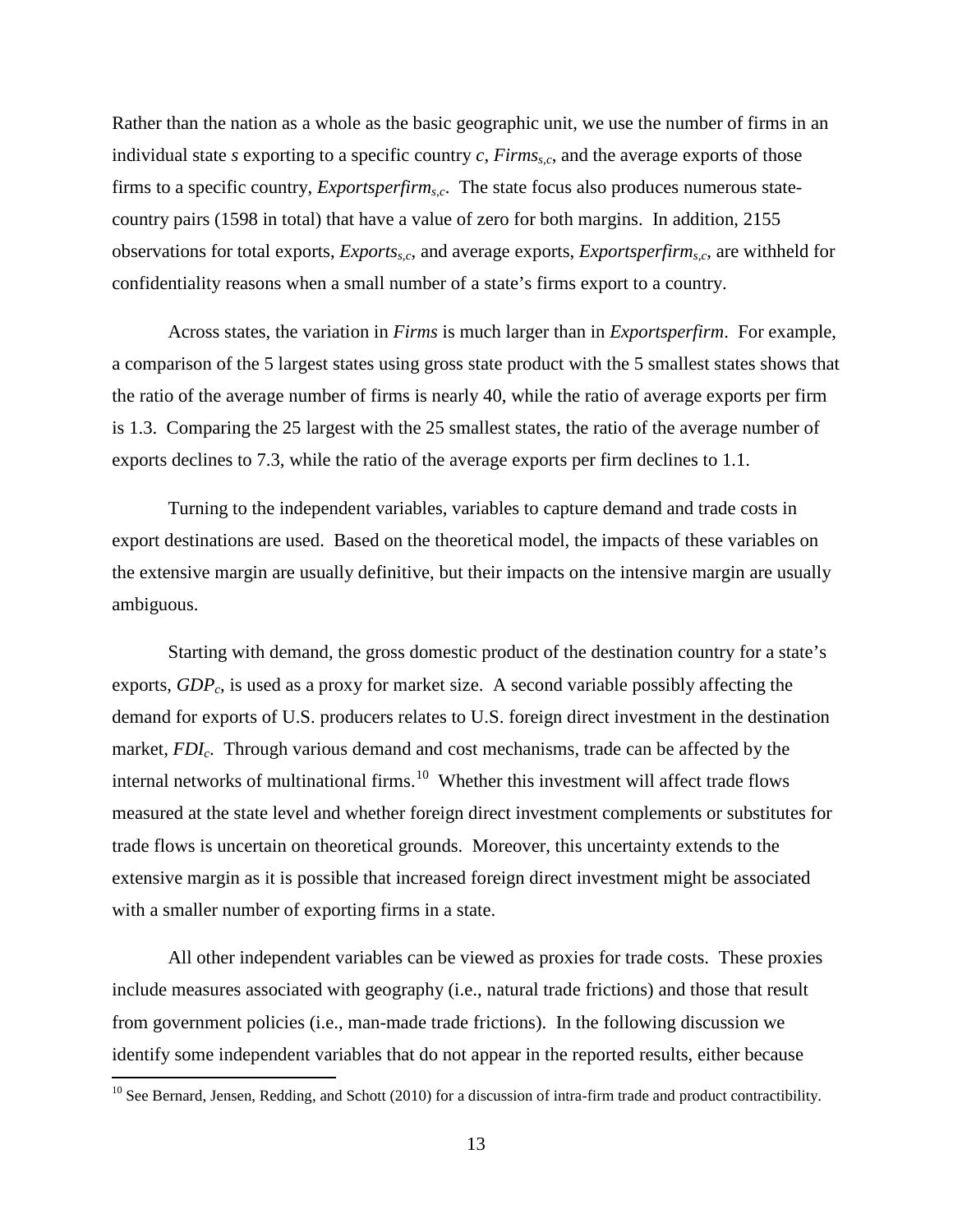they were not found to be statistically significant or were highly collinear with measures that performed better.

As is standard in gravity models, we include a distance measure that is the distance from the largest city in an exporting state to the largest city in the importing country, *Distance<sub>s.c</sub>*. Transportation costs should increase the farther the distance between a state and a country; however, despite the importance of geography for transportation costs, geographic distance is only a first rough approximation. $11$ 

Another variable thought to affect trade costs, expressed as a 0/1 dummy, is whether the export destination uses English as an official language, *English<sub>c</sub>*. If the destination country also uses English as an official language, trade costs should tend to be lower because of increased ease of communication between buyers and sellers. In addition to language, we examine the impact of two communication infrastructure variables. *Phones<sub>c</sub>* is the number of mobile cellular subscriptions per 100 people in country  $c$  and *Internet<sub>c</sub>* is the number of internet users per 100 people in country *c*. Higher values of these variables should make it easier to acquire information and transact business.

Two geographic variables thought to affect trade costs — population density, *Popdensity<sub>c</sub>*, and area, *Landarea<sub>c*</sub>, are examined. These variables are thought to capture the internal geography of the export destination that affects the costs of serving the market. Countries with larger population densities or smaller geographic areas should tend to have lower trade costs because of lower distribution network and internal transportation costs.

Trade costs are also affected by government policies and actions. *TradeFreedomc* is an index that measures the extent to which goods moving across international borders are unaffected by tariffs and non-tariff barriers.<sup>12</sup> Higher values of this index correspond to less costly trade impediments.<sup>[13](#page-16-2)</sup>

<span id="page-16-0"></span> $11$  Despite the common practice of using distance as a proxy for transport costs, it is imperfectly correlated with transport costs. For examples, see Clark (2007) and Giuliano, Spilimbergo, and Tonon (2014). Studies focused on transport costs provide a more complete view that goes beyond distance. See Korinek (2011) for references.<br><sup>12</sup> For construction details, go to www.heritage.org/index/Trade-Freedom.

<span id="page-16-2"></span><span id="page-16-1"></span> $^{13}$  A trade-restrictiveness index is the preferred index from a theoretical perspective, but the trade freedom index is available for more countries. See Coughlin (2010) for an elementary discussion of trade restrictiveness indices.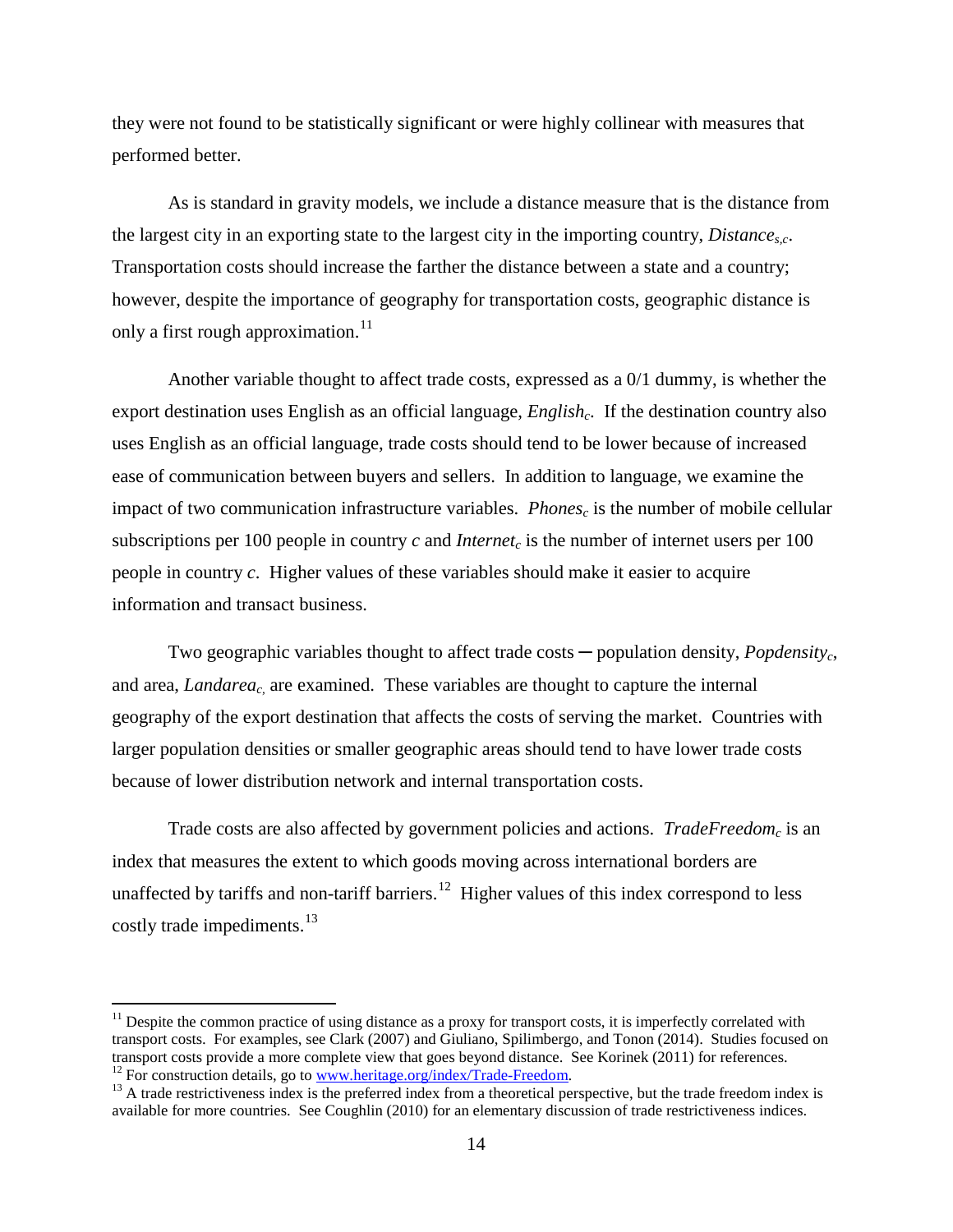In addition to tariffs and non-tariff barriers, governments can affect the costs of trading across borders through various administrative and bureaucratic measures. Three specific variables are examined.<sup>[14](#page-17-0)</sup> First, documents must be completed as part of processing imports at the port of entry. The number of required documents per imported shipment, *Tradedocuments<sub>c</sub>*, includes the documents required by various entities, such as government ministries, custom authorities, port and container terminal authorities, health and technical control agencies, and banks. Second, time is required to move a shipment from arrival through the port. This time, denoted by *Timeprocessc*, is in terms of the number of calendar days. Third, there are fees associated with the process of crossing the border. *Tradefees<sub>c</sub>* are the official, administrative fees of importing, excluding tariffs and trade taxes. These fees include the costs for documents, administrative fees for customs clearance and technical control, customs brokers' fees, terminal handling charges, and costs for inland transportation. Larger values of each of these measures, which can be viewed as transport costs unrelated to distance, should be related positively to trade  $costs.<sup>15</sup>$  $costs.<sup>15</sup>$  $costs.<sup>15</sup>$ 

This paper also considers two measures of governance because stronger legal institutions might facilitate international trade. First, the rule of law, *Legal<sub>c</sub>*, measures the confidence of agents in the legal system. Included in this measure is the quality of contract enforcement, property rights, the police, and the courts as well as the likelihood of crime and violence. A second measure, *CorruptionControl<sub>c</sub>*, focuses on corruption. This measures the perceptions of agents about the extent to which public power is used for private gain and the effective capture of government by elites and private interests. For both measures, higher values indicate better governance and, thus, should reflect lower trade costs.

The final trade cost variable follows directly from the literature examining the effect of information networks on trade. At the state level, empirical analysis has frequently found a positive connection between a state's exports to a specific country and the state's number of

<span id="page-17-1"></span><span id="page-17-0"></span><sup>&</sup>lt;sup>14</sup> These variables are found in the World Bank's *Doing Business Survey*; see Djankov, Freund, and Pham (2010).<br><sup>15</sup> Clark (2007) notes that up to 75 percent of international transport costs can be invariant with respec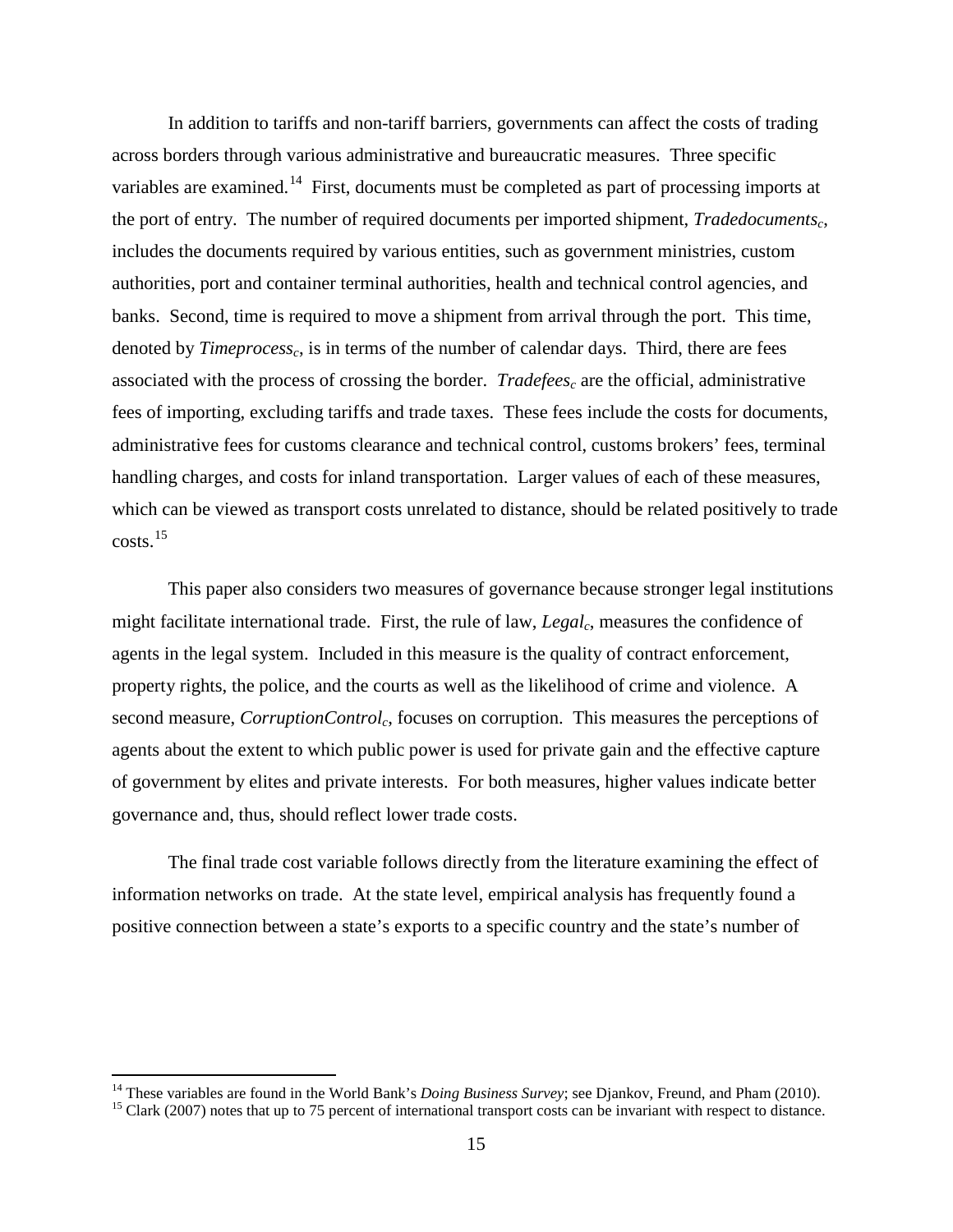residents born in that country.<sup>[16](#page-18-0)</sup> Trade from a state to a country might be less costly the larger the number of residents in a state that were born in the destination country, *Foreignborns,c*.

#### **4. Estimation and Results**

As discussed previously, separate models of the extensive and intensive trade margins for each state are estimated. Because the underlying distributions of the number of exporting firms per country and the exports per firm are much different, the appropriate estimation technique also differed. This section begins by discussing the extensive margin.

#### *Estimation of the Extensive Margin*

For the estimation of the extensive margin, this paper estimates various count-data models. The models, based on Poisson (P) and negative binomial (NB) distributions, address two major issues. One issue is overdispersion (i.e., variance exceeding the mean) and the other is zeros, possibly excess zeros (i.e., the frequency of zeros exceeds the predicted frequency based on single-equation estimations). $17$ 

In Figure 1 a representative histogram is shown. The horizontal axis shows the number of firms in Arkansas exporting to each of 187 countries. Along the vertical axis, the density of the number of firms is shown. In Arkansas, there are no exporting firms for 51 (or 27 percent) of the 187 potential importing countries. The general shape of the density function is consistent with a Poisson distribution as the density generally declines with rightward movements along the horizontal axis. This general shape is also demonstrated by larger states; however, much less density is associated with the smallest numbers on the horizontal axis.

In the present case, for a given state we examine the number of the state's firms exporting to numerous countries  $c$  ( $c=1...n$ ). The expected number of a state's exporting firms to these countries is  $\lambda_1, \lambda_2, \ldots, \lambda_n$ . Almost without exception, histograms, such as the one shown in Figure 1, and statistical tests indicate overdispersion. In other words, the variance greatly exceeds the mean. Thus, as a starting point, we estimate the following negative binomial model:

<span id="page-18-1"></span><span id="page-18-0"></span> $16$  Bandyopadhyay, Coughlin, and Wall (2008) summarize this literature. Coughlin and Wall (2011) find evidence that ethnic networks are associated with increased trade on the intensive margin, but not on the extensive margin.  $17$  For a textbook introduction to handling zeros in count data models, see Winkelmann (2008), Chapter 6. For an application using various estimation models to examine excess zeros, see Gurmu and Trivedi (1996).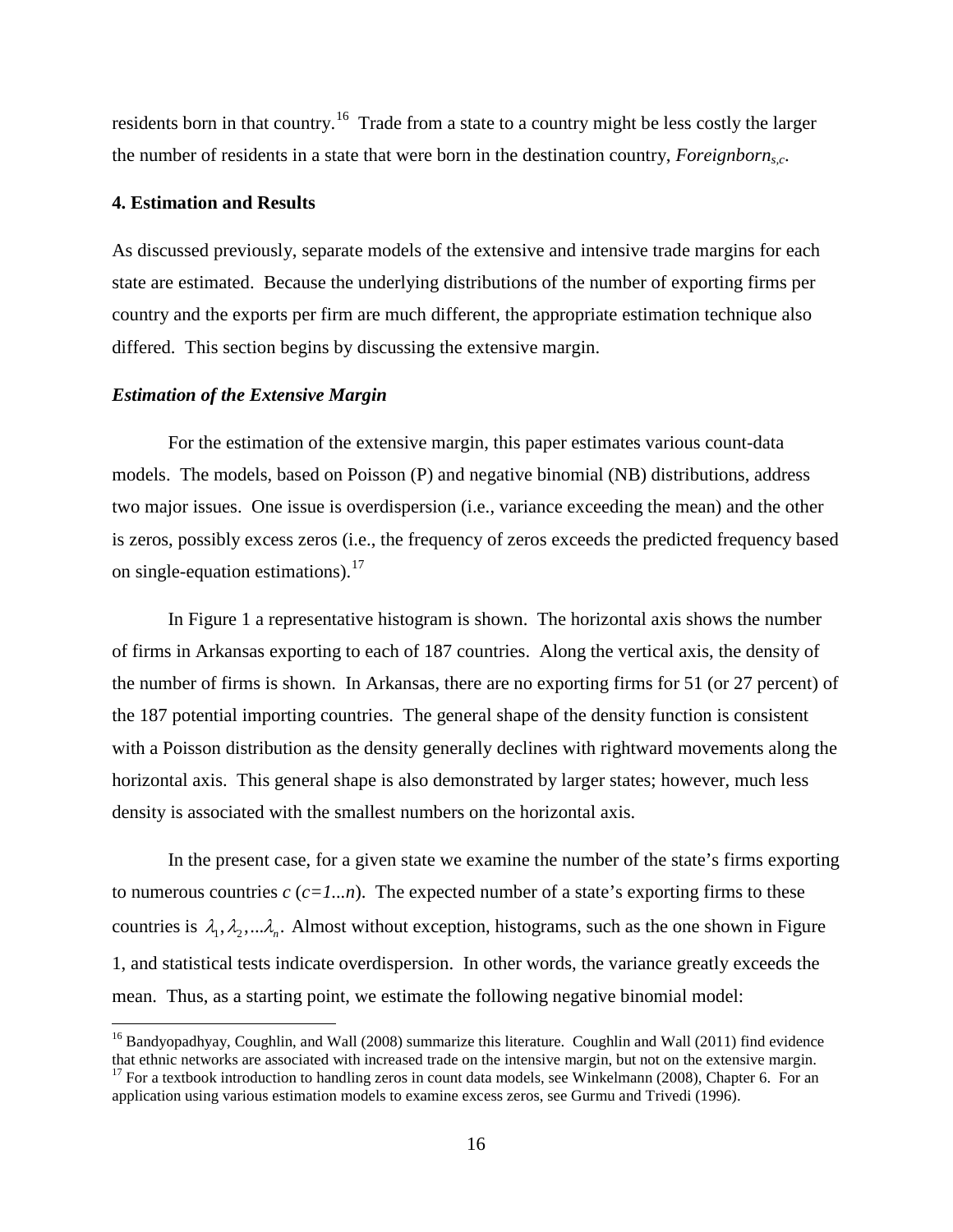$$
\ln \lambda_c = \beta' x_j + \varepsilon_j. \tag{23}
$$

Where  $\beta$  is a parameter vector to be estimated,  $x_i$  is a vector of observable characteristics (including a constant) that influences the number of firms exporting to a country, and  $\varepsilon$ , is gamma distributed with mean 1.0 and variance alpha. This allows the variance to exceed the mean.

With a standard count model in the current context, a Poisson or a negative binomial model attempts to identify the covariates that statistically explain the number of a state's firms that export to a particular country. While the negative binomial model deals with the issue of overdispersion, the issue of excess zeros remains a possibility.<sup>18</sup> To confront excess zeros, two approaches that utilize dual regime data generating processes are employed. Both approaches have theoretical appeal from an economics perspective.

With a hurdle model the first stage is a binary choice model, such as a logit model, which examines whether or not a state exports to a country.<sup>19</sup> In other words, is there a level of productivity sufficiently high in a state to compensate for the additional costs of exporting to a country? In the second stage a count model, such as a Poisson or negative binomial model, truncated at zero is used to estimate how many of a state's firms export to a country.<sup>20</sup> In other words, how many firms have productivity sufficiently high to overcome the additional trade costs?

The second approach relies on zero-inflated models.<sup>21</sup> In the first stage, a binary choice model is employed to differentiate between structural and sampling zeros. In this context, structural zeros occur when there is no chance of exports from a state to a country, while sampling zeros occur when exports are possible, but there are no exports during the sample period.<sup>[22](#page-19-4)</sup> Those states with no chance of exporting do not have productivity sufficiently high to

<span id="page-19-0"></span> $18$  If the overdispersion results from a large number of zeros in the data, then the results produced by a negative binomial regression model will be biased.

<span id="page-19-1"></span><sup>&</sup>lt;sup>19</sup> Hurdle count data models, first discussed in Mullahy (1986), are used frequently in health-care studies. For examples, see Gerdtham (1997), Álvarez and Delgado (2002), and Lahiri and Xing (2004).<br><sup>20</sup> See Winkelmann (2008), Chapter 6, for an overview of handling zeros in count data models.<br><sup>21</sup> The seminal article on zero-inflat

<span id="page-19-2"></span>

<span id="page-19-3"></span>Burger, Van Oort, and Linders (2009).

<span id="page-19-4"></span> $22$  Zero-inflated models are simply adding mass to the zero point relative to standard count models.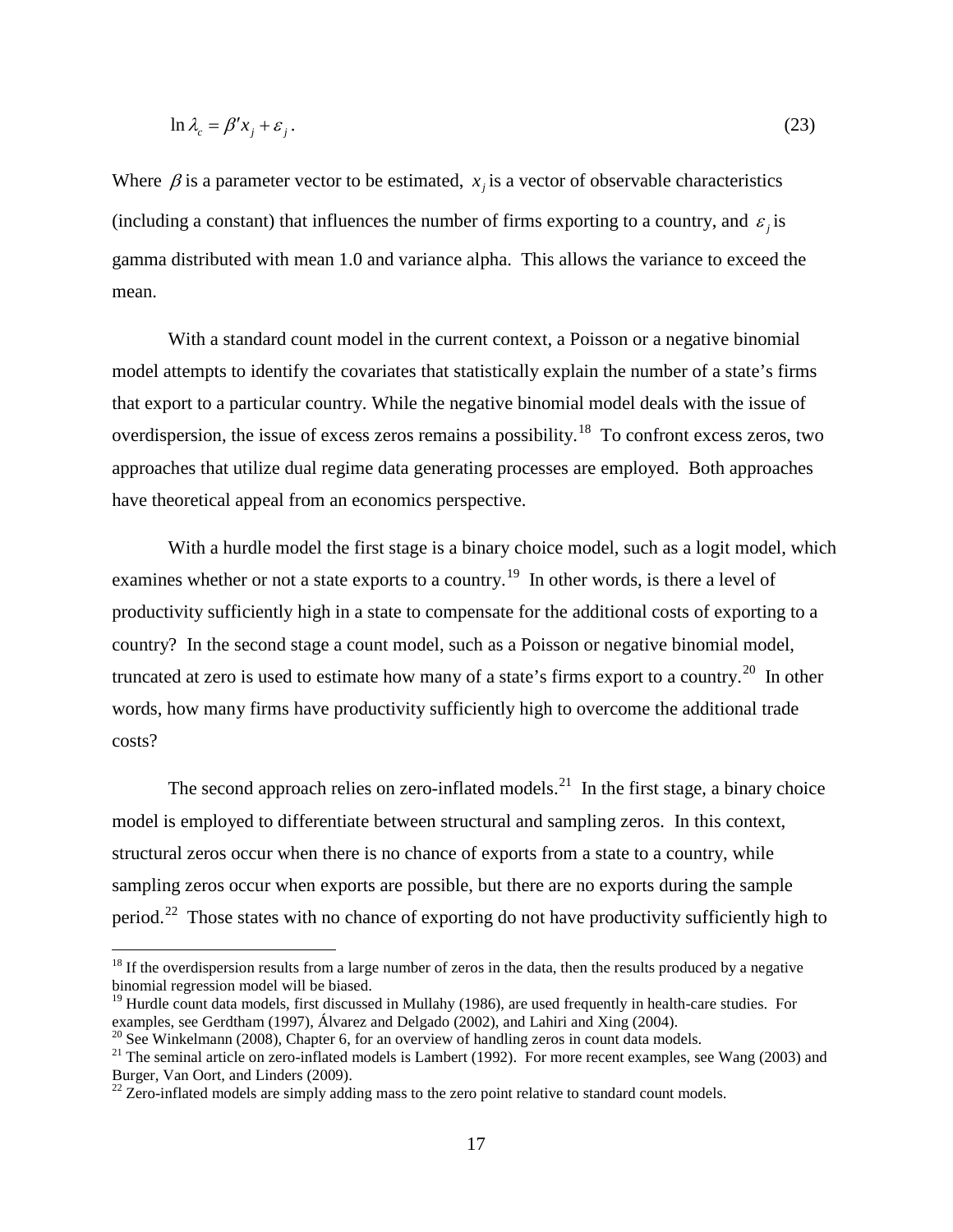overcome the additional costs of exporting, while the remaining zeros reflect randomness. In the second stage, a standard, non-truncated, count model for the number of exporters from a state to a country is estimated.

Thus, in addition to a standard negative binomial (NB) count model, we estimate hurdle models using Poisson (HP) and negative binomial (HNB) count models and zero-inflated models using Poisson (ZIP) and negative binomial (ZINB) count models. Based on goodness-of-fit measures, the results indicate that negative binomial estimation for standard gravity models outperform the Poisson counterparts. In comparisons across three binomial models – standard negative binomial, zero-inflated negative binomial, and hurdle negative binomial – the results indicate that the hurdle negative binomial models generally perform best for pooled estimations, but that standard negative binomial models perform the best for the individual state estimations. Because of these findings, we present the pooled results for the HNB model and the individual states results for the NB model.

#### *Extensive Margin: Results*

Three sets of results are presented. The first set of results is generated by pooling the data for all states. Thus, the parameter estimates, after controlling for state fixed effects or state size using gross state product, are assumed to be the same across states. Both a simple, or benchmark, gravity model that includes as independent variables only the gross domestic product of the importing country,  $GDP_c$ , and its distance from the exporting state,  $Distance_{sc}$ , and an extended gravity model that incorporates additional explanatory variables are presented and examined. The remaining two sets of results, one for a simple gravity and one for an extended gravity model, are based on separate regressions for each state, which allows the parameter estimates to vary across states.

*Pooled Estimates*. The results of estimating hurdle negative binomial models of the extensive margin using pooled state-level data with state fixed effects (columns 1-3) or gross state product (columns 4-6) for the simple and extended gravity models are listed in Table 3. Heteroskedasticity-robust standard errors underlie the estimates in columns 1, 2, 4, and 5, while cluster-robust standard errors underlie the estimates in columns 3 and 6. The clustering is based on destination country. Several results stand out. First, the statistical significance of the

18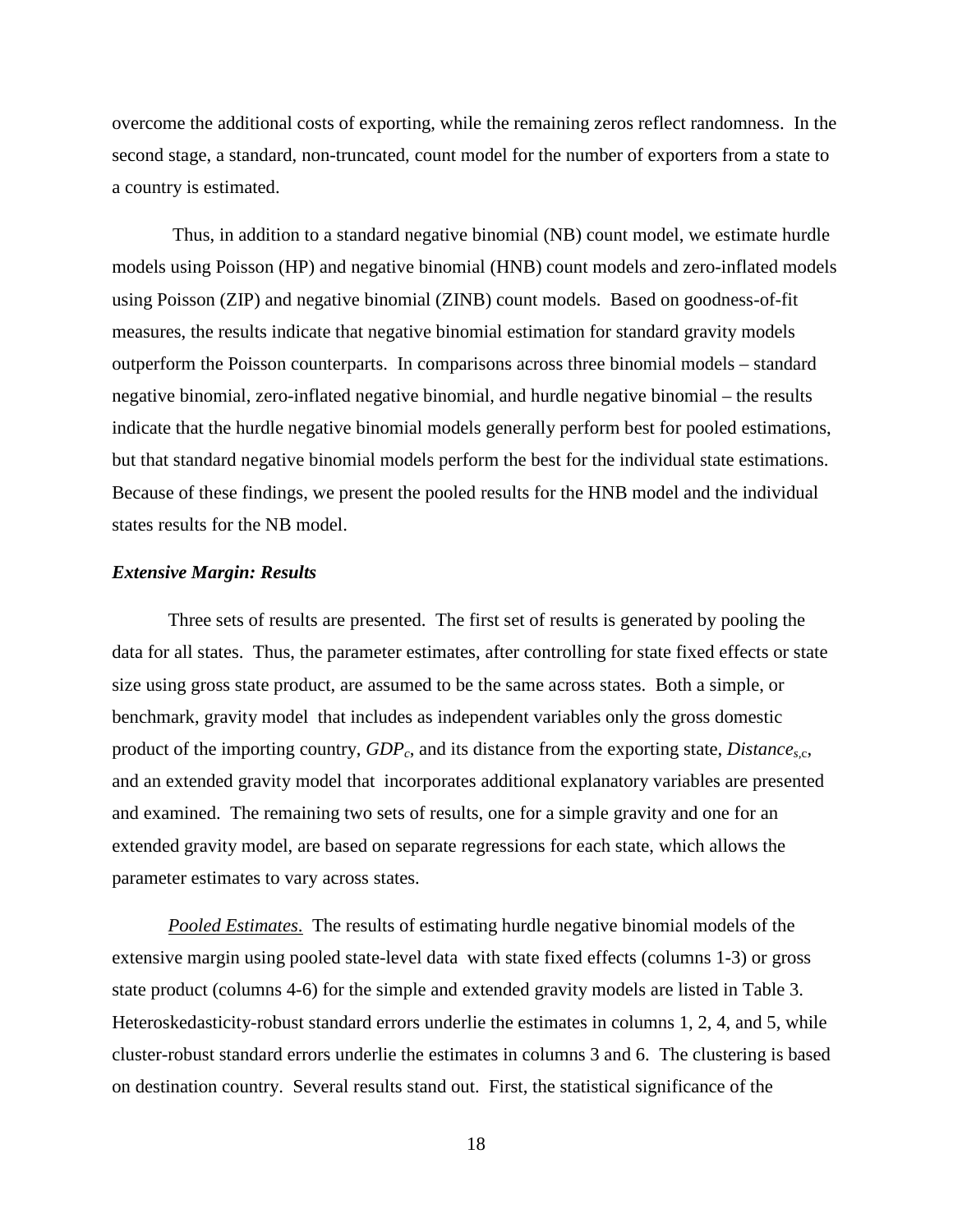dispersion parameter, *alpha*, indicates that a negative binomial model is appropriate. Second, the likelihood ratio tests comparing the hurdle with the standard negative binomial results shown in the last row of Table 3 indicate that the improvement from using a hurdle model is statistically significant.  $^{23}$  $^{23}$  $^{23}$ 

Turning to the results in columns 1 and 4 in Table 3 for the simple gravity model, one finds similar results using state fixed effects and gross state product. Gross domestic product of the importing country, *GDPc*, is a positive, statistically significant determinant of the number of exporters. The coefficient estimates, 0.74 and 0.73, are roughly identical for the two models. Meanwhile, the distance between the importing country and exporting state, *Distance<sub>s.c</sub>*, is a negative, statistically significant determinant of the number of exporters. The coefficient estimate varies only slightly between models, -0.90 using state fixed effects and -0.99 using gross state product.

Turning to the extended model, no surprising results appear in columns 2 and 5 of Table 3. All variables exhibit their expected sign and are statistically significant. However, the (absolute) estimates for both gross domestic product and distance decline relative to the results for the simple gravity model. Using state fixed effects, the estimate for gross domestic product declines from 0.74 to 0.44, while, using gross state product, *GSP*, the estimate declines from 0.73 to 0.43. The coefficient estimate for distance declines in absolute terms from -0.90 to -0.71 using state fixed effects and from -0.99 to -0.78 using gross state product.

Turning to the additional independent variables, regardless of the use of state fixed effects or gross state product, U.S. foreign direct investment in a destination country, *FDIc*, is positively related to the number of state exporters. This result suggests a complementarity between state exporters and U.S. foreign direct investment. On the cost side, destinations in which English is an official language, *English<sub>c</sub>*, seem to contribute to an increased number of state exporters. This finding is consistent with Lawless (2010) and many other studies.

Similar to Lawless (2010), an increased number of state exporters also tends to be associated with a more developed communications infrastructure. The number of mobile cellular

<span id="page-21-0"></span> $23$  Ferrante and Novelli (2013) illustrates a hurdle negative binomial approach in the context of export activity.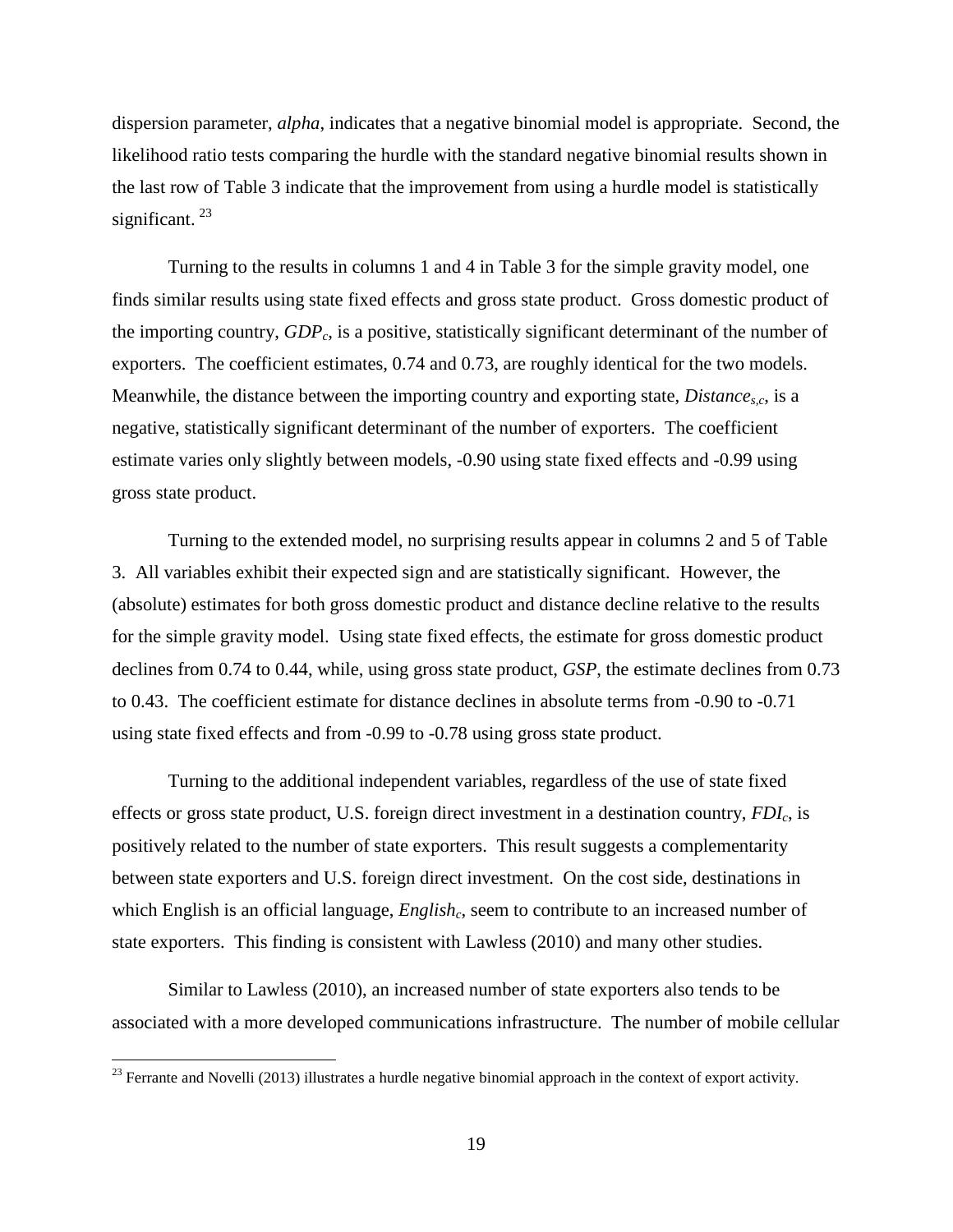subscriptions per 100 people, *Phones*, is generally associated with more exporters. The positive and statistically significant results for a geographic variable, *Popdensity*, are similar to those in Lawless (2010). Finally, also similar to Lawless (2010), higher levels of official, administrative fees, *Tradefees*, decrease the number of state exporters.

A final set of results in columns 3 and 6 shows the impact of estimations producing cluster-robust standard errors rather than simply heteroskedasticity-robust standard errors. Coefficient estimates are, of course, unaffected. The major change is that the standard errors based on clustering exceed the corresponding heteroskedasticity-robust standard errors. Most variables remain statistically significant; however, two variables that were previously identified as statistically significant, *Phones* and *Popdensity*, are no longer statistically significant.

Turning to some additional results, details on state fixed effects are not reported in Table 3. Wyoming is used as the base. Without exception, the state fixed effects are statistically significant. An additional finding shown in column 4-6 is that larger states tend to have more exporting firms. More noteworthy, however, is the magnitude of the estimate, roughly 1.20 regardless of the model, which suggests that a given percentage increase in state size is associated with a more-than-proportionate increase in exporting firms.

*Simple Gravity Model – Estimates by State.* The extensive-margin results for the simple gravity model are presented in Table 4. The estimates are based on a standard negative binomial model because this model generally outperformed the hurdle negative binomial model at the state level. For example, hurdle models were significantly better than the standard negative binomial model in only 12 states using a likelihood ratio test and hurdle models had a lower AIC than their counterpart standard model in only 15 states. Using 187 observations for each state, the pseudo  $R^2$  values range from 0.10 in Florida to 0.26 in Montana, North Dakota, and Wyoming. The dispersion parameter (*alpha*), which provides a test of the negative binomial model versus a Poisson model, is statistically significant for all 50 states.

The results for  $GDP_c$  and  $Distance_{s,c}$  are consistent with expectations and with Lawless (2010). For each state,  $GDP_c$  is a positive, statistically significant determinant of the number of exporting firms, while *Distance<sub>s,c</sub>* is a negative, statistically significant determinant. The mean estimate for the coefficient on  $GDP_c$  is 0.74, with a range from 0.59 for Florida to 0.86 for New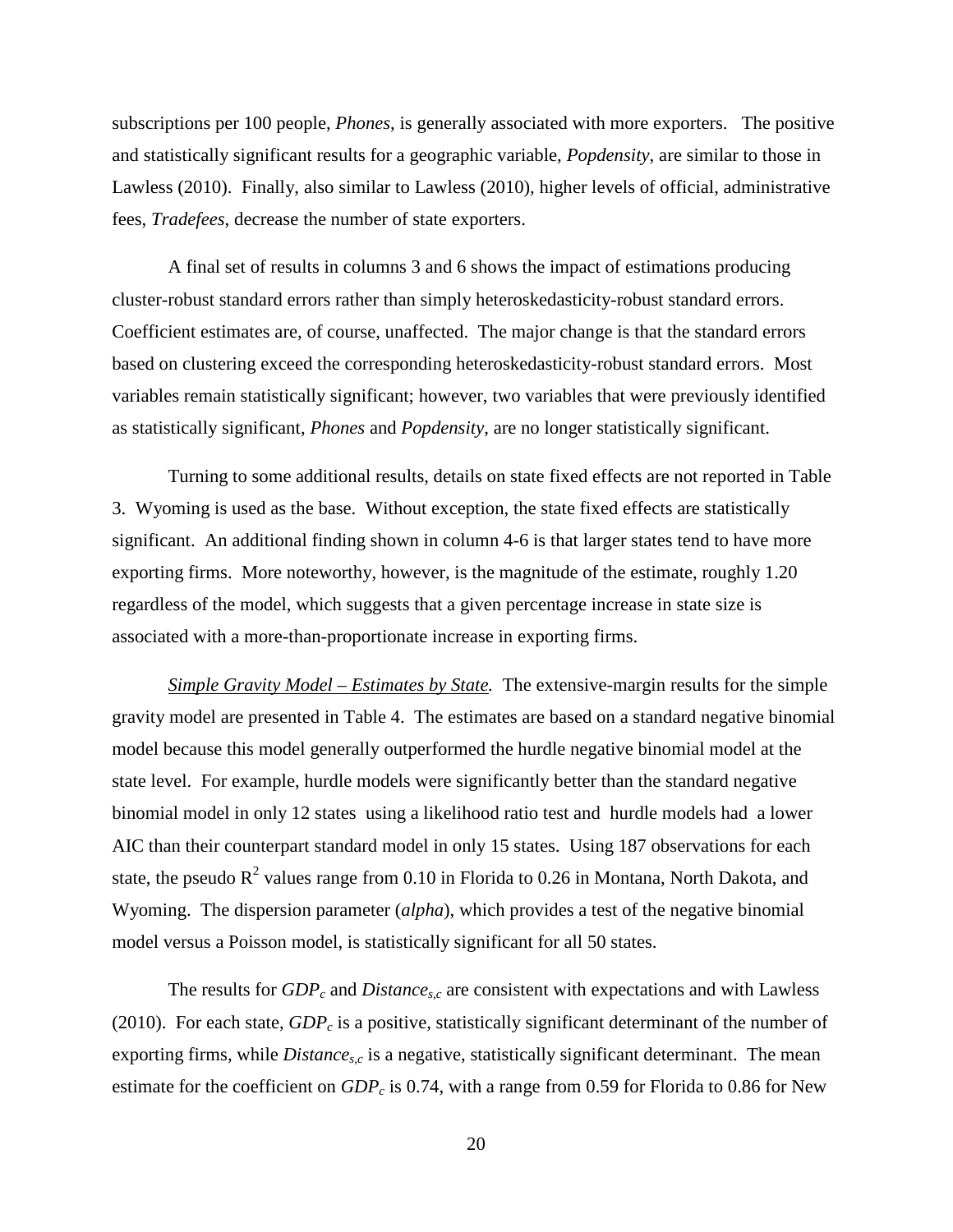Hampshire and West Virginia. Meanwhile, the mean estimate for the coefficient on *Distances,c* is -1.00, with a range from -4.18 for Hawaii to -0.49 for New Hampshire. Other relatively large (in absolute value) coefficients are estimated for Alaska (-2.24) and Florida (-2.01).

*Extended Gravity Model – Estimates by State.* Turning to the extensive-margin results summarized in Table 5 for the extended gravity model, one sees a richer set of results.<sup>[24](#page-23-0)</sup> Similar to the results for the simple gravity model, the standard negative binomial model generally outperformed the hurdle negative binomial model. Based on the likelihood ratio test, hurdle models in only 12 states were significantly better than the standard model. Moreover, hurdle models in only 11 states had a lower AIC than their counterpart standard model. Also, for every state except Alaska a likelihood ratio test indicated that the increase in explanatory power of the extended relative to the simple gravity model was statistically significant. Once again, the results for the individual state regressions matched expectations and were consistent with Lawless' (2010) findings. The sample size was 136 because some independent variables were unavailable. The pseudo  $R^2$  values ranged from 0.12 in Florida to 0.35 in Montana. The dispersion parameter was statistically significant in every state.

For each state, identical to the results for the simple model,  $GDP<sub>c</sub>$  is a positive, statistically significant determinant of the number of exporting firms, while *Distance<sub>s,c</sub>* is a negative, statistically significant determinant. Relative to the estimates for the simple model, the estimates tend to be absolutely smaller. The mean estimate for the coefficient on  $GDP_c$  is 0.46, with a range from 0.29 for Florida to 0.59 in New Mexico. Meanwhile, the mean estimate for the coefficient on *Distance<sub>s,c</sub>* is -0.79, with a range from -3.45 for Hawaii to -0.25 in New Hampshire.[25](#page-23-1) The relatively large differences between the coefficient for *Distance* in the extended model and the simple model likely reflect some of the problems associated with using *Distance* as a proxy for transport costs.

Turning to the additional independent variables, U.S. foreign direct investment in a destination country,  $FDI_c$ , is positively related to the number of state exporters. This variable, whose parameter estimates range from 0.08 for North Dakota and Virginia to 0.27 for Wyoming,

<span id="page-23-1"></span><span id="page-23-0"></span><sup>&</sup>lt;sup>24</sup> State-by-state results are available upon request.<br><sup>25</sup> For Lawless' (2010) preferred extended gravity model, the coefficient on *GDP<sub>c</sub>* is 0.53 and on *Distance<sub>s,c</sub>* is -1.01.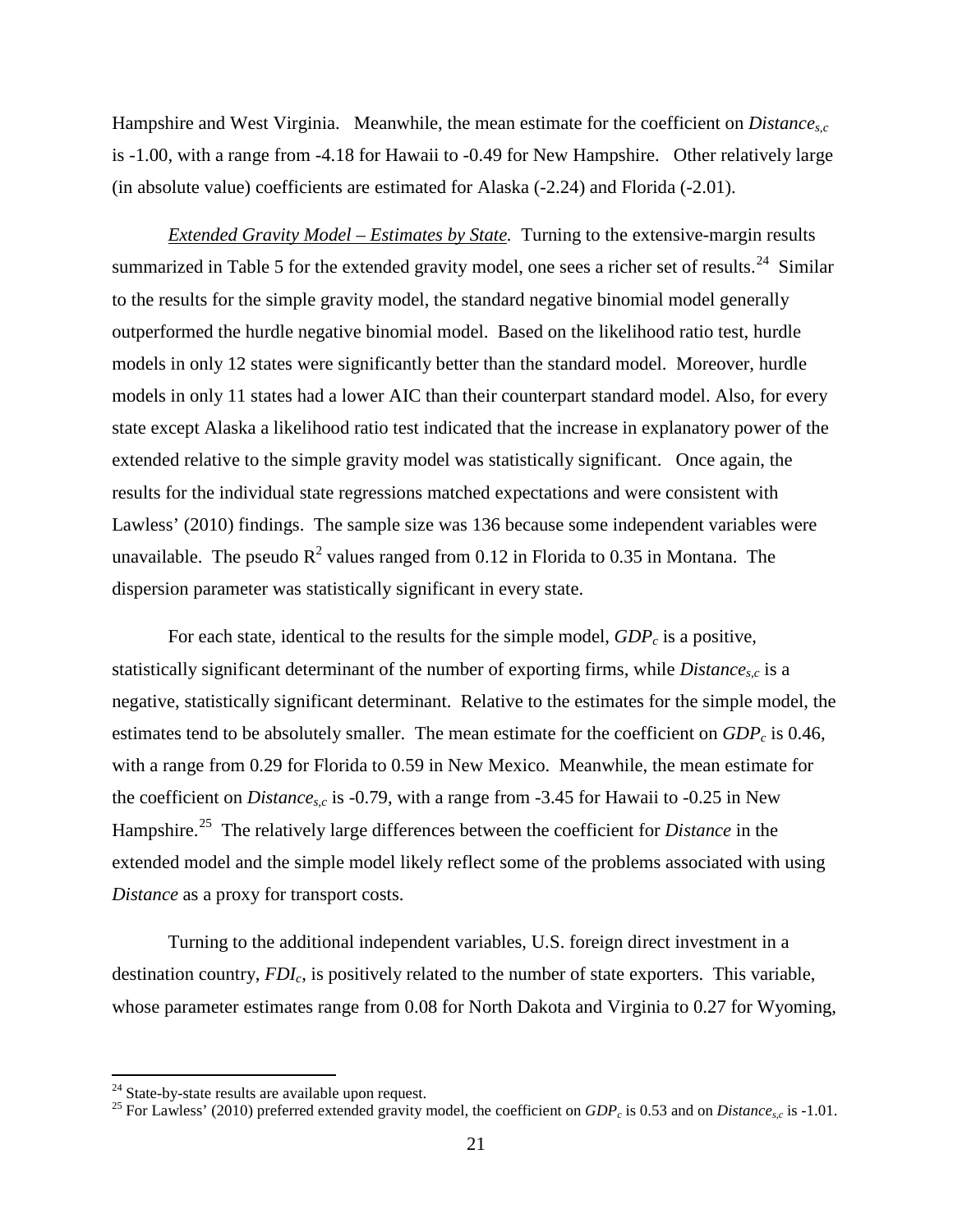with a mean of 0.17, is statistically significant for every state. This result suggests a complementarity between state exporters and U.S. foreign direct investment.

On the cost side, destinations in which English is an official language, *English<sub>c</sub>*, seem to contribute to an increased number of state exporters. This finding is consistent with Lawless (2010). For 49 of 50 states the estimated parameter is positive, with statistical significance in 37 states. Coefficient estimates for this variable range from -0.09 for Delaware to 0.80 in Montana, with a mean of 0.34.

Similar to Lawless (2010), an increased number of state exporters also tends to be associated with a more developed communications infrastructure. The number of mobile cellular subscriptions per 100 people, *Phones*, is generally associated with more exporters. The mean estimate is 0.05, with estimates ranging from -0.21 in North Dakota to 0.21 in New Hampshire. For 32 of 50 states the estimated parameter is positive; however, in only 13 is this relationship statistically significant. Of the 18 states with a negative estimate, only one is significant.<sup>[26](#page-24-0)</sup>

The results for a geographic variable, *Popdensity*, are similar to those in Lawless (2010) and similar to the results for the communications infrastructure. The mean coefficient estimate is 0.04, with estimates ranging from -0.09 in Montana to 0.19 in Hawaii. For 39 of 50 states the estimated parameter is positive, with 15 cases of statistical significance. Of the 11 states with a negative estimate, two are statistically significant.<sup>[27](#page-24-1)</sup>

Finally, also similar to Lawless (2010), higher levels of official, administrative fees, *Tradefees*, decrease the number of state exporters.<sup>[28](#page-24-2)</sup> All 50 states exhibit a negative sign, with 49 being statistically significant. The mean coefficient estimate is -0.49, ranging from -0.71 for South Dakota to -0.19 for Texas.<sup>[29](#page-24-3)</sup>

#### *Estimation of the Intensive Margin*

<span id="page-24-1"></span><span id="page-24-0"></span><sup>&</sup>lt;sup>26</sup> When included as a replacement for *Phones, Internet* produces similar results.<br><sup>27</sup> When replacing *Popdensity, Landarea* tends to have a negative impact. Overall, however, *Popdensity* yields better results.

<span id="page-24-2"></span> $^{28}$  A similar conclusion pertains to related measures for the costs of trading across borders.

<span id="page-24-3"></span><sup>&</sup>lt;sup>29</sup> Attempts to control for the legal environment in the destination country, using  $Legal_c$  and  $CorruptionControl_c$ , failed to produce results that were statistically significant. A similar comment applies to the possible impact of ethnic networks, using *Foreignborns,c*.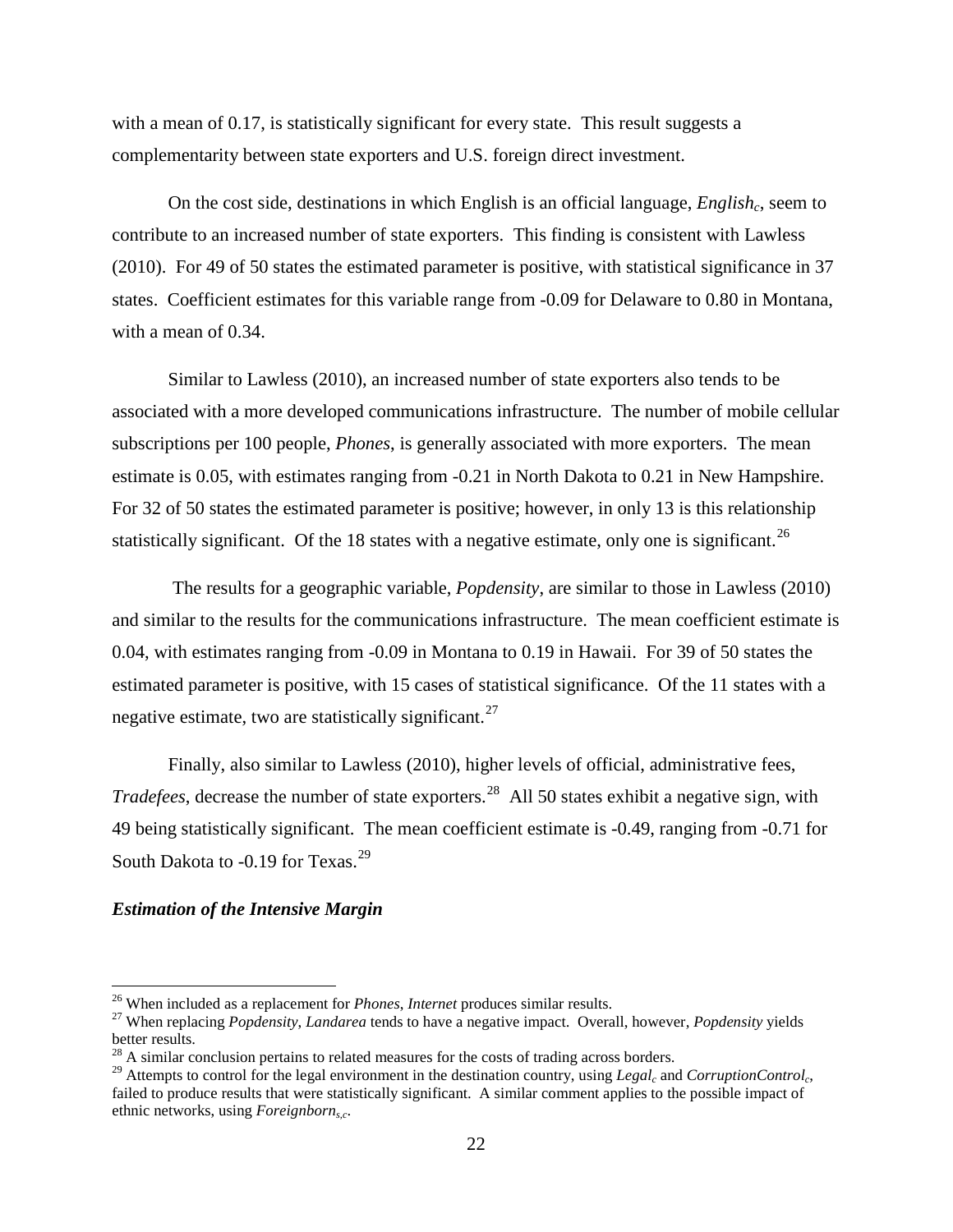The estimation of the intensive margin uses two estimation methods - ordinary least squares and a full information maximum likelihood method that incorporates a Heckman correction (1979).<sup>[30](#page-25-0)</sup> The absence of trade between many state-country pairs results in many undefined intensive trade margins. The Heckman procedure deals with the potential sample selection bias as a specification error. We implement this procedure via a full information maximum likelihood estimation. Two equations are estimated. First, a probit equation is estimated to produce an estimate of the inverse Mill's ratio. This ratio is then used as a regressor in the equation estimating the intensive margin.

#### *Intensive Margin: Results*

Similar to the preceding discussion of results for the extensive margin, three sets of results are presented. The first set of results is generated by pooling the data for all states and estimating both simple and extended gravity models. For comparability with the results for the extensive margin, the same independent variables are used. The remaining two sets of results, one for a simple gravity and one for an extended gravity model, are based on separate regressions for each state.

*Pooled Estimates.* The results of estimating the intensive margin using state-level data simultaneously for both the simple and extended gravity models are listed in Table 6. All results are based on a full information maximum likelihood estimation that includes a Heckman correction are reported. Similar to the extensive margin estimations, heteroskedasticity-robust standard errors underlie the estimates in columns 1, 2, 4, and 5, while cluster-robust standard errors underlie the estimates in columns 3 and 6. The clustering is based on destination country. For the pooled estimates, the Heckman correction adds value.<sup>[31](#page-25-1)</sup> One indicator is that the correlation coefficient for the probit and main models prior to the inclusion of the Mill's ratio (ρ) is significantly different from zero in the extended gravity models, which signifies that there will be sample selection bias if the inverse Mill's ratio is not included in the main model. While this correlation coefficient is not significant in the simple models, we still use full information maximum likelihood to assist comparability with their extended model counterparts.

<span id="page-25-0"></span> $30$  Puhani (2000) provides evidence that the full information maximum likelihood estimator is preferable to Heckman's limited-information two-step method.<br><sup>31</sup> The variables used in the probit portion are listed in the notes in Table 6.

<span id="page-25-1"></span>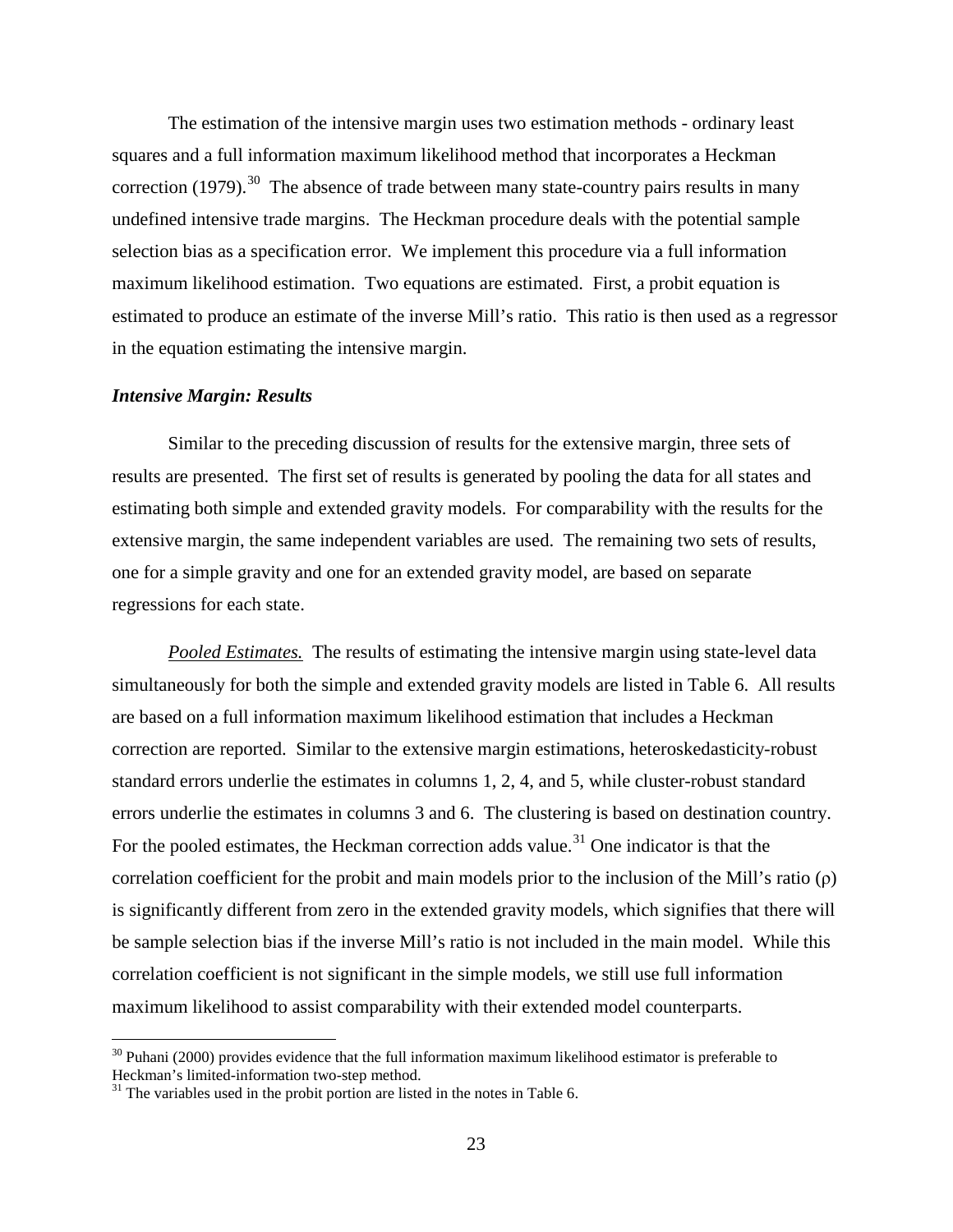Columns 1 and 2 of Table 6 contain the results for simple and extended gravity models that include state fixed effects, while columns 4 and 5 show results using gross state product. The coefficient estimates indicate that *GDP* and *Distances,c* are statistically significant. The absolute values of the coefficients associated with the extended model are less than those associated with the simple gravity model.

Turning to the results in columns 2 and 5 for the additional variables in the extended model, foreign direct investment is a positive, statistically significant determinant of exports per firm. A similar comment can be made for population density in the foreign country. Meanwhile, English as an official language, mobile phone subscriptions, and trade fees are each a negative, statistically significant determinant of the intensive margin using state-level data.

Similar to the previous results regarding the extensive margin, the estimations based on cluster-robust standard errors produce results that differ slightly from estimations based simply on heteroskedasticity-robust standard errors. The results in columns 3 and 6 are based on cluster-robust standard errors, which exceed the corresponding heteroskedasticity-robust standard errors. Most variables remain statistically significant; however, two variables that were previously identified as statistically significant, *English* and *Tradefees*, are no longer statistically significant.

While not reported in detail, the use of state fixed effects adds explanatory power in a statistical sense as all but 7 fixed effects in the simple model and 6 fixed effects in the extended model are statistically significant. Also, when state fixed effects are replaced by state gross product for the models in Table 6, we find that larger states tend to have larger exports per firm than smaller states. The estimated coefficient is 0.28 in the simple and 0.29 in the extended model.

*Simple Gravity Model – Estimates by State.*The results for the simple gravity model are listed in Table 7. Contrary to the results for the pooled estimations, OLS estimation was found to be superior for state-by-state estimation. Estimations for 36 states failed to converge, and ρ was only significant two times. Given the small sample issues associated with the Heckman

24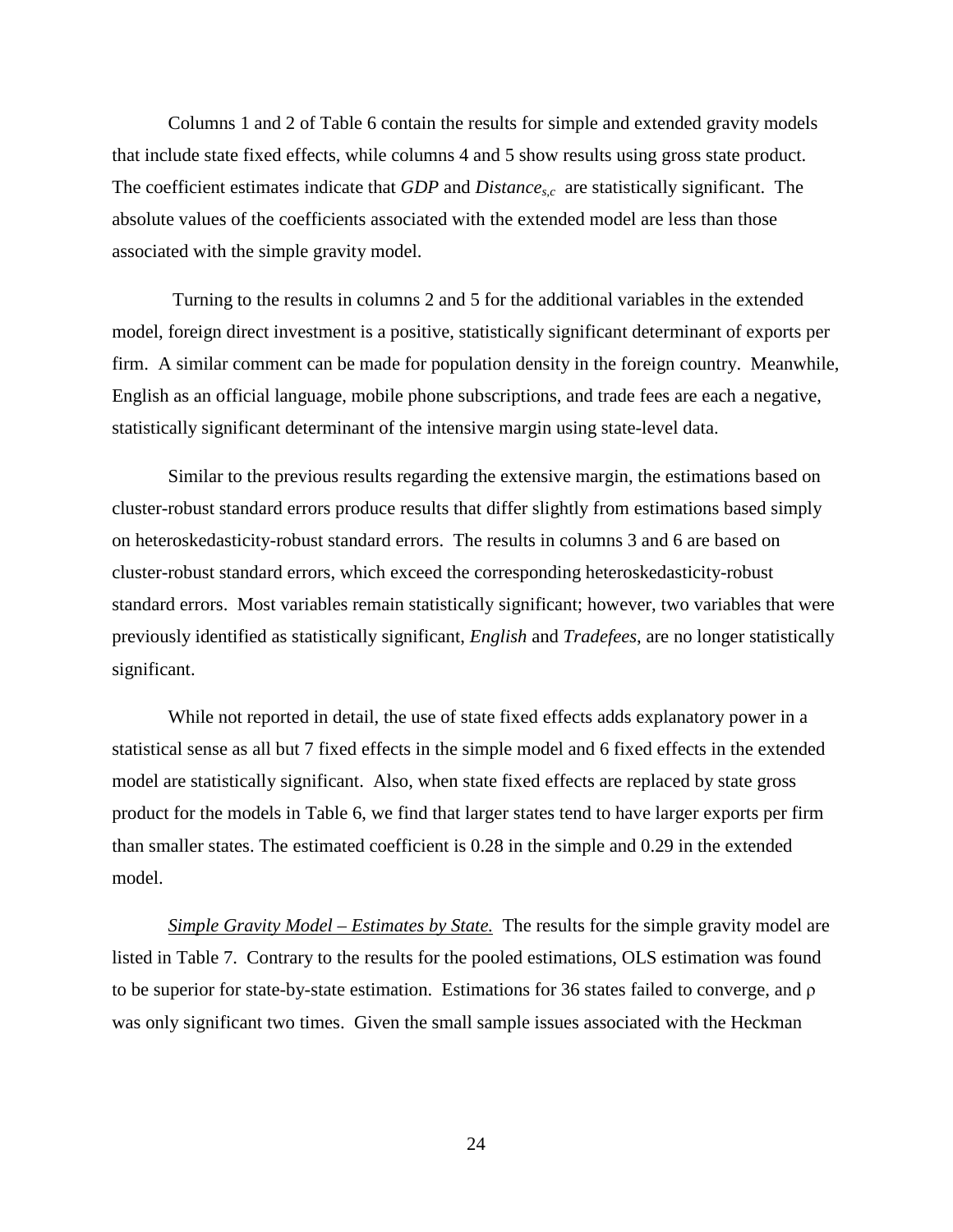correction, this finding for the estimation by individual state is not surprising.[32](#page-27-0)Because the dependent variable is a state's average exports per firm to a country and a given state is unlikely to export to all countries, the number of observations for these regressions varies substantially across states. Even if exports occur, information for a specific state-country pair might not be available for confidentiality reasons. As a result, the sample size ranges from 19 in Wyoming to 183 in California.

Turning to the results, the adjusted  $R^2$  range is from 0.08 in North Dakota to 0.71 in Vermont. Generally speaking, the adjusted  $R^2$  is, at least, 0.40. Only eight states have an adjusted  $R^2$  less than 0.40. Recall that the discussion of the theoretical underpinnings of our estimation did not provide strong expectations concerning the signs of the independent variables. The results based on the simple gravity model indicate that  $GDP_c$  is positively related to a state's average exports. For each state the estimated sign is positive, with statistical significance in 49 cases. The estimated coefficient ranges from 0.21 in North Dakota to 0.70 in West Virginia. The mean estimate is 0.46, which is somewhat larger than the estimate of 0.29 produced by Lawless (2010) using national data. $33$ 

Meanwhile, the estimated sign for *Distances,c* is generally negative (e.g., 45 of 50), but this variable is statistically significant in only 29 of the 45 states.<sup>[34](#page-27-2)</sup> These estimates generally fall between -1.00 and zero; however, Alaska exhibits an estimate of -2.19 and Hawaii shows an estimate of -1.76. The mean estimate is -0.39, which is (in absolute value) larger than the estimate of -0.26 produced by Lawless (2010). Part of the difference can be attributed to the estimates for Alaska and Hawaii, which assume a greater weight in the state calculations due to the simple averaging process than they do in Lawless (2010). Potentially, the use of state data should generate more accurate estimates because of more accurate measures of distance.

*Extended Gravity Model – Estimates by State.*Similar to the estimation for the simple gravity model, OLS estimation was found to be superior for the extended gravity model.

<span id="page-27-0"></span> $32$  See Puhani (2000) and Manning, Duan, and Rogers (1987). Sample selection (Heckman) models do not perform well when censoring is either quite low or relatively high. For the state-by-state estimations, censoring problems are frequent. Meanwhile, the pooled models have "moderate" censoring rates.<br><sup>33</sup> See Table 3 in Lawless (2010).

<span id="page-27-2"></span><span id="page-27-1"></span> $34$  For the five cases of a positive coefficient, not one is statistically significant.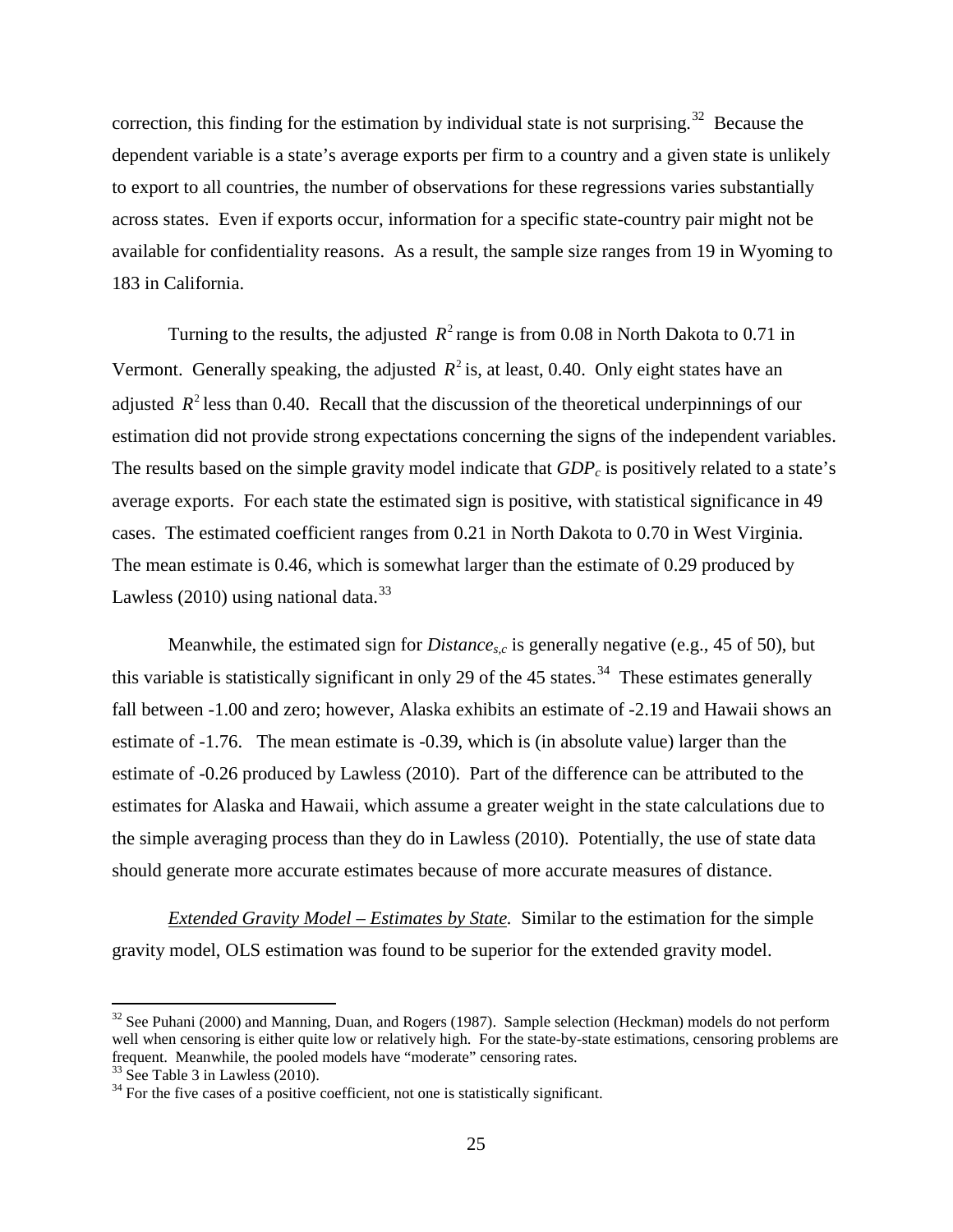Estimations for 38 states failed to converge, while ρ was statistically significant only one time. Turning to the results for the extended model summarized in Table 8, the inclusion of more variables yields very different degrees of success in explaining the intensive margin relative to the simple gravity model.<sup>[35](#page-28-0)</sup> For most states (45) the extended gravity model generates a larger adjusted  $\mathbb{R}^2$  relative to the simple gravity model; however, for 15 of the 50 states an F test indicated that the extended model did not outperform the simple model.

Turning to the number of statistically significant results for  $GDP_c$  and *Distance<sub>s.c</sub>*, both numbers decline relative to the simple model. For  $GDP_c$ , the number declines from 49 to 43, while the decline is from 29 to 27 for *Distance<sub>s.c</sub>*. The mean estimates are close to those generated in Lawless (2010).<sup>36</sup> For example, the mean of the parameter estimates for  $GDP_c$  is 0.31, while the estimate in Lawless (2010) is 0.36. For *Distances,c*, the mean estimate of -0.34 is virtually identical to the one in Lawless (2010). Relative to the coefficient estimates for the simple gravity model, the estimates also tend to be absolutely smaller.

For the additional variables, only  $FDI_c$  and  $Popdensity_c$  exhibit a consistently positive impact on average exports per firm. *FDI* is significant in 30 of 47 states, which is more frequent than our distance measure, while *Popdensity<sub>c</sub>* is significant in 15 of 39 states. Meanwhile, *English<sub>c</sub>, Phones<sub>c</sub>*, and *Tradefees<sub>c</sub>* are frequently negative, but rarely significant.<sup>37</sup> Overall, the results for these other variables, except *FDIc*, add little to understanding the intensive margin.

#### **5. Discussion and Concluding Comments**

The novel contribution of this paper is to use state-level export data in the context of heterogeneous exporting firms to investigate the effects of different parameters on extensive and intensive margin of state exports. We first present a theoretical analysis, and then use various relevant econometric methods, to throw light on the determinants of the margins of state exports. Consistent with theory and prior studies at the national level, changes in the extensive margin across states are more closely connected to explanatory variables than are changes in the intensive margin. Our study also provides a rich set of information on the diversity across states with respect to the impacts of the various independent variables on both trade margins. This

<span id="page-28-2"></span><span id="page-28-1"></span>

<span id="page-28-0"></span><sup>&</sup>lt;sup>35</sup> State-by-state results are available upon request.<br><sup>36</sup> See Lawless (2010), Table 7.<br><sup>37</sup> Lawless (2010) finds statistical significance for *Phones*.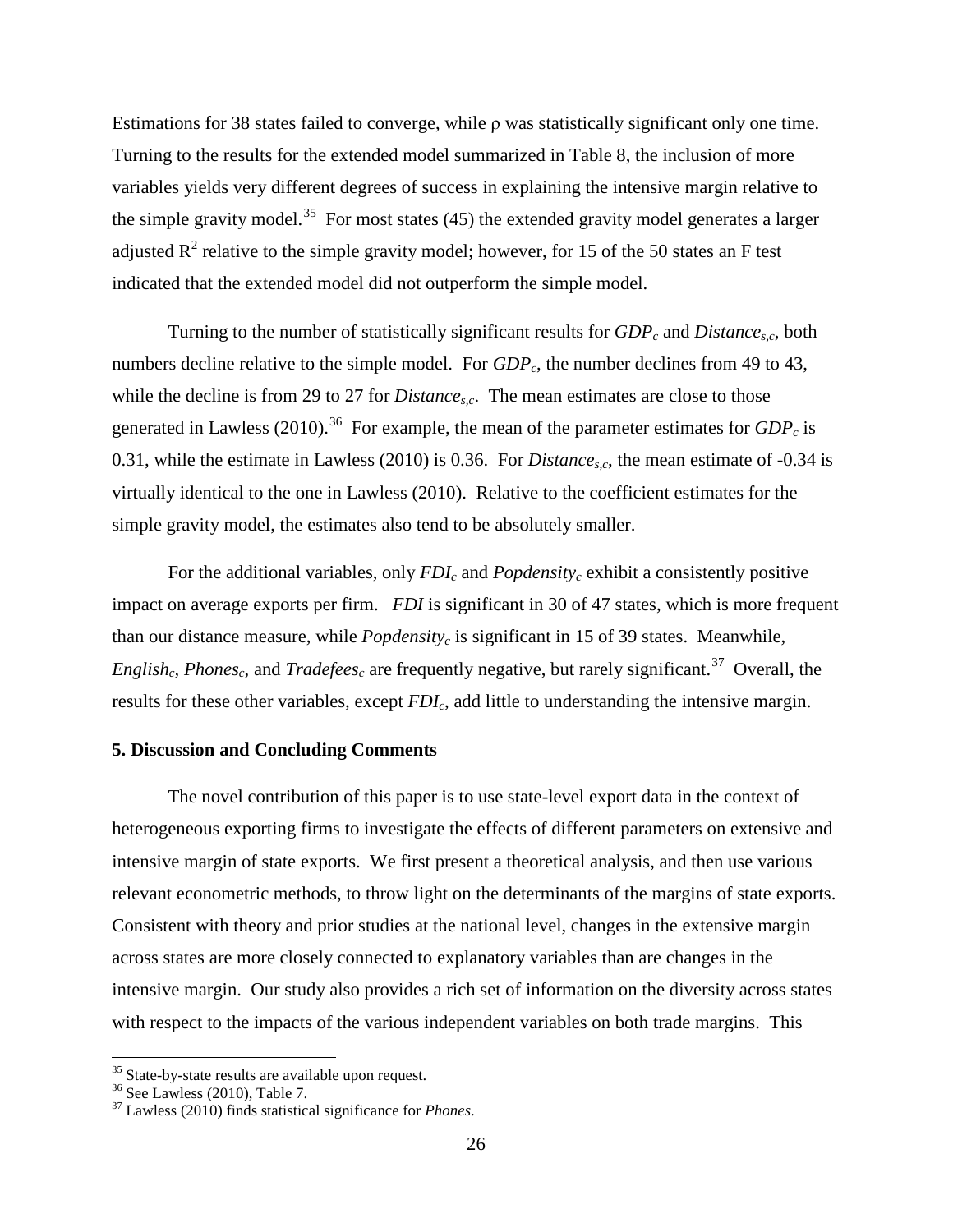granular sub-national approach is needed, because, for virtually every independent variable, one observes large differences in both the parameter estimates and statistical significance across states.

Not surprisingly, standard GDP and distance related variables for gravity-based models are also key explanatory variables for both trade margins in this paper. The extensive margin is relatively more responsive than the intensive margin to percentage changes in these variables. In addition, numerous other variables capturing other dimensions of trade and transportation costs, such as the importance of a common language, communications infrastructure, population density, and border costs, affect the extensive trade margin. State size also affects positively both trade margins. What is especially noteworthy is that increases in state size appear to have a more-than-proportionate effect on the number of exporting firms.

Similar to Lawless (2010), we find few consistent results for explaining the intensive trade margin in the state-by-state regressions. However, the single-equation estimation of the intensive trade margin does produce a number of results at odds with her results. Specifically, we find three variables to be statistically significant determinants of the intensive margin. Both the official use of English and fees associated with crossing the border are found to have negative effects, while population density is found to have a positive effect.

A noteworthy finding of this paper is to highlight the empirical importance of U.S. foreign direct investment in affecting the margins of state exports. Both margins are positively related to U.S. foreign direct investment. This complementary relationship needs further theoretical and empirical analysis, which remains in our agenda for future research.

27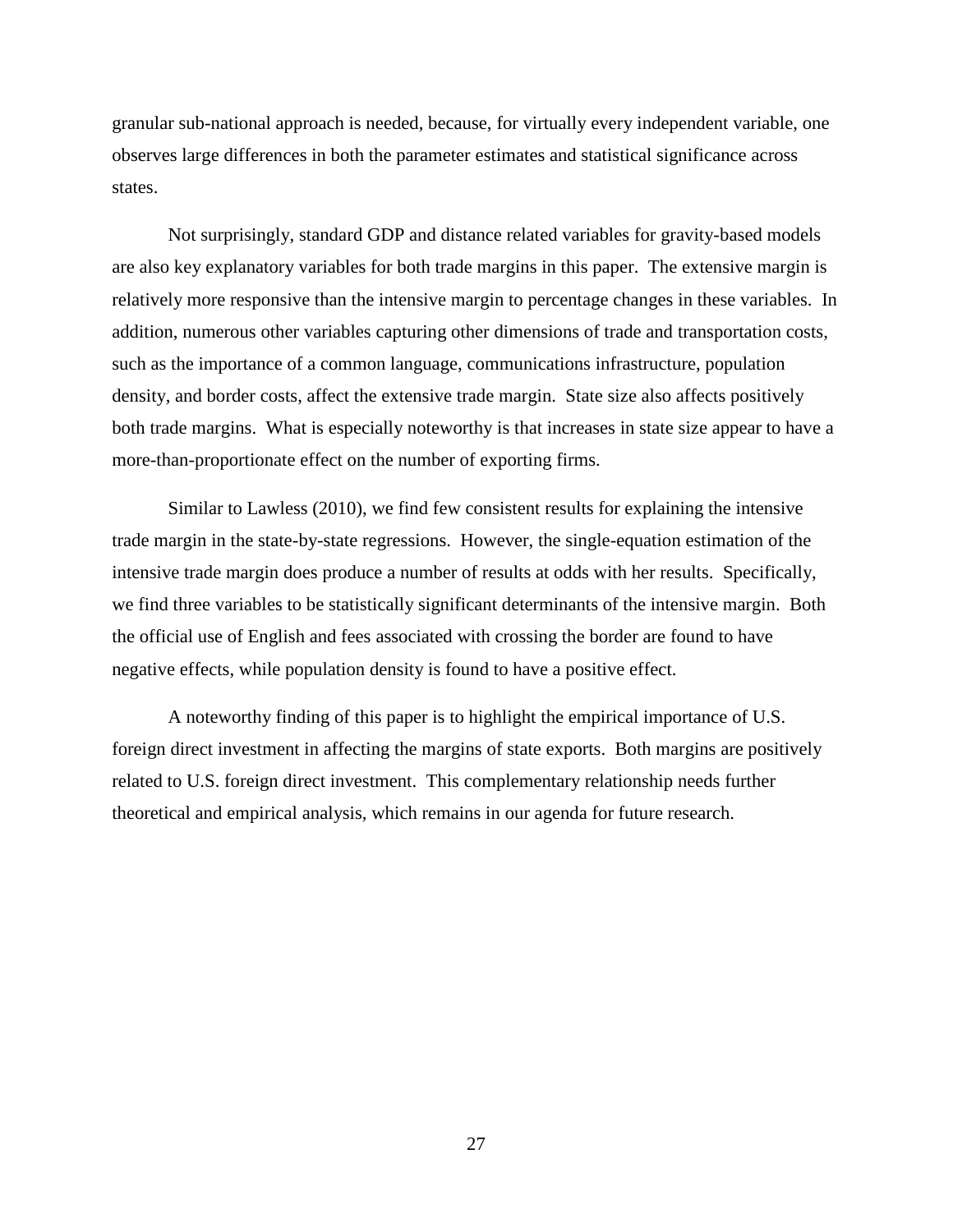#### **References**

Álvarez, Begoña and Delgado, Miguel A. (2002) "Goodness-of-Fit Techniques for Count Data Models: An Application to the Demand for Dental Care in Spain," *Empirical Economics*, 27(3), 543-567.

Armenter, Roc and Koren, Miklόs (2014) "A Balls-and-Bins Model of Trade," *American Economic Review*, 104(7), 2127-2151.

Bandyopadhyay, Subhayu; Coughlin, Cletus C.; and Wall, Howard J. (2008) "Ethnic Networks and State Exports," *Review of International Economics*, 16(1), 199-213.

Bernard, Andrew B.; Jensen, J. Bradford; Redding, Stephen J.; and Schott, Peter K. (2007) "Firms in International Trade," *Journal of Economic Perspectives*, 21(3), 105-130.

Bernard, Andrew B.; Jensen, J. Bradford; Redding, Stephen J.; and Schott, Peter K. (2010) "Intrafirm Trade and Product Contractibility," *American Economic Review*, 100(2), 444-448.

Berthou, Antoine and Fontagné, Lionel (2008) "The Euro and the Intensive and Extensive Margins of Trade: Evidence form French Firm Level Data," CEPII, Working Paper No. 06, April.

Burger, Martijn; Van Oort, Frank; and Linders, Gert-Jan (2009) "On the specification of the Gravity Model of Trade: Zeros, Excess Zeros and Zero-inflated Estimation," *Spatial Economic Analysis*, 4(2), 167-190.

Cassey, Andrew J. (2011) "State Foreign Export Patterns," *Southern Economic Journal*, 78(2), 308-329.

Chaney, Thomas (2008) "Distorted Gravity: The Intensive and Extensive Margins of International Trade," *American Economic Review*, 98(4), 1707-1721.

Clark, Don (2007) "Distance, Production, and Trade," *Journal of International Trade and Economic Development*, 16(3), 359-371.

Coughlin, Cletus C. (2014) "The Great Trade Collapse and Rebound," Federal Reserve Bank of St. Louis *Review*, 96(1), 13-33.

Coughlin, Cletus C. (2010) "Measuring International Trade Policy: A Primer on Trade Restrictiveness Indices," Federal Reserve Bank of St. Louis *Review*, 92(5), 381-394.

Coughlin, Cletus C. and Wall, Howard J. (2011) "Ethnic Networks and Trade: Intensive vs. Extensive Margins," *Economics Letters*, 113(1), 73-75.

Djankov, Simeon; Freund, Caroline; and Pham, Cong S. (2010) "Trading on Time," *Review of Economics and Statistics*, 92(1), 166-173.

Eaton, Jonathan; Kortum, Samuel; and Kramarz, Francis (2004) "Dissecting Trade: Firms, Industries, and Export Destinations," *American Economic Review*, 94(2), 150-154.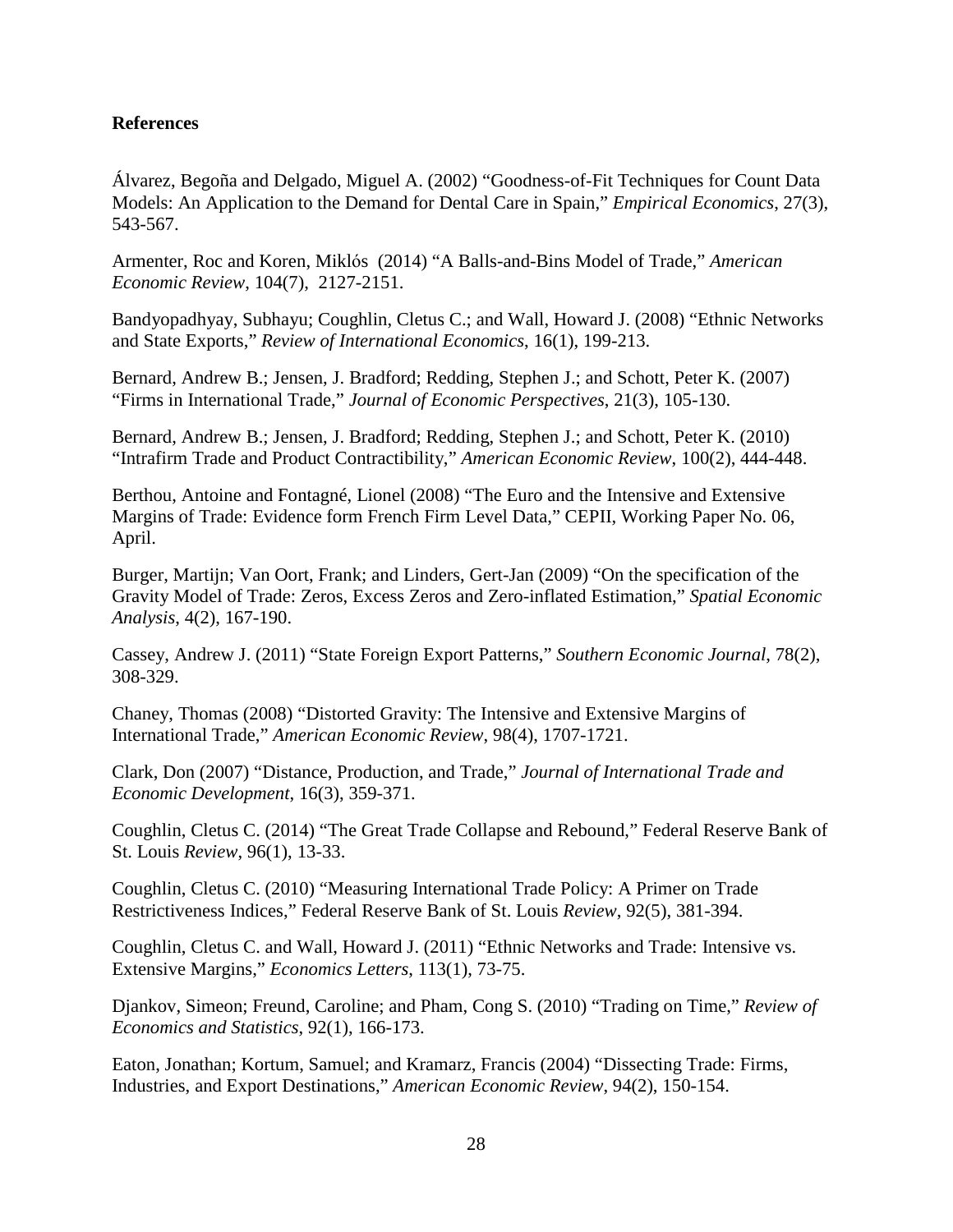Ferrante, Maria Rosario and Novelli, Marco (2013) "Heterogeneity and Number of Export Destinations of Italian Firms: A Hurdle Negative Binomial Regression Approach," *Global Economy Journal*, 13(3), 391-416.

Gerdtham, Ulf-G (1997) "Equity in Health Care Utilization: Further Evidence Based on Hurdle Models and Swedish Micro Data," *Health Economics*, 6(3), 303-319.

Giuliano, Paola; Spilimbergo, Antonio; and Tonon, Giovanni (2014) "Genetic Distance, Transportation Costs, and Trade," *Journal of Economic Geography*, 14(1), 179-198.

Gurmu, Shiferaw and Trivedi, Pravin K. (1996) "Excess Zeros in Count Models for Recreational Trips," *Journal of Business and Economic Statistics*, 14(4), 469-477.

Head, Keith and Mayer, Thierry (2013) "What Separates Us? Sources of Resistance to Globalization," *Canadian Journal of Economics*, 46(4), 1196-1231.

Heckman, James J. (1979) "Sample Selection Bias as a Specification Error," *Econometrica*, 47(1), 153-161.

Helpman, Elhanan; Melitz, Marc; and Rubinstein, Yona (2008) "Estimating Trade Flows: Trading Partners and Trading Volumes," *Quarterly Journal of Economics*, 123(2), 441-487.

Hillberry, Russell and Hummels, David (2008) "Trade Responses to Geographic Frictions: A Decomposition Using Micro-data," *European Economic Review*, 52(3), 527-550.

Kehoe, Timothy J. and Ruhl, Kim J. (2009) "How Important Is the New Goods Margin in International Trade?" Federal Reserve Bank of Minneapolis, Research Department Staff Report 324, June.

Korinek, Jane (2011) "Clarifying Trade Costs in Maritime Transport," *Organization for Economic Cooperation and Development*, TAD/TC/WP(2008)10/FINAL.

Lahiri, Kajal and Xing, Guibo (2004) "An Econometric Analysis of Veterans' Health Care Utilization Using Two-Part Models," *Empirical Economics*, 29(2), 431-449.

Lambert, Diane (1992) "Zero-Inflated Poisson Regression, With an Application to Defects in Manufacturing," *Technometrics*, 34(1), 1-14.

Lawless, Martina (2010) "Deconstructing Gravity: Trade Costs and Extensive and Intensive Margins," *Canadian Journal of Economics*, 43(4), 1149-1172.

Manning, W. G.; Duan, N.; and Rogers, W. H. (1987) "Monte Carlo Evidence on the Choice Between Sample Selection and Two-Part Models," *Journal of Econometrics*, 35(1), 59-82.

Markusen, James R. (2010) "Expansion of Trade at the Extensive Margin: A General Gainsfrom-Trade Result and Illustrative Examples," NBER, Working Paper No. 15926, April.

Melitz, Marc J. (2003) "The Impact of Trade on Intra-Industry Reallocations and Aggregate Industry Productivity," *Econometrica*, 71(6), 1695-1725.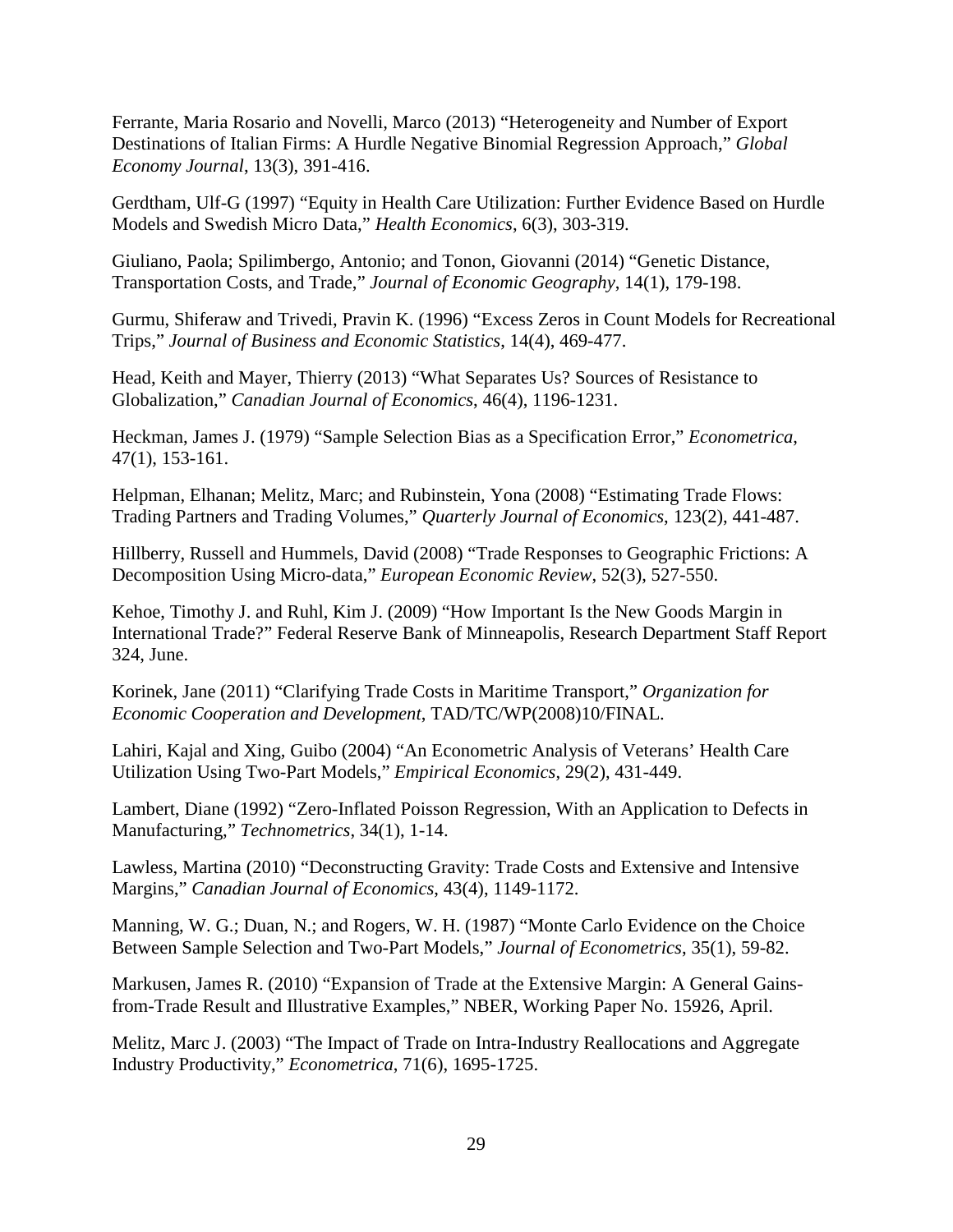Mullahy, John (1986) "Specification and Testing of Some Modified Count Data Models," *Journal of Econometrics*, 33(3), 341-365.

Puhani, Patrick A. (2000) "The Heckman Correction for Sample Selection and its Critique," *Journal of Economic Surveys*, 14(1), 53-68.

Santos Silva, J. M. C. and Tenreyro, Silvana (2006) "The Log of Gravity," *Review of Economics and Statistics*, 88(4), 641-658.

Wang, Peiming (2003) "A Bivariate Zero-Inflated Negative Binomial Regression Model for Count Data with Excess Zeros," *Economics Letters*, 78(3), 373-378.

Winkelmann, Rainer (2008) *Econometric Analysis of Count Data*, 5<sup>th</sup> edition, Springer, Berlin.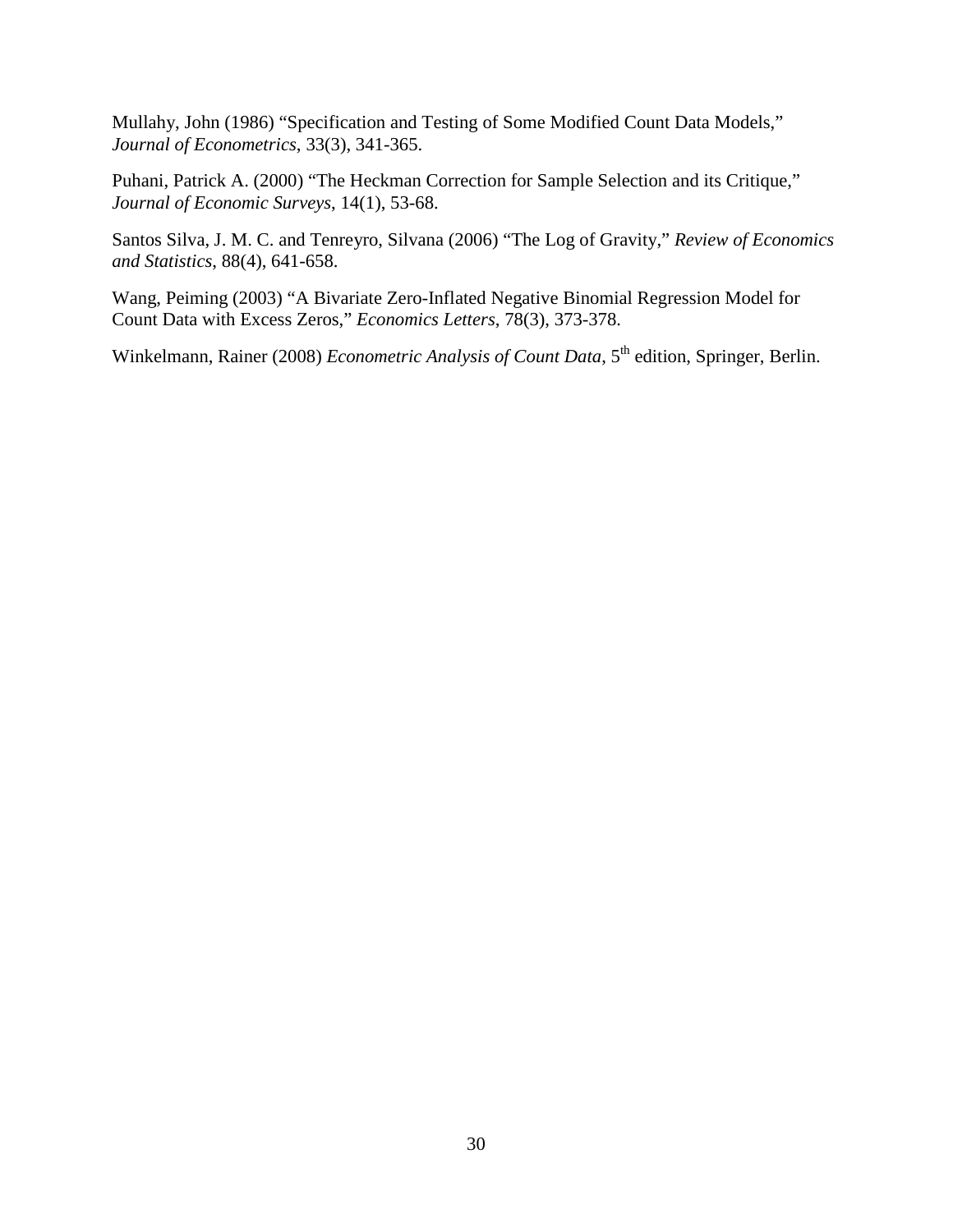| Name                               | variables for Trade Margin Regressions: Abbreviation and Definition<br>Definition                                                                                                                                                                                                                           |
|------------------------------------|-------------------------------------------------------------------------------------------------------------------------------------------------------------------------------------------------------------------------------------------------------------------------------------------------------------|
| $Firms_{s,c}$                      | number of firms in state $s$ exporting to the country $c$                                                                                                                                                                                                                                                   |
| $Exports_{s,c}$ *                  | exports from state $s$ to country $c$                                                                                                                                                                                                                                                                       |
| $Exportsperform_{s.c}$ *           | average exports per firm from state $s$ to country $c$                                                                                                                                                                                                                                                      |
| Distance <sub>s.c</sub> $*$        | distance (kilometers) from largest city in state $s$ to largest city in country $c$                                                                                                                                                                                                                         |
| $GSP_s$ *                          | gross state product of state s                                                                                                                                                                                                                                                                              |
| $GDP_c$ *                          | gross domestic product of country $c$                                                                                                                                                                                                                                                                       |
| $FDI_c$ *                          | value (\$m) of U.S. foreign direct investment in country $c$                                                                                                                                                                                                                                                |
| $English_c$                        | if English is an official language of country $c$ , then value is 1; otherwise 0                                                                                                                                                                                                                            |
| Phones <sub>c</sub> $*$            | mobile cellular subscriptions per 100 people in country $c$                                                                                                                                                                                                                                                 |
| Internet <sub>c</sub> <sup>*</sup> | internet users per $100$ people in country $c$                                                                                                                                                                                                                                                              |
| Popdensity $_c$ *                  | population per square kilometer in country c                                                                                                                                                                                                                                                                |
| Landare $a_c^*$                    | area in square kilometers in country $c$                                                                                                                                                                                                                                                                    |
| Trade Freedom <sub>c</sub>         | index measuring the extent to which traded goods are unaffected by tariff and<br>non-tariff barriers - higher values indicate lower barriers in country c                                                                                                                                                   |
| $Trade documents_c$                | number of documents per a standardized shipment in country $c$ required for<br>import clearance                                                                                                                                                                                                             |
| Time process <sub>c</sub>          | days to move a standardized shipment through country $c$ 's port                                                                                                                                                                                                                                            |
| $Tradefees_c *$                    | official, administrative fees in dollars per imported container in country c<br>including the costs for documents, administrative fees for customs clearance and<br>technical control, customs brokers fees, terminal handling charges, and inland<br>transportation - tariffs and trade taxes are excluded |
| $Legal_c$                          | confidence of agents in country $c$ that existing rules/laws will be followed and<br>enforced – higher percentile ranks reflect better governance                                                                                                                                                           |
| CorruptionControl <sub>c</sub>     | perceptions of agents in country $c$ that public power is exercised for public rather<br>than private interests - higher percentile ranks reflect better governance                                                                                                                                         |
|                                    | Foreignborn <sub>s,c</sub> * number born in country c living in state s<br>*Indicates variable expressed as a natural logarithm in regressions                                                                                                                                                              |

|  | Table 1 |                                                                     |
|--|---------|---------------------------------------------------------------------|
|  |         | Variables for Trade Margin Regressions: Abbreviation and Definition |

\*Indicates variable expressed as a natural logarithm in regressions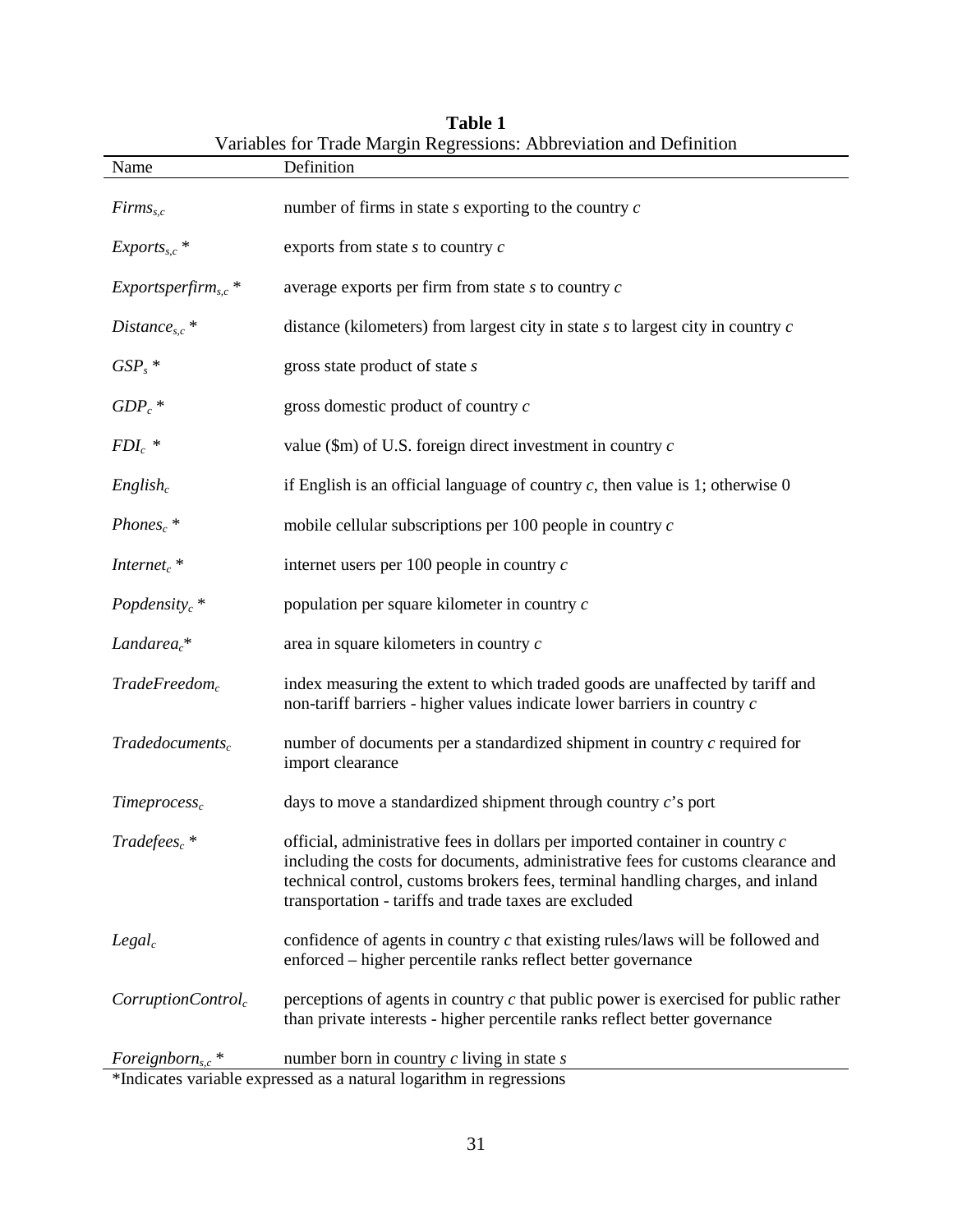|                                   |             | Range                   |                |
|-----------------------------------|-------------|-------------------------|----------------|
| Name                              | Mean        | Minimum                 | Maximum        |
| <b>State-Country Variables</b>    |             |                         |                |
| $Firms_{sc}$                      | 114.9       | $0(1598 \text{ pairs})$ | 16,505         |
| $Exports_{s.c}$                   | 112,044,961 | $0(1598 \text{ pairs})$ | 48,035,483,648 |
| $Exportsperform_{s,c}$            | 338,263     | 3,198                   | 43,507,948     |
| $Distance_{s,c}$                  | 9,469       | 334                     | 19,497         |
| $\textit{Foreign}$                | 7,990       | $0(56 \text{ pairs})$   | 3,928,701      |
| <b>State Specific Variables</b>   |             |                         |                |
| GSP <sub>s</sub>                  | 251.9 b.    | 22.9 b.                 | 1,673.1 b.     |
| <b>Country Specific Variables</b> |             |                         |                |
| $GDP_c$                           | 182.3 b.    | $0.1b$ .                | 4,649.3 b.     |
| $FDI_c$                           | 13,946      | $-17$                   | 393,540        |
| $English_c*$                      | Na          | $\boldsymbol{0}$        | 1              |
| Phones <sub>c</sub>               | 56          | $\mathbf{1}$            | 151            |
| Internet $_{c}$                   | 23          | $\approx 0$             | 88             |
| Popdensity <sub>c</sub>           | 301.1       | $\approx\!\!0$          | 17,727         |
| Landarea <sub>c</sub>             | 635,451     | 28                      | 16,377,740     |
| $Trade Freedom_c$                 | 68          | 17                      | 90             |
| $Trade documents_c$               | 10          | $\overline{c}$          | 20             |
| Time process <sub>c</sub>         | 35          | 3                       | 139            |
| $Tradefees_c$                     | 1,379       | 323                     | 4,421          |
| $Legal_c$                         | 49          | 1                       | 100            |
| CorruptionControl <sub>c</sub>    | 49          | 1                       | 100            |

**Table 2** Summary Statistics

*\* English (dummy): Of 187 countries, 56 (30 percent) use English as an official language while 131 do not.*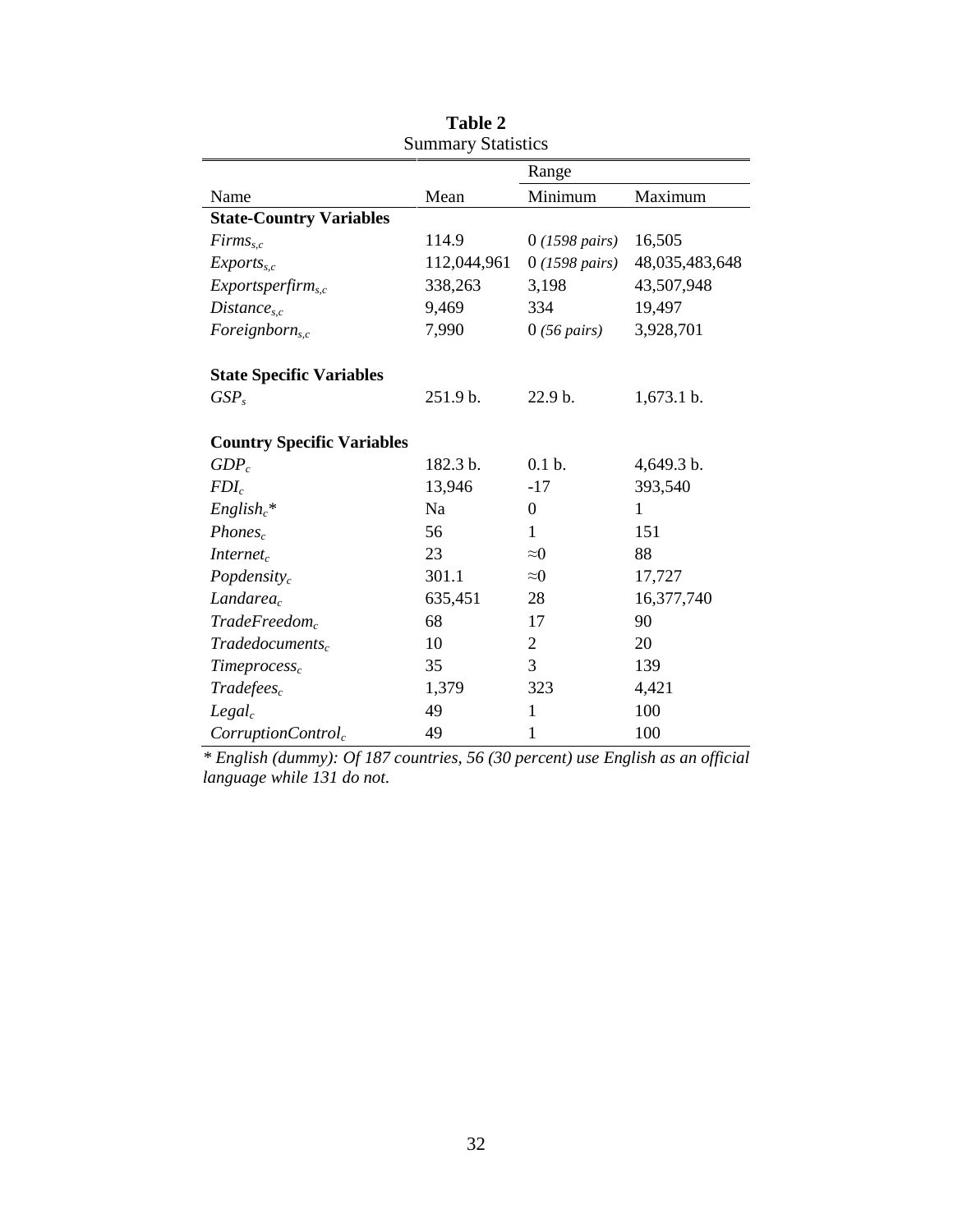|                          | Hurdle Negative Binomial Coefficient Estimates |            |            |             |             |             |
|--------------------------|------------------------------------------------|------------|------------|-------------|-------------|-------------|
|                          | <b>State FE</b>                                |            |            | <b>GSP</b>  |             |             |
|                          | (1)                                            | (2)        | (3)        | (4)         | (5)         | (6)         |
| <b>GDP</b>               | $0.74***$                                      | $0.44***$  | $0.44***$  | $0.73***$   | $0.43***$   | $0.43***$   |
| <i>Distance</i>          | $-0.90***$                                     | $-0.71***$ | $-0.71***$ | $-0.99***$  | $-0.78***$  | $-0.78***$  |
| <i>FDI</i>               |                                                | $0.17***$  | $0.17***$  |             | $0.17***$   | $0.17***$   |
| English                  |                                                | $0.34***$  | $0.34***$  |             | $0.35***$   | $0.35***$   |
| Phones                   |                                                | $0.03**$   | 0.03       |             | $0.04**$    | 0.04        |
| Popdensity               |                                                | $0.04***$  | 0.04       |             | $0.04***$   | 0.04        |
| Tradefees                |                                                | $-0.49***$ | $-0.49***$ |             | $-0.51***$  | $-0.51***$  |
| <b>GSP</b>               |                                                |            |            | $1.20***$   | $1.18***$   | 1.18***     |
| Constant                 | $-9.37***$                                     | $-1.91***$ | $-1.91*$   | $-28.06***$ | $-20.40***$ | $-20.40***$ |
| Alpha                    | $0.73***$                                      | $0.39***$  | $0.39***$  | $0.86***$   | $0.50***$   | $0.50***$   |
| Log-likelihood           | $-34723.8$                                     | $-26319.0$ | $-26319.0$ | $-35394.1$  | $-27050.1$  | $-27050.1$  |
| Sample $Size1$           | 9350                                           | 6800       | 6800       | 9350        | 6800        | 6800        |
| Sample Size <sub>2</sub> | 7752                                           | 5844       | 5844       | 7752        | 5844        | 5844        |
| AIC                      | 69655.5                                        | 52866.1    | 52866.1    | 70806.2     | 54138.2     | 54138.2     |
| Likelihood Ratio         | 191.0***                                       | $216.8***$ | 216.8***   | $104.1***$  | $146.1***$  | $146.1***$  |

| Table 3                                 |  |  |  |  |  |
|-----------------------------------------|--|--|--|--|--|
| <b>Extensive Margin: Pooled Results</b> |  |  |  |  |  |

*Notes*: Statistical significance: 1% level -- \*\*\*; 5% level -- \*\*; 10% level -- \*. Sample Size<sub>1</sub> refers to the sample size of the logit model, while Sample Size<sub>2</sub> refers to the sample size for the truncated negative binomial model. Only the results from the negative binomial model within the hurdle estimation are reported. Regressions 1, 2, 4, and 5 incorporate heteroskedasticity-robust standard errors, while regressions 3 and 6 incorporate cluster-robust standard errors that consider destination country clusters. However, for regressions 1 and 4, the results are identical to the cluster-robust results. Log-likelihoods are specifically log-pseudolikelihoods because of the use of robust standard errors. The likelihood ratio compares each hurdle model to its standard negative binomial counterpart.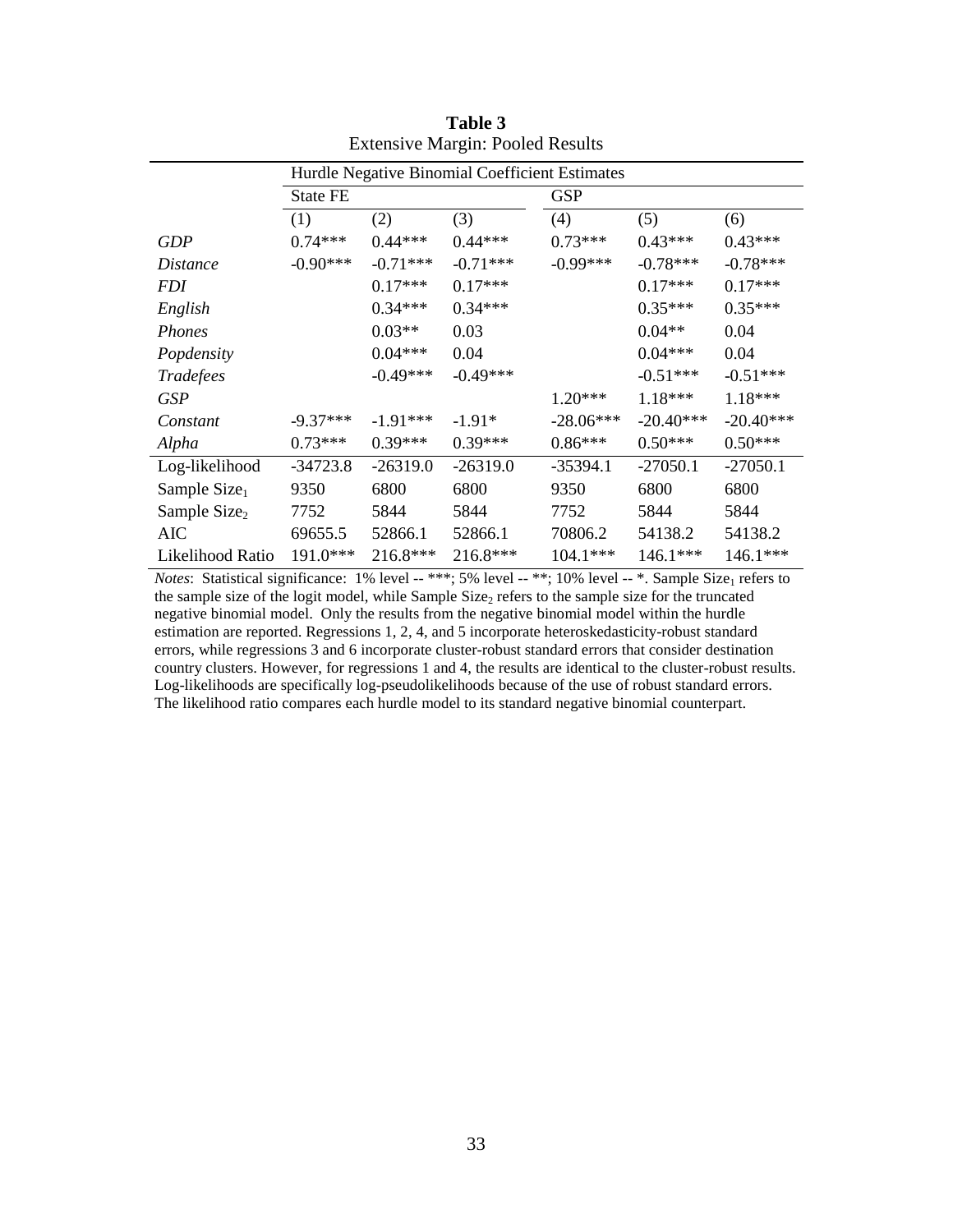**Table 4** Negative Binomial Coefficient Estimates: Simple Gravity Model for Extensive Margin

| State           | <b>GDP</b>             | Distance                 | Constant                 | Alpha                  | Pseudo $\overline{R^2}$ |
|-----------------|------------------------|--------------------------|--------------------------|------------------------|-------------------------|
| AL              | $0.74***$              | $-1.17***$               | $-4.33***$               | $0.72***$              | 0.17                    |
| AK              | $0.79***$              | $-2.24***$               | 1.67                     | $1.02***$              | 0.25                    |
| AZ              | $0.74***$              | $-0.73***$               | $-7.96***$               | $0.52***$              | 0.20                    |
| AR              | $0.77***$              | $-0.97***$               | $-7.74***$               | $0.73***$              | 0.19                    |
| CA              | $0.72***$              | $-1.04***$               | $-2.08$                  | $0.73***$              | 0.13                    |
| $\rm CO$        | $0.76***$              | $-0.76***$               | $-8.18***$               | $0.57***$              | 0.19                    |
| CT              | $0.80***$              | $-0.70***$               | $-9.58***$               | $0.72***$              | 0.17                    |
| DE              | $0.76***$              | $-0.76***$               | $-9.77***$               | $0.80***$              | 0.19                    |
| FL              | $0.59***$              | $-2.01***$               | $9.21***$                | $0.98***$              | 0.10                    |
| GA              | $0.66***$              | $-1.05***$               | $-2.19**$                | $0.71***$              | 0.13                    |
| HI              | $0.72***$              | $-4.18***$               | 21.91***                 | 1.09***                | 0.23                    |
| ID              | $0.68***$              | $-1.10***$               | $-4.43**$                | $0.76***$              | 0.19                    |
| IL              | $0.77***$              | $-0.90***$               | $-5.87***$               | $0.70***$              | 0.15                    |
| IN              | $0.76***$              | $-0.84***$               | $-7.22***$               | $0.75***$              | 0.16                    |
| IA              | $0.71***$              | $-0.98***$               | $-5.52***$               | $0.61***$              | 0.19                    |
| <b>KS</b>       | $0.69***$              | $-0.76***$               | $-6.95***$               | $0.46***$              | 0.20                    |
| KY              | $0.79***$              | $-1.02***$               | $-6.74***$               | $0.82***$              | 0.17                    |
| LA              | $0.66***$              | $-0.94***$               | $-4.31***$               | $0.73***$              | 0.15                    |
| ME              | $0.69***$              | $-0.81***$               | $-7.57***$               | $0.56***$              | 0.23                    |
| <b>MD</b>       | $0.62***$              | $-0.56***$               | $-6.33***$               | $0.50***$              | 0.17                    |
| MA              | $0.80***$              | $-0.73***$               | $-8.63***$               | $0.65***$              | 0.16                    |
| MI              | $0.77***$              | $-0.74***$               | $-8.06***$               | $0.78***$              | 0.16                    |
| <b>MN</b>       | $0.74***$              | $-0.76***$               | $-7.07***$               | $0.63***$              | 0.17                    |
| MS              | $0.74***$              | $-1.14***$               | $-5.23***$               | $0.71***$              | 0.19                    |
| MO              | $0.77***$              | $-1.01***$               | $-6.17***$               | $0.79***$              | 0.16                    |
| MT              | $0.82***$              | $-1.43***$               | $-6.12**$                | $0.79***$              | 0.26                    |
| NE              | $0.73***$              | $-0.77***$               | $-8.38***$               | $0.50***$              | 0.22                    |
| NV              | $0.78***$              | $-1.20***$               | $-5.66***$               | $0.80***$              | 0.19                    |
| NH              | $0.86***$              | $-0.49***$               | $-13.84***$              | $0.72***$              | 0.19                    |
| NJ              | $0.72***$              | $-0.92***$               | $-4.60***$               | $0.71***$              | 0.14                    |
| NM              | $0.72***$              | $-0.92***$               | $-7.54***$               | $0.61***$              | 0.23                    |
| NY              | $0.75***$              | $-0.82***$               | $-5.65***$               | $0.70***$              | 0.13                    |
| NC              | $0.76***$              | $-0.92***$               | $-5.92***$               | $0.72***$              | 0.15                    |
| ND              | $0.66***$              | $-0.96***$               | $-6.12***$               | $0.50***$              | 0.26                    |
|                 |                        | $-0.89***$               | $-6.59***$               | $0.73***$              |                         |
| OН<br>OK        | $0.79***$<br>$0.76***$ | $-0.73***$               | $-9.00***$               | $0.66***$              | 0.15<br>0.18            |
|                 |                        |                          |                          | $0.78***$              | 0.17                    |
| <b>OR</b>       | $0.71***$<br>$0.76***$ | $-1.10***$               | $-3.89$<br>$-6.15***$    | $0.68***$              |                         |
| PA              | $0.82***$              | $-0.87***$<br>$-0.73***$ | $-11.19***$              | $1.02***$              | 0.15<br>0.17            |
| RI<br><b>SC</b> | $0.75***$              |                          | $-6.06***$               |                        |                         |
|                 |                        | $-0.95***$<br>$-1.07***$ |                          | $0.70***$<br>$0.73***$ | 0.16<br>0.23            |
| <b>SD</b>       | $0.77***$<br>$0.75***$ | $-1.01***$               | $-7.83***$<br>$-5.50***$ | $0.76***$              | 0.16                    |
| TN              |                        |                          |                          |                        |                         |
| <b>TX</b>       | $0.72***$              | $-0.77***$               | $-5.19***$               | $0.57***$              | 0.14                    |
| UT              | $0.74***$              | $-0.81***$               | $-7.60***$               | $0.56***$              | 0.19                    |
| <b>VT</b>       | $0.77***$              | $-0.56***$               | $-11.87***$              | $0.47***$              | 0.25                    |
| <b>VA</b>       | $0.66***$              | $-0.65***$               | $-6.26***$               | $0.56***$              | 0.16                    |
| WA              | $0.71***$              | $-1.09***$               | $-3.28$                  | $0.67***$              | 0.16                    |
| WV              | $0.86***$              | $-0.53***$               | $-14.65***$              | $0.65***$              | 0.24                    |
| WI              | $0.77***$              | $-1.08***$               | $-4.89***$               | $0.70***$              | 0.16                    |
| <b>WY</b>       | $0.82***$              | $-0.78***$               | $-12.84***$              | $0.79***$              | 0.26                    |

*Notes*: Statistical significance: 1% level -- \*\*\*; 5% level -- \*\*; 10% level -- \*. Sample size is 187 for every state.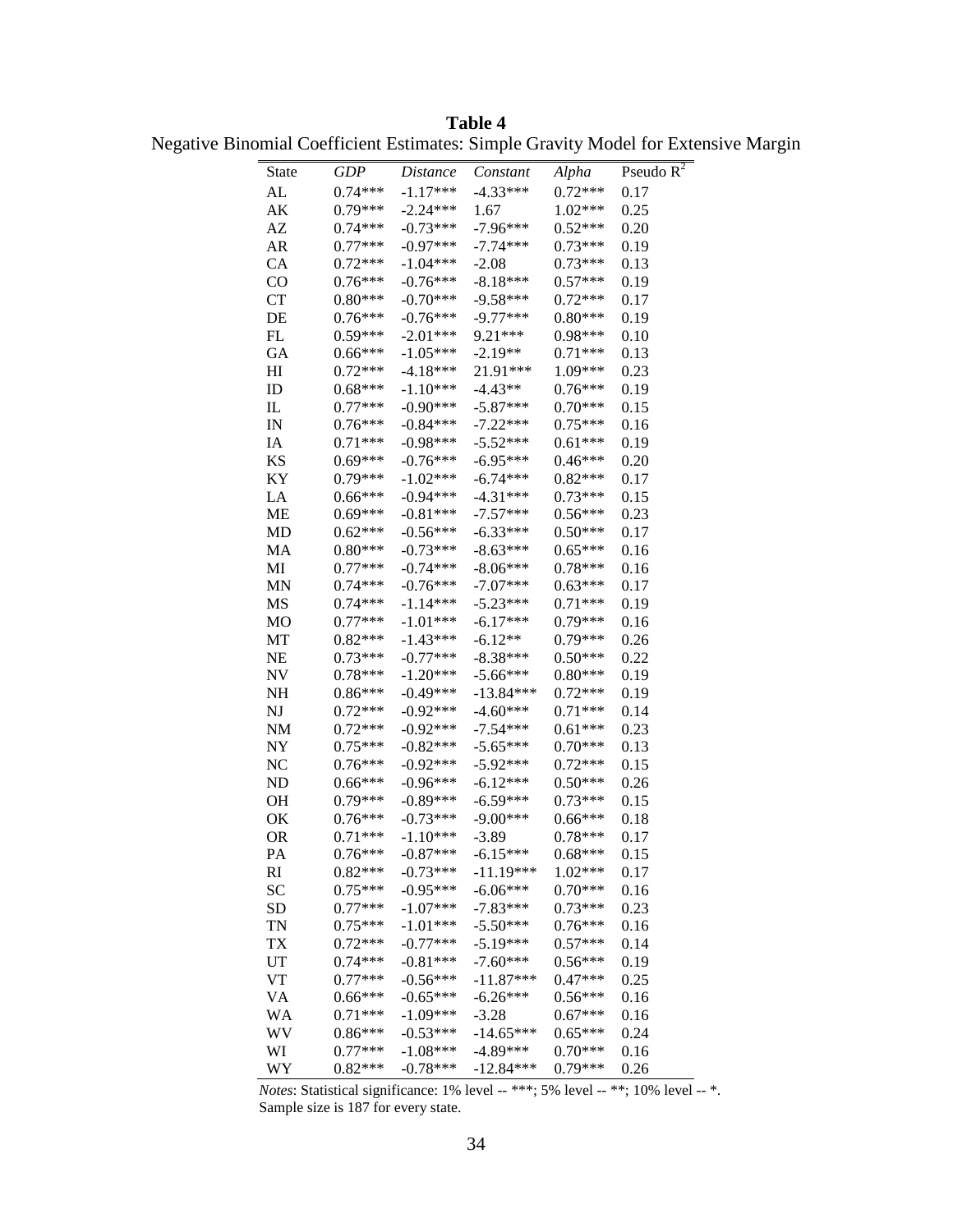**Table 5** Summary of Negative Binomial Results: Extended Gravity Model for Extensive Margin

|                      |         |                 | Sign (Statistical Significance) |          |
|----------------------|---------|-----------------|---------------------------------|----------|
| Independent Variable | Mean    | Range           | Positive                        | Negative |
| GDP                  | 0.46    | $0.29 - 0.59$   | 50(50)                          | 0(0)     |
| <i>FDI</i>           | 0.17    | $0.08 - 0.27$   | 50(50)                          | 0(0)     |
| <i>Distance</i>      | $-0.79$ | $-3.45 - -0.25$ | 0(0)                            | 50(50)   |
| English              | 0.34    | $-0.09 - 0.80$  | 49 (37)                         | 1(0)     |
| <b>Phones</b>        | 0.05    | $-0.21 - 0.21$  | 32(13)                          | 18(1)    |
| Popdensity           | 0.04    | $-0.09 - 0.19$  | 39(15)                          | 11(2)    |
| Tradefees            | $-0.49$ | $-0.71 - -0.19$ | 0(0)                            | 50 (49)  |
| Alpha                | 0.33    | $0.12 - 0.80$   | 50(50)                          | 0(0)     |
| Pseudo $R^2$         | 0.22    | $0.12 - 0.35$   |                                 |          |
| Sample Size          | 136     |                 |                                 |          |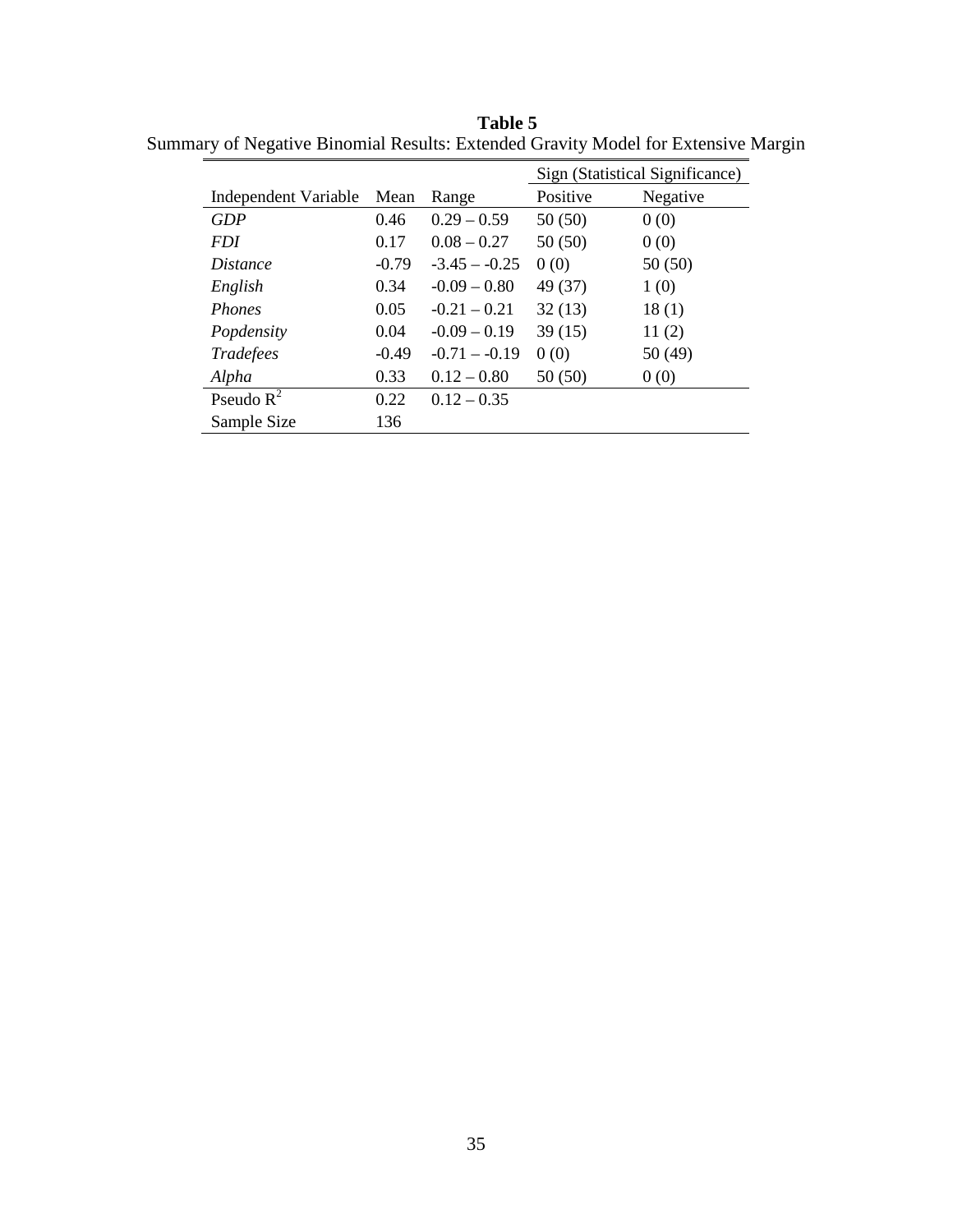|                          | FIML (Heckman) Coefficient Estimates |            |            |            |            |            |
|--------------------------|--------------------------------------|------------|------------|------------|------------|------------|
|                          | <b>State FE</b>                      |            |            | <b>GSP</b> |            |            |
|                          | (1)                                  | (2)        | (3)        | (4)        | (5)        | (6)        |
| <b>GDP</b>               | $0.43***$                            | $0.30***$  | $0.30***$  | $0.43***$  | $0.30***$  | $0.30***$  |
| <i>Distance</i>          | $-0.38***$                           | $-0.35***$ | $-0.35***$ | $-0.38***$ | $-0.35***$ | $-0.35***$ |
| <i>FDI</i>               |                                      | $0.12***$  | $0.12***$  |            | $0.13***$  | $0.13***$  |
| English                  |                                      | $-0.06**$  | $-0.06$    |            | $-0.08**$  | $-0.08$    |
| Phones                   |                                      | $-0.14***$ | $-0.14***$ |            | $-0.14***$ | $-0.14***$ |
| Popdensity               |                                      | $0.06***$  | $0.06**$   |            | $0.06***$  | $0.06**$   |
| Tradefees                |                                      | $-0.07**$  | $-0.07$    |            | $-0.07**$  | $-0.07$    |
| <b>GSP</b>               |                                      |            |            | $0.28***$  | $0.29***$  | $0.29***$  |
| Constant                 | 3.33***                              | $6.15***$  | $6.15***$  | $-0.76*$   | $2.04***$  | $2.04**$   |
| Log-likelihood           | $-7350.6$                            | $-7111.5$  | $-7111.5$  | $-7832.6$  | $-7610.1$  | $-7610.1$  |
| Sample Size <sub>1</sub> | 5479                                 | 5429       | 5429       | 5479       | 5429       | 5429       |
| Sample Size <sub>2</sub> | 4529                                 | 4479       | 4479       | 4529       | 4479       | 4479       |
| λ                        | 0.04                                 | $0.17***$  | $0.17**$   | 0.05       | $0.24***$  | $0.24**$   |
| σ                        | 0.89                                 | 0.86       | 0.86       | 0.99       | 0.96       | 0.96       |
| ρ                        | 0.05                                 | $0.20***$  | $0.20**$   | 0.05       | $0.25***$  | $0.25**$   |

**Table 6** Intensive Margin: Pooled Results

*Notes*: Statistical significance: 1% level -- \*\*\*; 5% level -- \*\*; 10% level -- \*. Sample Size<sub>1</sub> refers to the sample size of the first stage, while Sample Size<sub>2</sub> refers to the sample size of the second stage. Only the results from the second stage of the Heckman models are provided. The variables used in the first stage are *GDP, Distance, FDI, Legal, Tradefees, Landarea, Popdensity*, and *Internet*. Sample size refers to the number of observations used in the second stage of the model. Regressions 1, 2, 4, and 5 incorporate heteroskedasticity-robust standard errors, while regressions 3 and 6 incorporate clusterrobust standard errors that consider destination country clusters. Log-likelihoods are specifically logpseudolikelihoods because of the use of robust standard errors.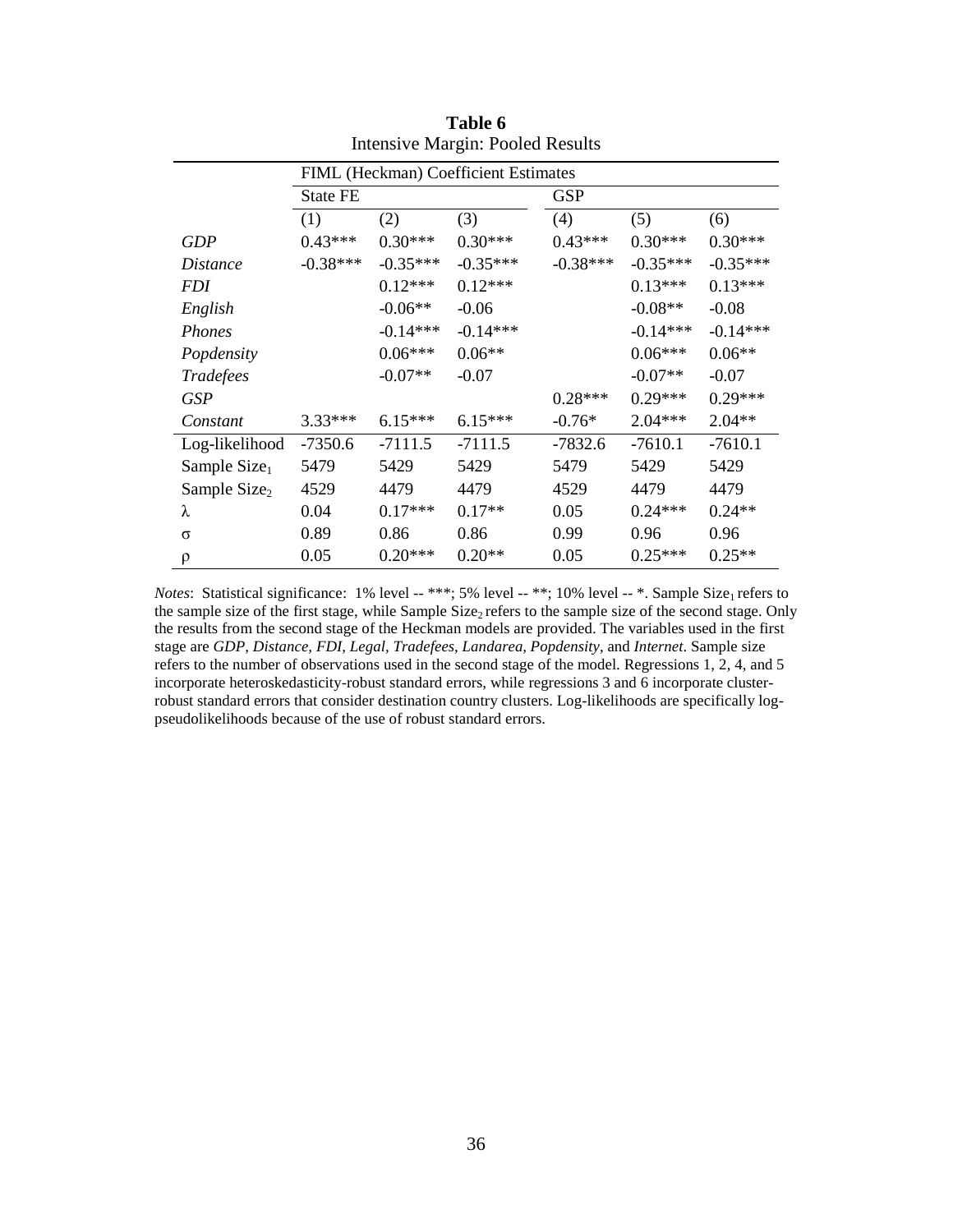**Table 7** OLS Coefficient Estimates: Simple Gravity Model for Intensive Margin

|                                 |            |            | x.        |                |             |
|---------------------------------|------------|------------|-----------|----------------|-------------|
| State                           | <b>GDP</b> | Distance   | Constant  | Adjusted $R^2$ | Sample Size |
| AL                              | $0.42***$  | $-0.73***$ | $8.61***$ | 0.39           | 109         |
| AK                              | $0.48***$  | $-2.19**$  | $20.34*$  | 0.44           | 31          |
| AZ                              | $0.55***$  | 0.03       | $-1.90$   | 0.54           | 136         |
| AR                              | $0.50***$  | $-0.17$    | 1.04      | 0.60           | 80          |
| CA                              | $0.32***$  | $-0.04$    | 4.57***   | 0.50           | 183         |
| CO                              | $0.51***$  | $-0.38**$  | 2.11      | 0.64           | 136         |
| CT                              | $0.51***$  | $-0.18$    | 0.61      | 0.66           | 122         |
| DE                              | $0.53***$  | 0.04       | $-1.88$   | 0.41           | 69          |
| FL                              | $0.29***$  | $-0.34***$ | $7.64***$ | 0.49           | 170         |
| GA                              | $0.34***$  | $-0.44***$ | $7.93***$ | 0.53           | 152         |
| HI                              | $0.33***$  | $-1.76***$ | 18.65***  | 0.21           | 32          |
| ID                              | $0.52***$  | $-0.27$    | 0.90      | 0.48           | 82          |
| ${\rm IL}$                      | $0.40***$  | $-0.08$    | 2.85***   | 0.57           | 160         |
| $\ensuremath{\text{IN}}\xspace$ | $0.51***$  | $-0.46***$ | 3.23***   | 0.68           | 135         |
| IA                              | $0.50***$  | $-0.37***$ | $3.07***$ | 0.69           | 106         |
| KS                              | $0.58***$  | $-0.44**$  | 1.94      | 0.58           | 110         |
| <b>KY</b>                       | $0.62***$  | $-0.60***$ | 1.90      | 0.65           | 116         |
| LA                              | $0.40***$  | $-0.99***$ | 12.39***  | 0.29           | 116         |
| ME                              | $0.52***$  | $-0.08$    | $-1.15$   | 0.55           | 81          |
| <b>MD</b>                       | $0.37***$  | $-0.03$    | $2.81**$  | 0.47           | 142         |
| MA                              | $0.43***$  | $-0.19$    | $2.85**$  | 0.50           | 149         |
| MI                              | $0.44***$  | $-0.54***$ | 5.90***   | 0.55           | 140         |
| <b>MN</b>                       | $0.42***$  | $-0.28**$  | 4.10***   | 0.50           | 140         |
| MS                              | $0.50***$  | $-0.58***$ | 4.95***   | 0.41           | 91          |
| MO                              | $0.47***$  | $-0.43***$ | $4.09**$  | 0.56           | 118         |
| MT                              | $0.58***$  | 0.25       | $-5.88**$ | 0.45           | 47          |
| NE                              | $0.52***$  | $-0.38**$  | 2.31      | 0.55           | 95          |
| NV                              | $0.54***$  | $-0.11$    | $-0.94$   | 0.55           | 87          |
| NH                              | $0.49***$  | $-0.19$    | 0.77      | 0.57           | 97          |
| NJ                              | $0.32***$  | $-0.19*$   | $5.71***$ | 0.43           | 161         |
| NM                              | $0.40***$  | $-0.24$    | 3.15      | 0.37           | 61          |
| NY                              | $0.34***$  | $-0.46***$ | $7.63***$ | 0.46           | 170         |
| NC                              | $0.38***$  | $-0.62***$ | 8.16***   | 0.45           | 145         |
| ND                              | $0.21***$  | 0.06       | $6.46***$ | 0.08           | 52          |
| OH                              | $0.50***$  | $-0.47***$ | 3.87***   | 0.67           | 148         |
| OK                              | $0.38***$  | 0.01       | $2.14*$   | 0.35           | 111         |
| <b>OR</b>                       | $0.43***$  | $-0.23$    | 3.52      | 0.36           | 116         |
| PA                              | 0.39***    | $-0.57***$ | 7.25***   | 0.57           | 160         |
| RI                              | $0.43***$  | $-0.46**$  | 4.58***   | 0.43           | 87          |
| <b>SC</b>                       | $0.40***$  | $-0.30***$ | 5.18***   | 0.54           | 125         |
| <b>SD</b>                       | $0.53***$  | $-0.09$    | $-1.29$   | 0.54           | 59          |
| TN                              | $0.48***$  | $-0.57***$ | 5.62***   | 0.51           | 120         |
| <b>TX</b>                       | $0.31***$  | $-0.46***$ | $9.57***$ | 0.40           | 168         |
| UT                              | $0.39***$  | $-0.64***$ | $7.41***$ | 0.42           | 111         |
| VT                              | $0.62***$  | $-0.62***$ | 0.77      | 0.71           | 76          |
| VA                              | $0.42***$  | $-0.36***$ | $5.12***$ | 0.56           | 141         |
| <b>WA</b>                       | $0.51***$  | $-0.36$    | 2.76      | 0.58           | 134         |
| WV                              | $0.70***$  | $-0.14$    | $-4.54**$ | 0.60           | 58          |
| WI                              | $0.45***$  | $-0.26***$ | $3.17***$ | 0.66           | 143         |
| WY                              |            |            |           |                | 19          |
|                                 | 0.58       | $-0.76$    | 2.89      | 0.09           |             |

*Notes*: Statistical significance: 1% level -- \*\*\*; 5% level -- \*\*; 10% level -- \*.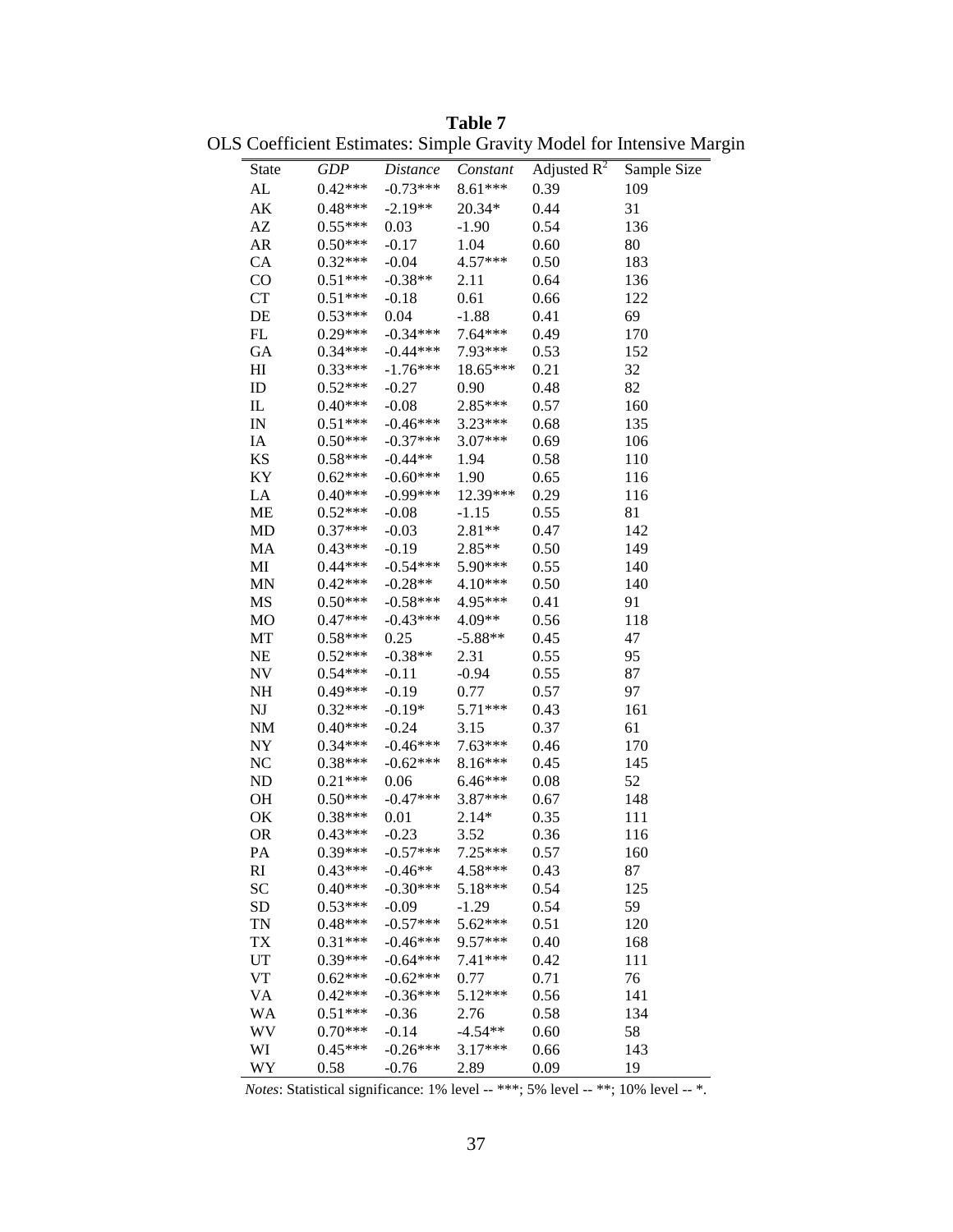|                      |         |                | Sign (Statistical Significance) |          |
|----------------------|---------|----------------|---------------------------------|----------|
| Independent Variable | Mean    | Range          | Positive                        | Negative |
| GDP                  | 0.31    | $-0.12 - 0.56$ | 49 (43)                         | 1(0)     |
| <i>FDI</i>           | 0.13    | $-0.31 - 0.74$ | 47 (30)                         | 3(1)     |
| <i>Distance</i>      | $-0.34$ | $-2.58 - 0.39$ | 8(0)                            | 42(27)   |
| English              | $-0.10$ | $-1.08 - 0.60$ | 16(4)                           | 34(7)    |
| <b>Phones</b>        | $-0.13$ | $-1.00 - 0.27$ | 8(2)                            | 42(12)   |
| Popdensity           | 0.06    | $-0.27 - 0.27$ | 39(15)                          | 11(3)    |
| Tradefees            | $-0.09$ | $-0.76 - 0.39$ | 18(2)                           | 32(5)    |
| Adjusted $R^2$       | 0.54    | $-0.02 - 0.73$ |                                 |          |
| Sample Size          | 90      | $19 - 134$     |                                 |          |

**Table 8** Summary of Results: Extended Gravity Model for Intensive Margin